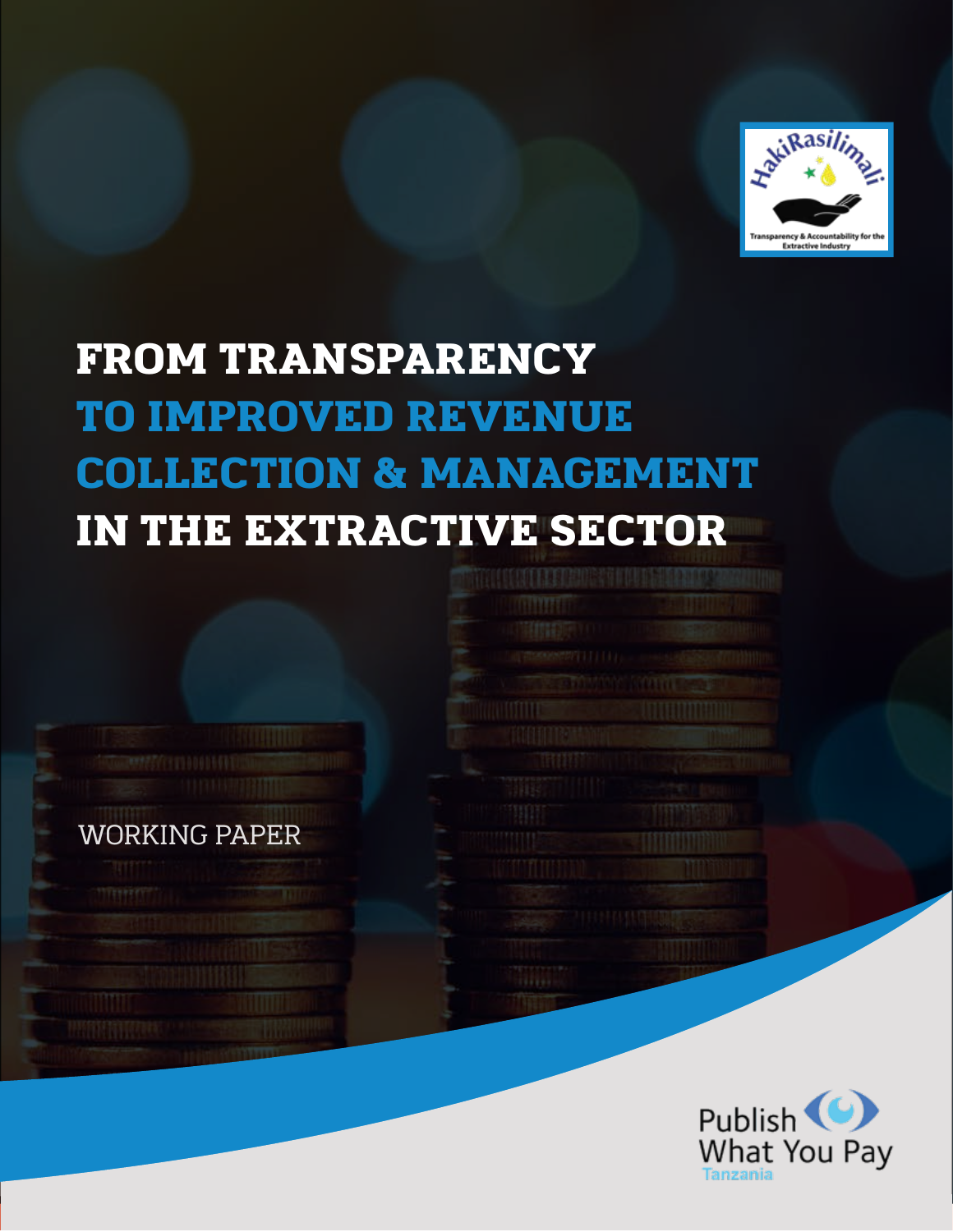|                            | 12 |
|----------------------------|----|
|                            | 21 |
|                            | 27 |
|                            | 37 |
|                            | 41 |
|                            | 43 |
|                            | 45 |
| Acronyms And Abbreviations | 48 |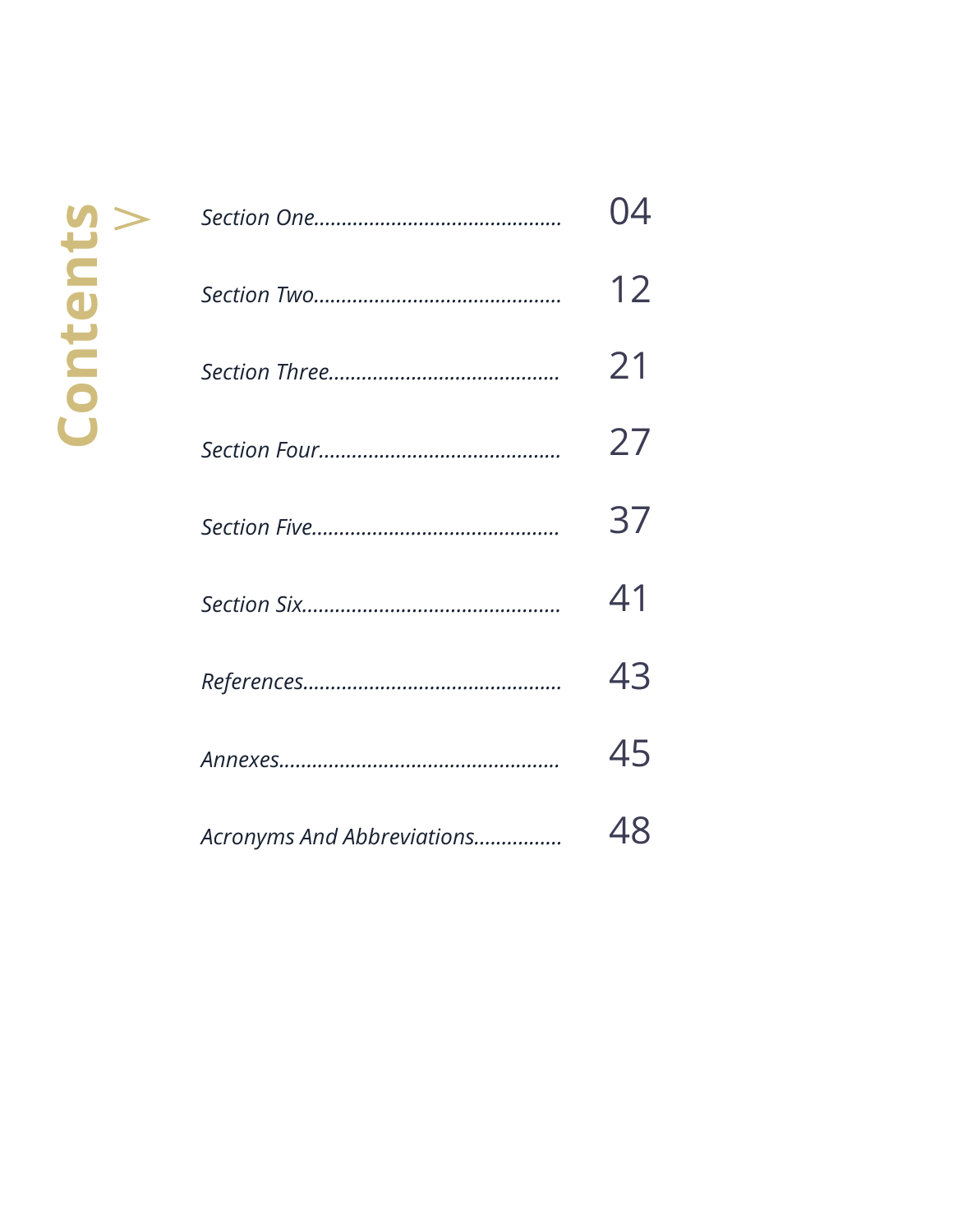## **Section One**

### **Overview of the Extractive Sector in Tanzania**

Tanzania is a country endowed with hydrocarbon and solid minerals among other natural resources. Exploration for oil and gas in Tanzania started in the 1950s. The first discoveries were made in the 1970s, and commercial production started in 2004. Since 2010, additional huge reserves have been discovered offshore the southern coast. The size of the total confirmed gas reserves is currently standing at more than 57.27 trillion cubic feet. Tanzania has registered significant discoveries of natural gas around the onshore/shallow waters gas fields at Songo Songo, Mnazi Bay, Mkuranga, Kiliwani North, Ntorya and Ruvu Basin. The deep-sea discoveries have brought about new exploration targets for hydrocarbons in Tanzania and the whole of the Western Indian Ocean Region. With this level of discovery, the natural gas sub-sector is estimated to generate a reasonable size of government revenue of about \$ 3-6 billion per year (TZS 5-10 trillion) 1. There are prospects for additional offshore, as well as onshore, reserves of both gas and oil. However, the current fall in oil prices is likely to alter these estimates significantly. There is considerable uncertainty about the decision to invest in a Liquefied Natural Gas (LNG) plant, the total volume of petroleum reserves, and the future petroleum prices.

Solid and gaseous minerals include Gold, Diamond, Gypsum, Gemstones, Iron Ore, Phosphate, Coal, Nickel, Cobalt, Tanzanite, Uranium, and Helium. Tanzania has proven reserves of solid minerals in excess of 50 million ounces of gold. Tanzania is currently the 4th largest producer in the African continent with estimated value of about US\$2.5 billion. Other reserves include 1.5 million tons of Nickel, 20,770 tons of Uranium, 300 million tons of coal, 50 million carats of Tanzanite (colored gemstone), among others. The recent announcement of discoveries of Helium gas probable deposits estimated at 54 Billion cubic feet in the South Western Tanzania if proven will place Tanzania among the top exporters.

#### **1. Extractive Sector Contribution to the Economy**

In 2017, industry and construction sector contributed 26.4% of the Gross Domestic Product (GDP), within which, the extractive sector contributed only 4.8% of GDP. This is below the target of 10% by 2025 as envisaged in the Mineral Policy of 1997. Specifically, the mining sector recorded a tremendous growth rate of 17.5% in 2017 (*based on 2007 constant prices*) 1. The banking sector extended loans of value TZS 357 billion to support mining activities in 20182. Mineral exports, especially gold has contributed more than half of the total foreign exchange earnings. According to the International Monetary Fund (IMF, 2016, reported that the extractive sector in Tanzania contributed about 3.12% of the total government revenue i.e. TZS 13,914 billion. However, the 8<sup>th</sup> Tanzania Extractive Industry Transparency Initiative (TEITI) Report of 2015/16 fiscal year, shows that 55 extractive entities paid a total of TZS 465.2 billon to the government, which is only 0.74% of the total government revenue. Most of this revenue (about 78%) was collected from royalty in minerals (36.4%), corporate tax (29.4%), additional gas revenue (6.8%) and skills and development levy (5.4%). The TEITI Report also shows that the informal extractive

2 Tanzania Bankers Association (TBA), 2018

<sup>1</sup> National Income Accounts of the National Bureau of Statistics, 2019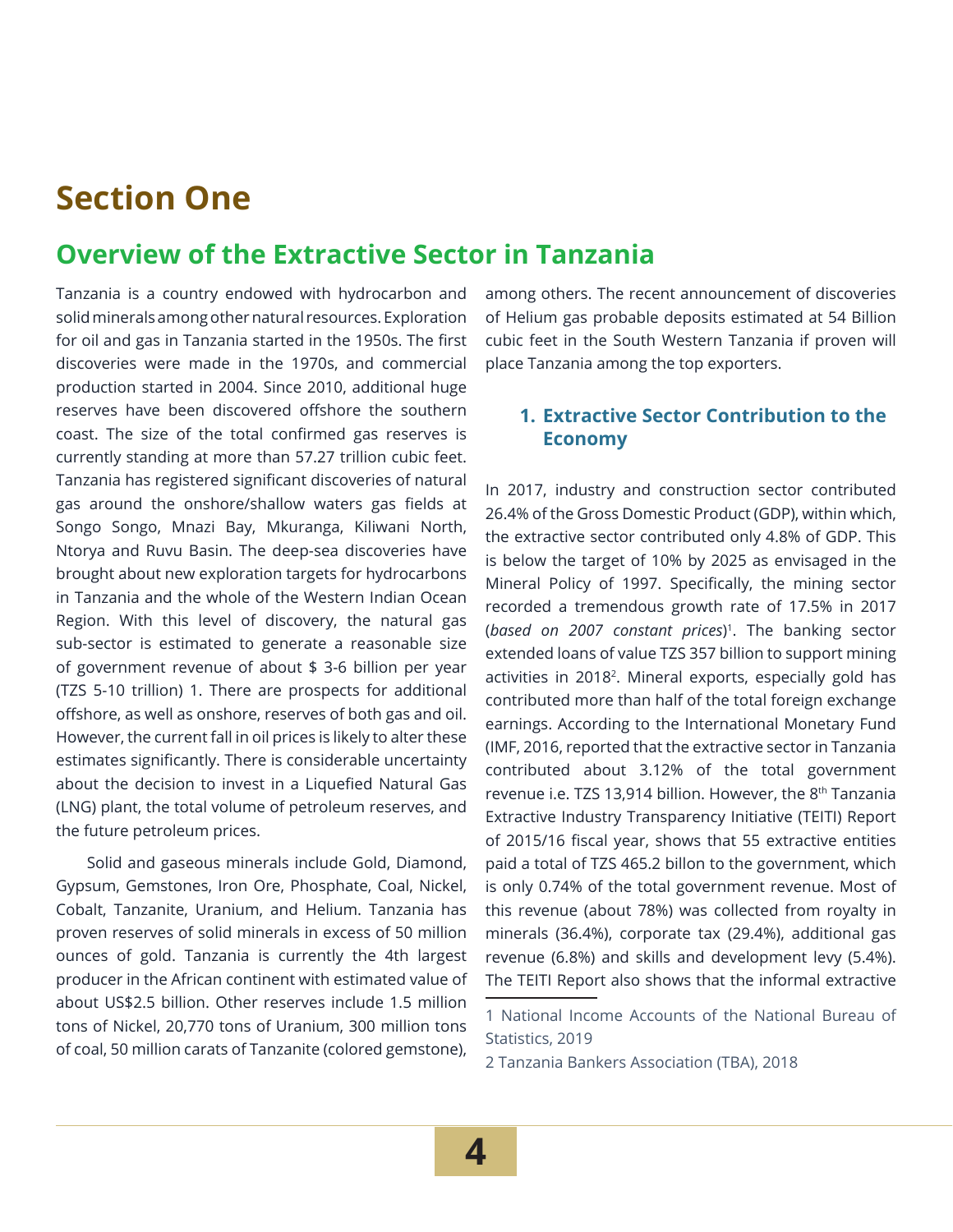sector contributed only 1.4% of GDP and less than 1% of formal employment in Tanzania, and where large-scale mining employed around 6,501 people in 2016.

#### **2. Managing Expectations in the Extractive Sector**

Extractive resources are finite, and therefore important that revenues generated are managed prudently and invested wisely into sustainable and long-term economic activities to improve the quality of people's lives. This has never been the case with mining revenues, a lesson that should be avoided at any cost with the emerging natural gas revenues. Too often, corruption and mismanagement of natural resources has led to continuing poverty and social conflicts.

The capacity of the government to effectively monitor and regulate the sector has also been questioned for not meeting expectations. Ultimately, there is a need for striking a balance between under and over-regulation in order to maintain legitimacy in the eyes of the public as well as secure future investments.

#### **3. Contract Disclosure.**

Tanzania joined the global Extractive Industry Transparency Initiative (TEITI) to promote transparency in the overall governance aspects. The Tanzania Extractive Industries Transparency and Accountability Act of 2015 require contract and beneficial ownership disclosure among others and the Oil and Gas Revenue Management Act 2015 as well as Petroleum Act 2015 also aim to improve governance in the extractive sector if effectively enforced. Despite impressive initiatives and the government affirmation to disclose MDAs and PSAs, the government and companies have not yet formerly disclosed agreements on oil, gas and mining thus denying citizens the right to know how their natural resources are being managed.

### **Policy, Legal and Regulatory Landscape**

#### **1.0 Introduction**

The policy, legal and regulatory aspects of the extractive sector in Tanzania (mining, oil and gas) are highlighted in the context of the Mineral Policy of Tanzania of 2009, the Mining Act No. 14 of 2010, the Written Laws (Miscellaneous Amendments) Act No. 7 of 2017, the Tanzania Extractive Industries (Transparency and Accountability) Act No. 16 of 2015, the Oil and Gas Revenues Management Act No. 22 of 2015, the Natural Wealth and Resources (Permanent Sovereignty) Act of 2017 and the Natural Wealth and Resources Contracts (Review and Re-Negotiation of Unconscionable Terms) Act No. 5 of 2017.

#### **1.1 Positive Aspects of the Policy, Legal and Regulatory Instruments**

#### *1.2 The mining sector*

i. Objectives (c) and (d) of the Mineral Policy of 2009, focus on enhancing transparency and accountability, through strengthening the legal and regulatory framework and the capacity of institutions to improve governance of the sector. More importantly, to attract and sustain investment in the long run, predictability, minimum discretion, security of tenure and consistency, and constancy of mineral policy and governing institutions over the long-term are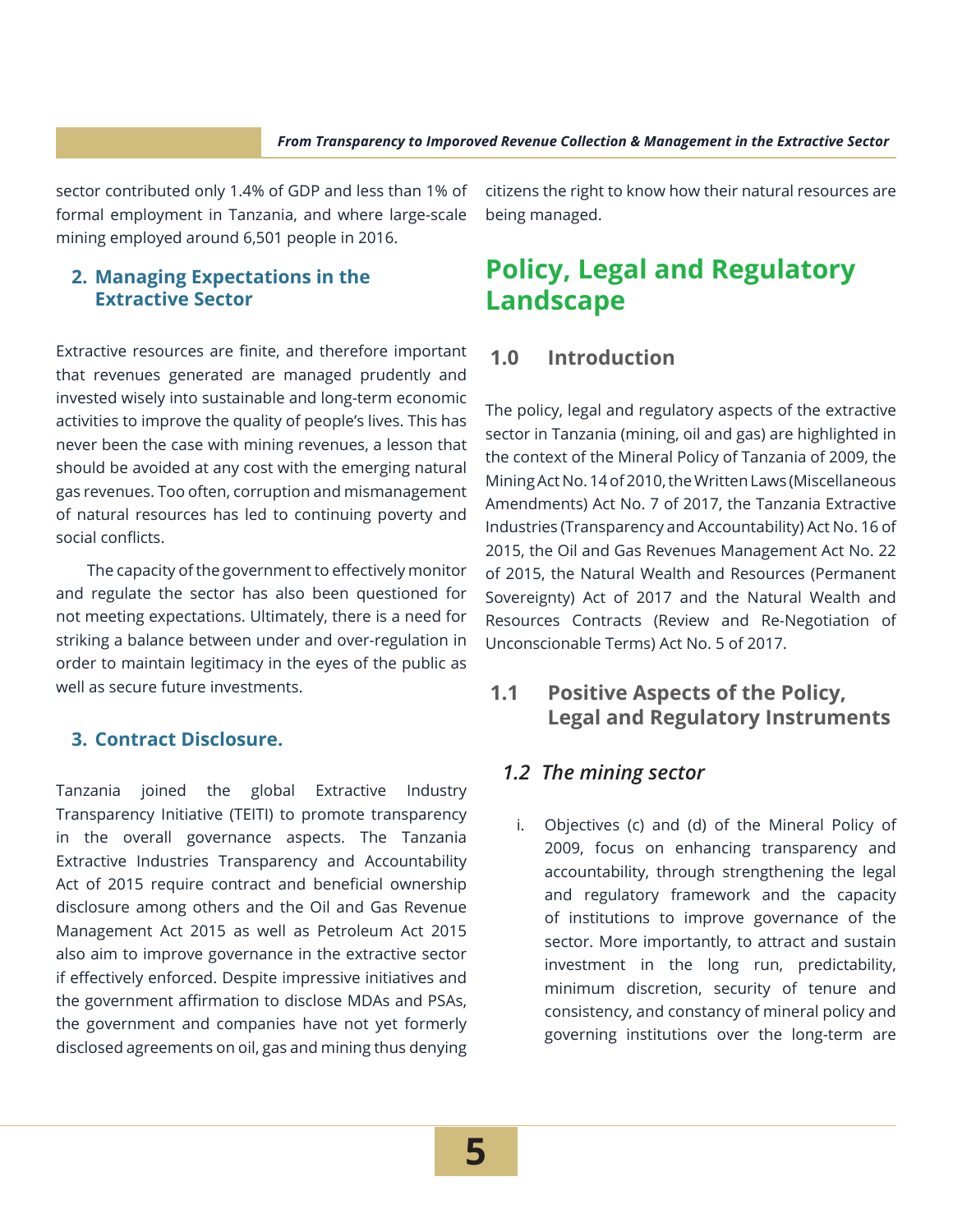underscored.

- ii. The Mining Act of 2010 (S. 66) provides for a severe penalty for late payment of mineral royalty due over 90 days, which is 25% of total due for individuals and 50% for corporates. S. 109 provides for making regulations on the minimum public shareholding requirement and procedures for selling shares to Tanzanian nationals through listing with the local stock exchange (e.g. DSE). Timely payment of mineral royalty will ensure quick revenue realization for the governnmnet, where royalty constitutes 36.4% of the total extractive industry revenue. Also, allowing ownership of shares in the mining companies by Tanzanians, embraces the local content spirit.
- iii. The Mining Act Amendments, the Permanent Sovereignity and the Review and Re-Negotiation of Unconcionable Terms Acts of 2017 have constructive aspects in establishing the permanent sovereignity of Tanzanian people over natural wealth and resources, empowering the Parliament to review arrangements or agreements on extraction, exploitation or acquisition and use of natural wealth and resources; and where these agreements contain unconscionable terms or compromise interests of Tanzania, provide for a room to re-negotiate, rectify or expunge these terms. Further, the Acts vest all mineral resources in the President of Tanzania, in trust for the Tanzanian people. Also, the Acts prohibit exports of unprocessed minerals, prohibit use of stabilization clauses (for a lifetime) and provide for withdrawal or cancellation of mining licenses and permits,

upon failure to comply with the intergrity pledge. In effect, the Acts are beneficial in protecting interests of the country regarding natural wealth and resources, safeguarding her interests in contracts and negotiations, and encourage value addition in processing minerals. However, processing and smelting of minerals is a matter which requires rigorous studies on the costs, benefits and feasibily of processing, which varies from mineral to mineral, and which requires heavy investment in equipment, finance, technology, skills and availability of sufficient raw materials to warrant achievement of scale economies.

#### *1.3 Oil and Gas sub sectors*

i. The Oil and Gas Revenue Management (OGRM) Act of 2015 has a very constructive provision (S. 8) for establishing and funding the *Oil and Gas Fund* using royalties, government profit share, dividends on government shares, corporate income tax and return on investment of the Fund. Further, S. 12 provides for the establishment of the *Portfolio Investment Advisory Board* to advise the Minister on portfolio investment strategies of the Fund. If the funds are properly invested in financially sound assets, they may generate returns and growth to benefit Tanzanians in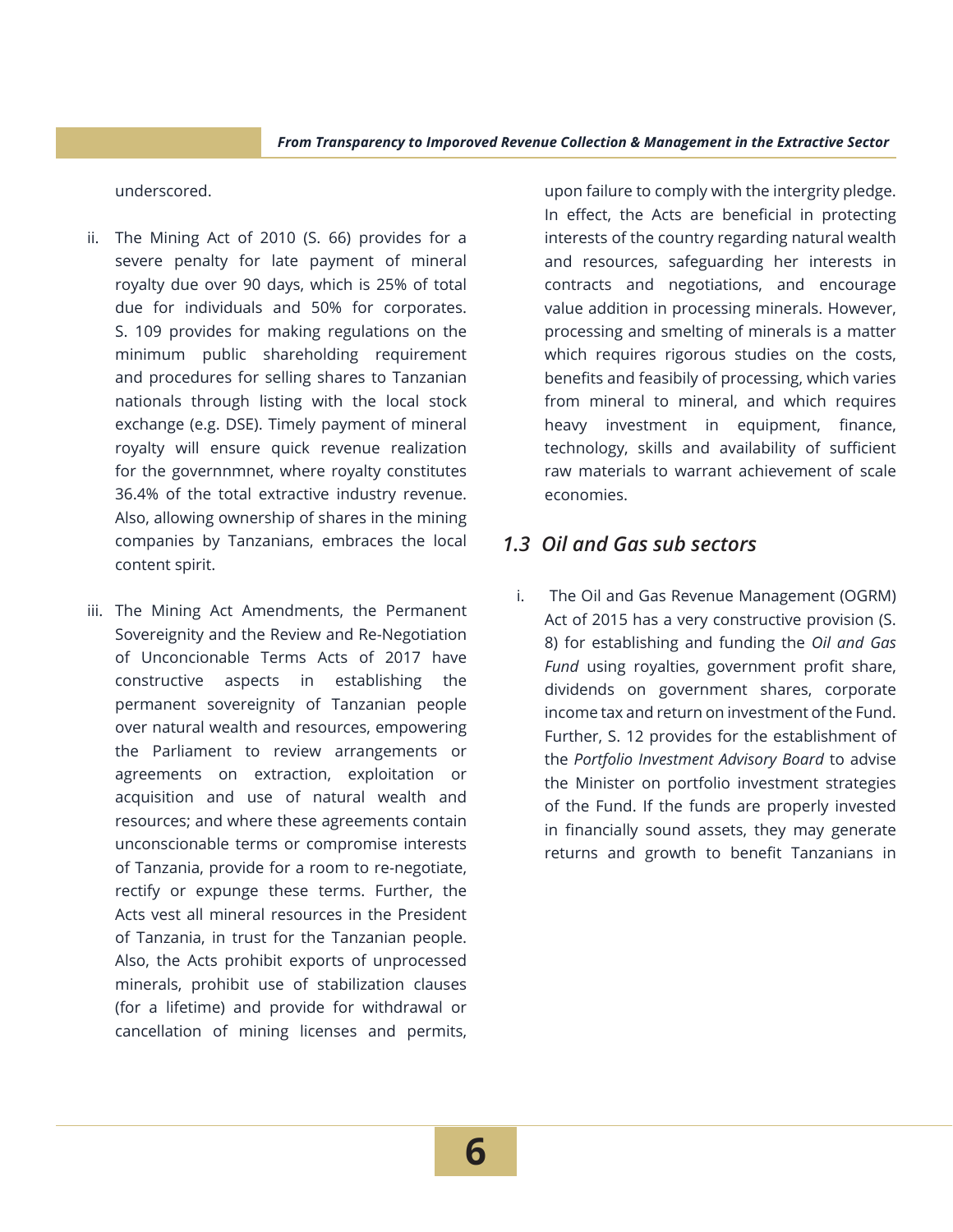many years to come.

ii. Regarding governance, the Oil and Gas Revenue Management (OGRM) Act of 2015 (S. 16) provides for two-third approval of members of the Parliament to change fiscal rules regarding expenditure of revenues. Also, service levy revenue (0.3% of gross revenue) is directed to LGAs (S. 17). Further, transparency and accountability regarding the Oil and Gas Fund management, publication of information and Parliamentary oversight, are highly emphasized (S. 18), with heavy penalties provided for misappropriation of funds.

#### **1. Challenging Aspects of the Policy, Legal and Regulatory Instruments**

- i. Lack of formulated regulations to enforce provision of the Mining Act of 2010 (S. 109), to prescribe minimum shareholding structure for the public (Tanzanians) and to require mining companies to be listed in the local stock exchanges (e.g. DSE), thus depriving Tanzanians of owning their resources through buying shares.
- ii. Despite many benefits of the 2017 Acts (Mining Act Amendments, the Permanent Sovereignity and the Review and Re-Negotiation of Unconcionable Terms Acts), in a democratic and market based economy, shareholding and ownership in a company is a matter of gentleman agreement among consenting parties. Setting minimum non-dilutable free carried interest in shares of 16% and an additional of up to 50% of the shares of the mining company, to be owned by the government, is against the market based principles, which are the foundation for the flow

of foreign invesment in the economy. In fact, the government already collects substantial rents from extractive industry companies in form of taxes, royalties, levies, and other charges; and companies can also avoid paying dividends on minority state equity, using accounting techniques and discretions.

- iii. The 2017 Acts (Mining Act Amendments and the Permanent Sovereignity) prohibit export of raw minerals and mineral concentrates. However, thorough research and feasibility studies (specific to each mineral) on mineral processing logistics and building required capacity in terms energy supply, capital, technology, skills and finances, and availability of adequate raw materials to guarantee scale economies (e.g. gold and copper), are yet to be implemented. These are aspects which require substantial period of time to be realized, and which vary from mineral to mineral. As a result, Acacia, which is the largest gold producer (owns Bulyanhulu, Buzwagi and North Mara gold mines) failed to export mineral concentrates in 2017 and lost over 30% of its revenue, with the government losing substantial revenues as well. (Deloitte, 2017). Statistics from TRA (2019) show that mining revenues declined from TZS 1,281 billion in 2016 to TZS 867 billion in 2018 (32% decline).
- iv. S. 100F of the Mining Amendments Act 2017, requires mineral rights holders to participate in the growth of the Tanzanian economy, by investing a certain portion of their returns (also S. 7 of the Permanent Sovereignity Act 2017) and file the annual returns which show efforts undertaken. However, these Acts do not specify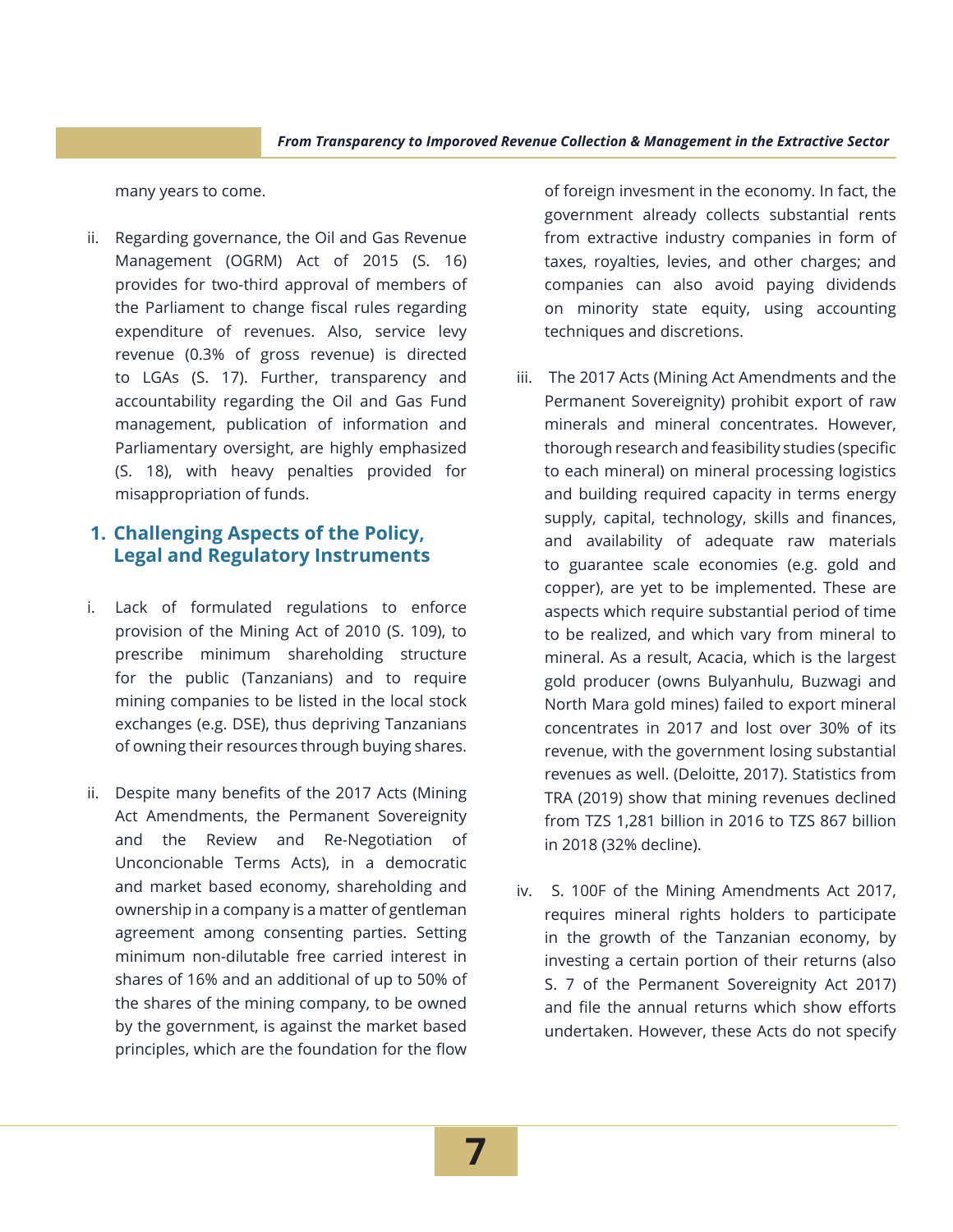#### *From Transparency to Imporoved Revenue Collection & Management in the Extractive Sector*

the manner in which mineral rights holders participate in the growth of the economy, what proportion and where to invest their returns in the economy. Further, these investments can be based on agreement with the Commissioner for Minerals, allowing discretion and value judgement, which may hinder good governance.

- v. S.10 of the Permanent Sovereignity Act 2017 requires mining companies to retain earnings from disposal and dealings, in the banks and financial institutions established in Tanzania (except for profit repatriation). S. 11 provides that disputes are not subject to proceedings in any foreign court or tribunal. These two provisions may potentially and significantly discourage foreign investments in the sector, by reducing flexibility of conducting banking transactions of the mining proceeds in the jurisdictions of investors' choice. Lack of independent and neutral platforms and institutions to settle disputes (e.g. foreign courts or tribunals) will degrade investors' confidence regarding settling mining disputes.
- vi. S.4 of the 2017 Act on Reviewing and Re-Negotiation of Unconcionable Terms empowers the Parliament to review arrangements or agreements and advise the government on re-negotiation, rectification or expunging of unconcionable terms or those that are prejudicial to the interests of Tanzania. However, the power of the Parliament is restricted to advising the government to initiate re-negotiation with the view of rectifying the terms (S. 5). Also, the Act is biased and onerous towards the interests of Tanzania than those of the investors, who have

invested massively in finance, capital, technology, skilled labour and equipment (S. 6(2)). Further, S. 7 empowers the government to expunge unconscionable terms, when the other party (investor) fails to agree to re-negotiatve or reach an agreeement.

- vii. Lack of formulated, publicly communicated and implemented regulations for the establishment of the Oil and Gas Fund and Portfolio Investment Advisory Board (S. 8 and 12), as provided for in the Oil and Gas Revenue Management (OGRM) Act 2015.
- viii. The Tanzania Extractive Industry Transparency Initiative (TEITI), after reconciling and conducting investigation on material discrepancies between revenue payments and receipts, the report does not account for reasons of each material discrepancy, which would shed light on potential improvements. S. 27 of the Tanzania Extractive Industry Transparency Act (TEITA) provides for the disclosure of information regarding Mineral Development Agreements (MDAs), Production Sharing Agreements (PSAs), contracts, concessions or any other agreement, except for the information which is confidential as the Committee may determine. This provision does not define confidential information, whose dislcosure is at the discretion and judgement of the TEITI Committee, thus restricting transparency. For example, during the 2016/17 fiscal year, the CAG office failed to audit some companies. Further, information on licenses and names of shareholders in extractive companies is not freely accessible for public use. Finally, authorities affected by CAG investigations are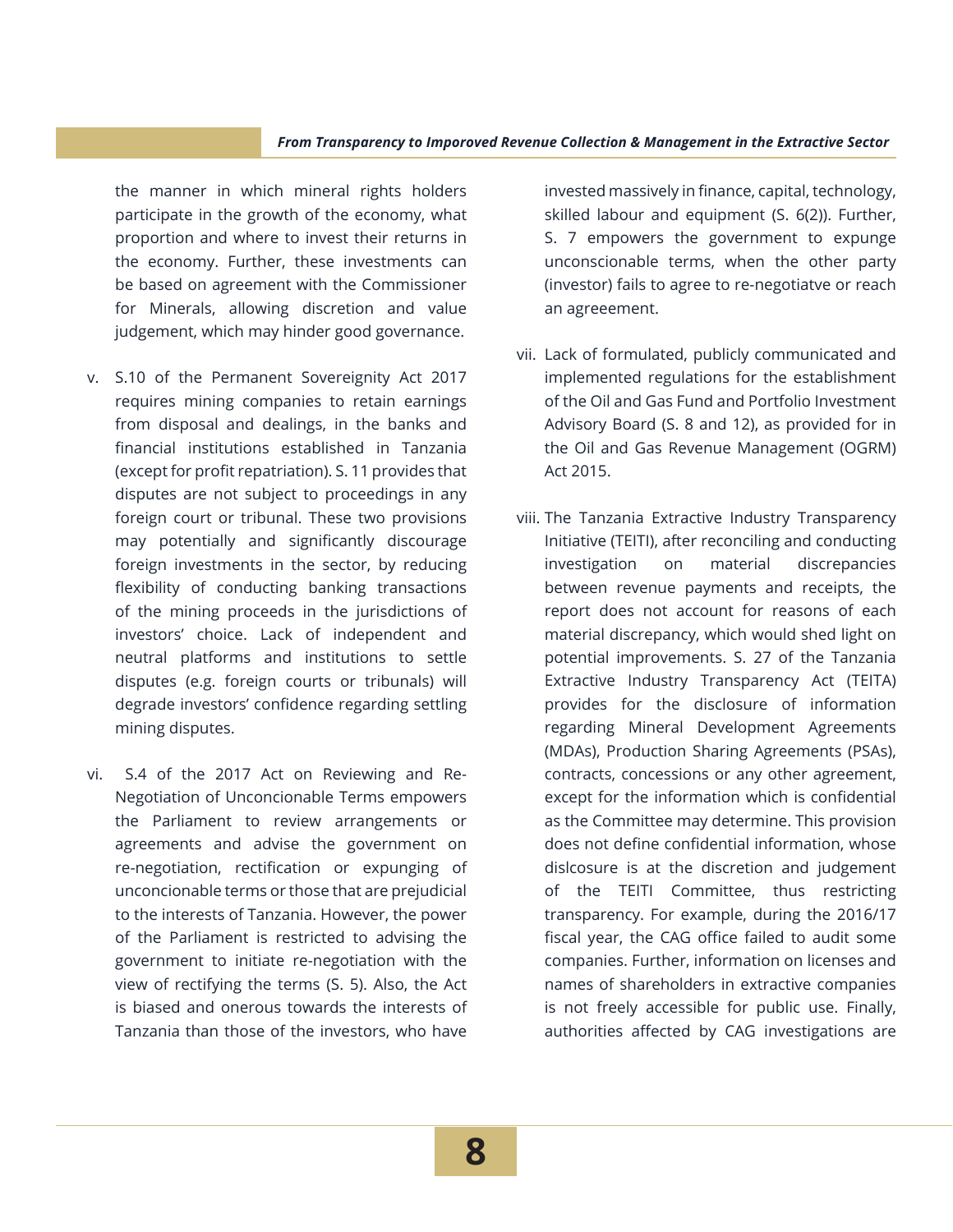required to submit implementation report to the TEITI Committee and to the Minister for publication. These reports are not accessible, which would enlighten on which areas have been worked upon. TEITI does not fully utilize the penalty for late submission of information or submission of false information by companies, to collect information timely and complete its report.

#### **2. Recommendations and Way Forward**

Based on review of policies, laws and regulations in the context of their strengths and weaknesses, we propose the following interventions. Details of the legal and regulatory amendments are provided in Annex 1.

- i. The spirit of the Mineral Policy of 2009 in building policy and institutional predictability, minimum discretion, security of tenure, consistency and constancy of mineral policy, laws, regulations and governing institutions over the long-term, embracing market based principles and the pivotal role of the private sector, are key to attracting and sustaining investment in the long run.
- ii. The Ministry of Minerals to construct regulations which interpret and implement S. 109 of the Mining Act 2010, to provide for the process of listing mining companies in the local stock exchanges (e.g. DSE) and the minimum shareholding structure for the public (Tanzanians). This initiative will enable Tanzanians to engage in ownership of mining companies.
- iii. The Ministry of Minerals to formulate regulations, based on S. 112 of the Mining Act 2010, to

establish and operationalize the Mining Fund, with investment management strategy to invest the funds, earn rate of return and grow the fund, for the benefit of future generations.

- iv. The Ministry of Minerals to formulate regulations to interpret and implement S. 8 and 12 of the Oil and Gas Revenue Management Act of 2015, regarding establishment and operationalization of Oil and Gas Fund and the Portfolio Investment Advisory Board, which in addition to advising the Minister, shall manage and invest the funds, earn return and realize growth, for future generations of Tanzanian citizens. Sources for the Fund include royalties, government profit share, dividends on government shares, and corporate income tax. We propose investing the Fund's returns in strategic infrastructure, education, health and social security, regional development and some proportion distributed in bank accounts and mobile phones of adult Tanzanians, annually.
- v. The Ministry of Minerals and the Parliament to amend S. 10 of the Mining Amendment Act 2017, to replace the provision regarding minimum non-dilutable free carried interest in shares of 16% and an additional of up to 50% of the shares of the extractive companies, to be owned by the government, with mutual agreements of consenting parties based on win-win principles, or using MDAs and PSAs, agreed upon between Tanzania and investors. This would be in line with the spirit of a democratic and market based economy, upon which flow of foreign investments is built. The government can focus on collecting royalty, service levies, corporate taxes, and other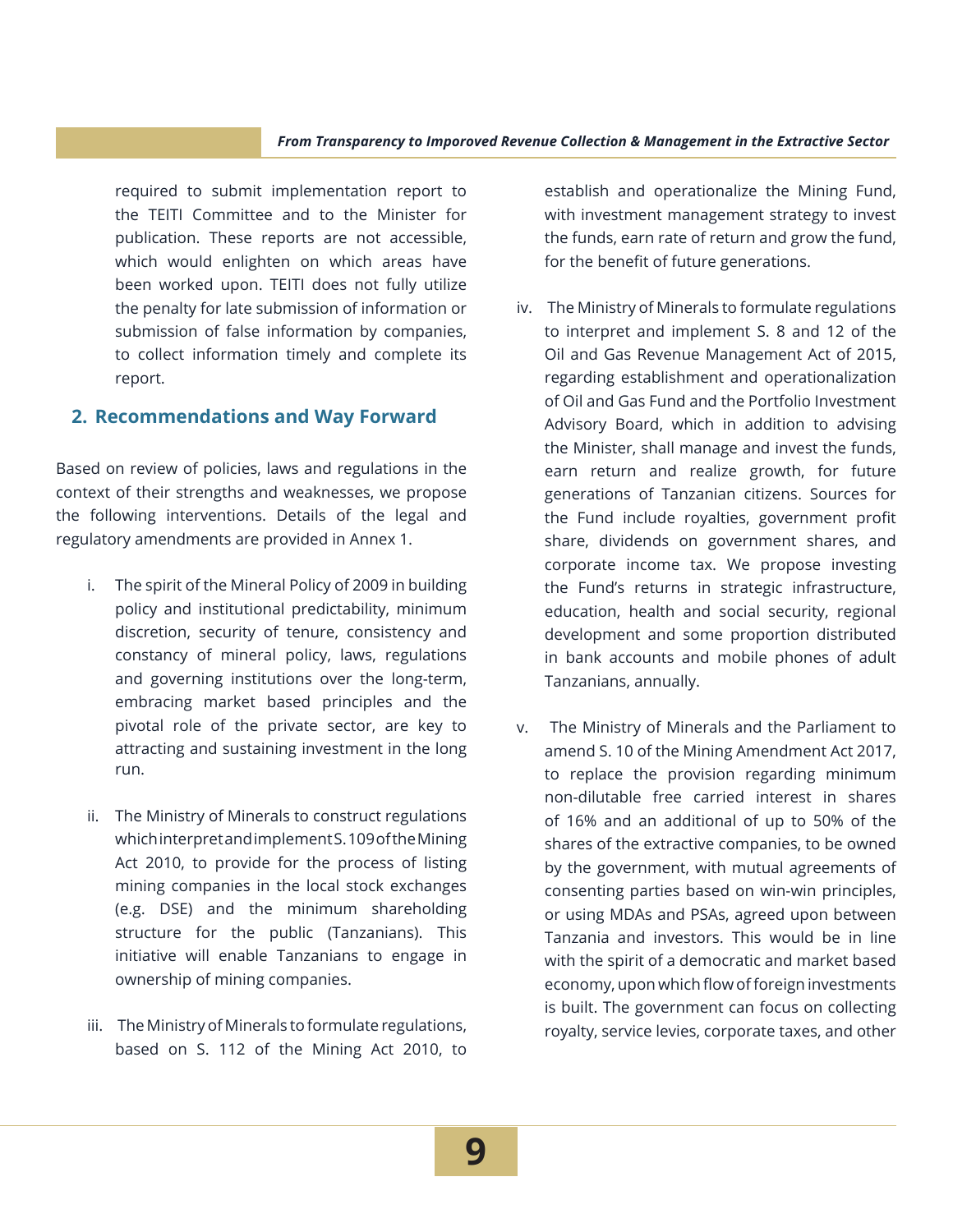#### *From Transparency to Imporoved Revenue Collection & Management in the Extractive Sector*

forms of revenues, in which the government realizes an important stake in the sector.

- vi. The Ministry of Minerals and the Parliament, to amend S. 100C of the Mining Amendments Act 2017 and S. 9 of the Permanent Sovereignity Act 2017 and the Ministry to halt its ban on exporting unprocessed minerals (raw minerals and concentrates), until a rigorous research and feasibility study for each mineral type is conducted regarding processing capacity and logistics and building capacity in the processing and smelting capital, finances, technology, energy supply, skills and availability of adequate raw materials (e.g. copper and gold) to guarantee scale economies for the investors.
- vii. Formulation of regulations to interpret and implement S. 100F of the Mining Amendments Act of 2017 and S. 7 of the Permanent Sovereignity Act of 2017, regarding contribution of mineral rights holders in the economy, by specifying the exact manner of the contribution, activities and the proportion of returns to be invested in the economy, and minimizing or reducing discretion and agreement with the Commissioner for Minerals in this matter.
- viii. Amendment of S. 10 of the Permanent Sovereignity Act of 2017, to provide mining companies with flexibility regarding retention of earnings from disposal and dealings, in the banks and financial institutions, in jurisdicitons of their choice.
- ix. Amendendments of S. 11 of the same Act, to allow for settlement of disputes in independent

and neutral foreign courts and tribunals, where possibility of establishing such institutions in Africa is encouraged. These initiatives will both enhance good governance and increase investors' confidence and attract increased foreign investment in the extractive sector.

- x. Review and amend the 2017 Act on Reviewing and Re-Negotiation of Unconscionable Terms, to the effect that the process of reviewing and re-negotiation of unconciounable terms is not biased and onerous and that it guarantees win-win outcomes to both parties (not biased towards one party), before rectification and expunging of these terms. More importantly, involvement of neutral and independent foreign commercial courts (which could be established in Africa) to guarantee fairness and equity to both parties (Tanzanian governmnet and investors) is key towards increasing investors' confidence and guaranteeng inflow of foreign investment in the extractive sector.
- xi. The TEITI report to thoroughly account fors reasons of discrepancies between payments and receipts of government revenues, to shed more light on the issues. Further, authorities affected by CAG investigation regarding material discrepancies, to submit implementation report to the TEITI Committee and the Minister, and such report to be published, and measures taken for failure to implement directed actions, to be sanctioned.
- xii. Amendendments of S. 27 of the TEITA Act of 2015, to require extractive sector companies to disclose information regarding MDAs, PSAs,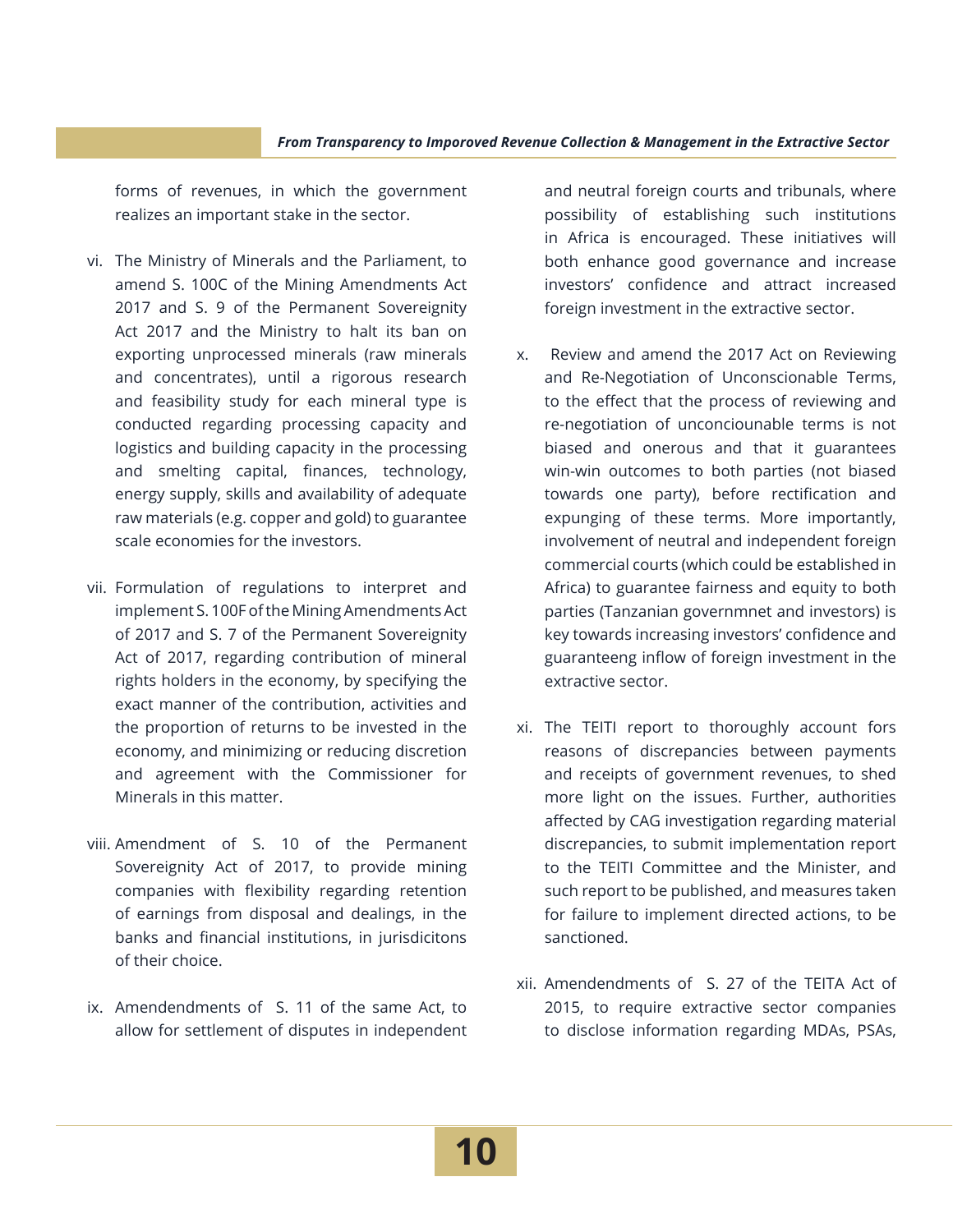contracts or concessions, without any restriction of such disclosure by the TEITI Committee for any reason. Further, to thoroughly enforce S. 16 of the TEITA Act 2015, which requires the Minister to publish information on concessions, contracts, licenses and names of shareholders, for public access.

xiii. TEITI to utilize S. 23 of the TEITA Act of 2015, to penalize for failures to submit required documents, which is minimum TZS 10 million for individuals and TZS 150 million for corporates.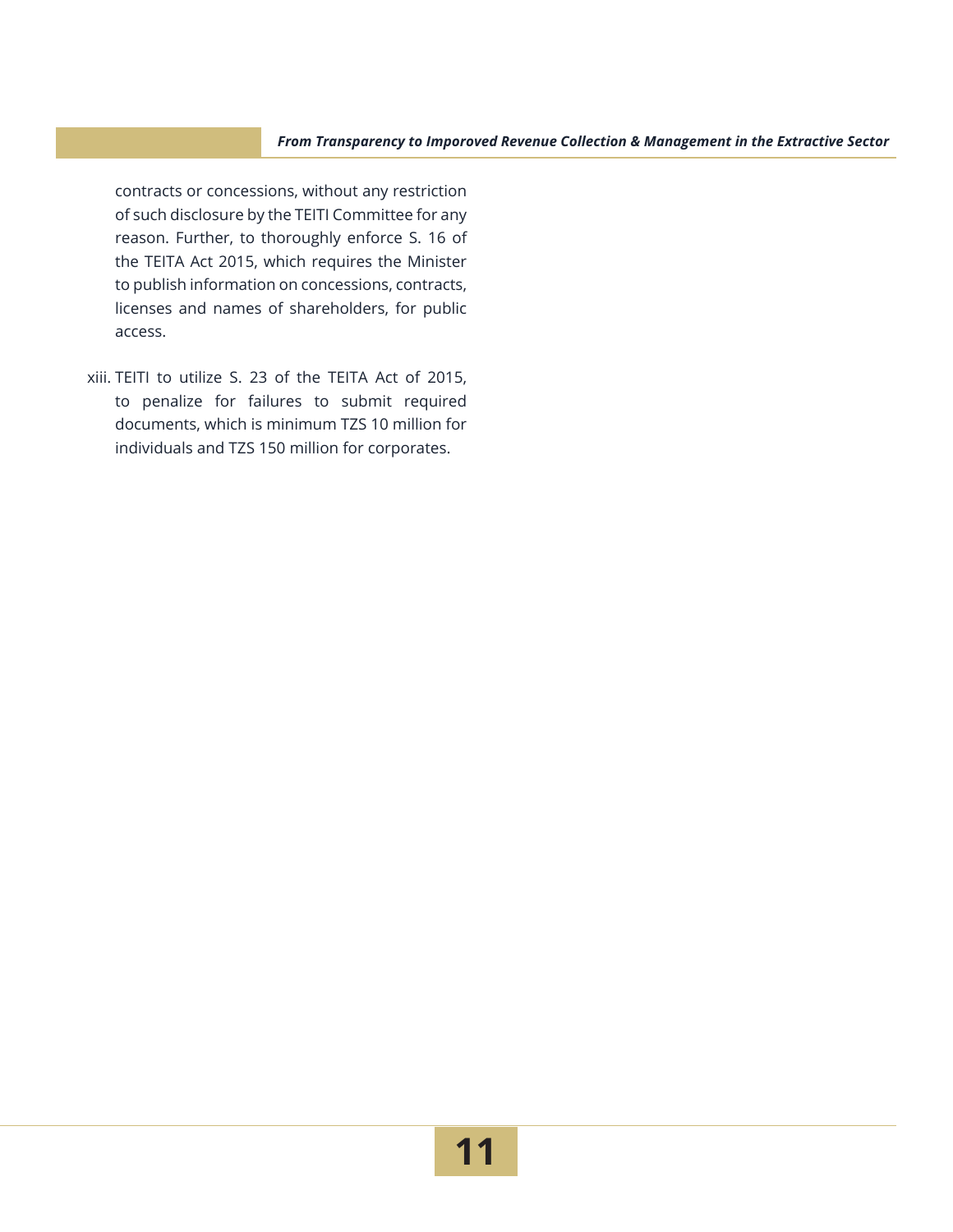## **Section Two**

### **Revenue Collection And Management Systems**

#### **1.0 Introduction**

The analysis of revenue collection and management systems was based on the review of various reports, developments and data sources. Such as; TEITI Report of 2015/16; CAG Annual Report for the Central Government 2016/17; the CAG Annual Report on Public Authorities 2016/17; the CAG Annual Report on Public Authorities 2017/18; and Kabwe (2014) Report on *"Oil and Gas: Fiscal Challenges of Tanzania's Production Sharing Agreements PSAs".*

| <b>Report</b>                                                                   | <b>Total estimates</b> | <b>Rationale</b>                                                                                                                                                                                                                 |
|---------------------------------------------------------------------------------|------------------------|----------------------------------------------------------------------------------------------------------------------------------------------------------------------------------------------------------------------------------|
| <b>TEITI 2015/16 (size of</b><br>the extractive sector-<br>mining, oil and gas) | TZS 4.98 Trillion      |                                                                                                                                                                                                                                  |
| <b>Revenue reported by</b><br>extractive companies                              | TZS. 465.2 Billion     | 55 companies, one individual and STAMICO                                                                                                                                                                                         |
| <b>Government claimed</b><br>revenue                                            | TZS. 434.6 Billion     |                                                                                                                                                                                                                                  |
| <b>Discrepancy</b>                                                              | TZS 30.5 Billion       | 7% of the final Government receipts, caused by<br>under-collection by TRA, closure of local offices<br>of some companies, low collection rates by TODC<br>and underreported government dividends by<br><b>Treasury Registrar</b> |

#### **Table 1: Reconciliated Revenues from TEITI Report**

#### **Table 2: Revenue Streams Contributed in the Sector**

| <b>Revenue Streams</b>      | In Percentage (%) |
|-----------------------------|-------------------|
| Royalties in minerals       | 36.4              |
| Corporation tax             | 29.4              |
| Additional gas revenues     | 6.8               |
| Skills and development levy | 5.4               |

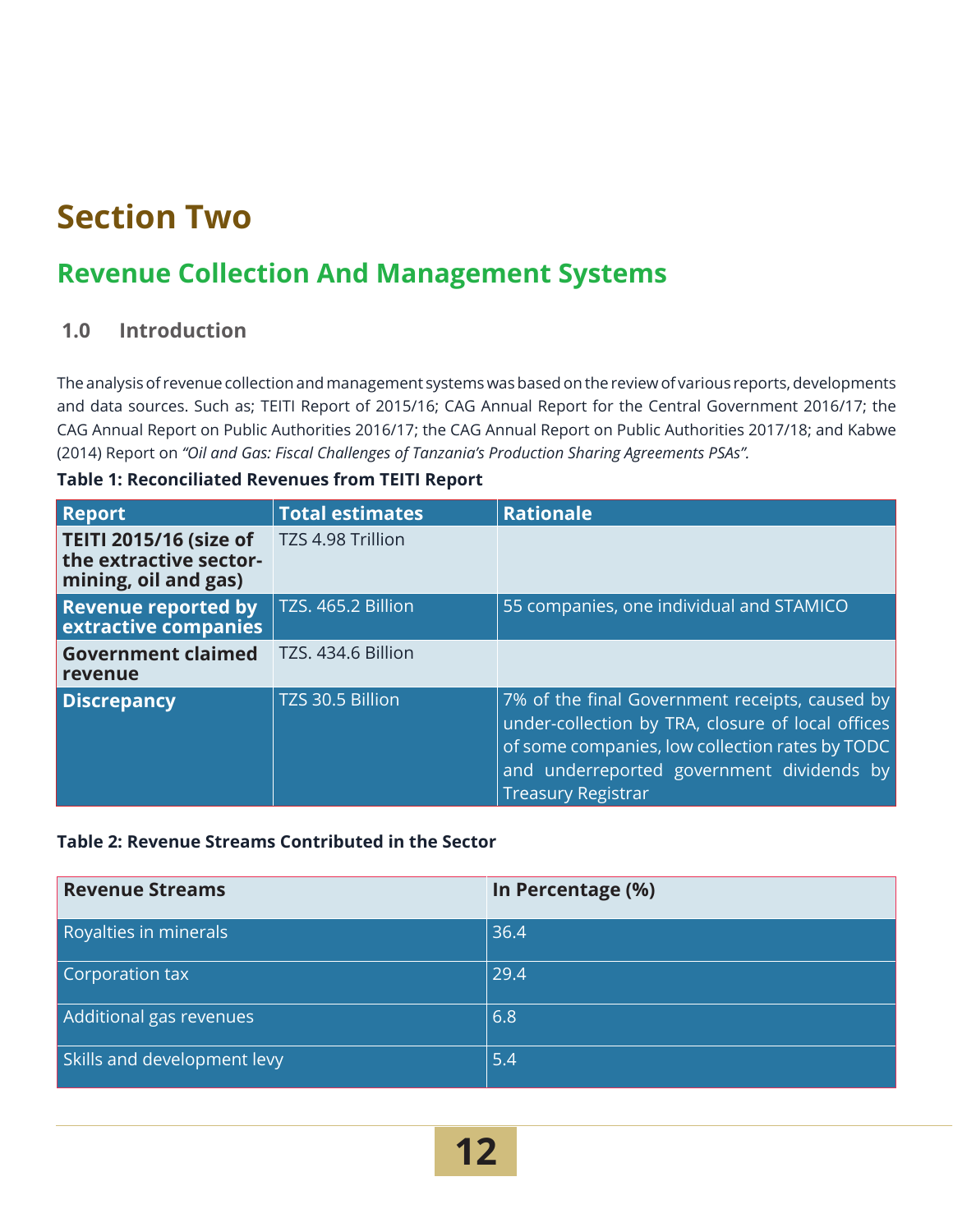whereas the largest contributing companies were Geita Gold Mining Ltd (46.9%), Bulyanhulu Gold Mine Ltd (9.8), North Mara Gold Mine Ltd (9.3), Pan African Energy Tanzania Ltd (9.7%) and Pangea Minerals Ltd (6.7%). During the 2017/18 fiscal year, the government implemented a 1 percent clearance fee on gross value of mineral exports.

**Figure 1: Revenue stream contributors in frequency** 



#### **1.1 Government Revenue from the Extractive Sector (2015 – 2018)**

Table 1 shows the trend of mining revenue collection during the 2015-18 period, where persistent declines have been observed since 2016. During the 2015/16 fiscal year, on average, the government collected tax revenues to the tune of TZS 1,176 billion from the extractive sector (*average of 2015 and 2016 to estimate 2015/16 fiscal*), according to TRA (2019), contrary to TZS 434.6 reported by TEITI in 2015/16 fiscal year (*2.7 times*). The TRA data is also lower than the total contribution of government revenue from the extractive sector in 2016 of TZS 13,914 billion (*3.12% of total government revenue and 11.8 times the one reported by TRA*) as reported by IMF in 2016. The differences between IMF and TRA data is based on the fact that TRA focuses on tax-related revenues while IMF considers all economic rents from the extractive sector (tax and non-tax sources). Further, mineral rents *(difference between value of production at world prices and total cost of production)* as a percentage of GDP was 2.95% in 2016.

#### **Table 3: Government Tax Revenue Collection from the Extractive Sector (2015 – 2018)**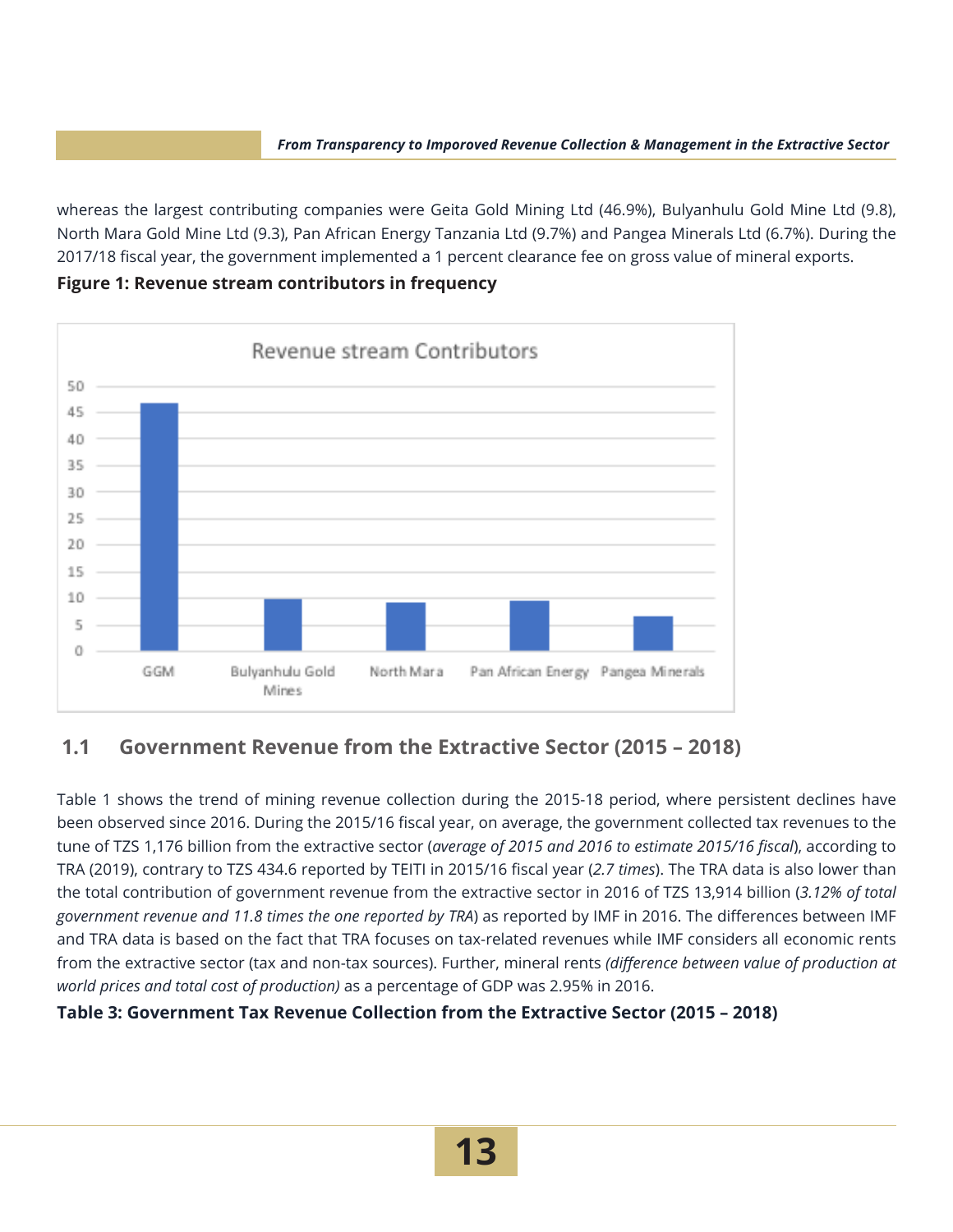| Year                                                                | 2015  | 2016  | 2017  | 2018  |
|---------------------------------------------------------------------|-------|-------|-------|-------|
| Mining Revenue (TZS billion) <sup>(a)</sup>                         | 1,070 | 1.281 | 1.127 | 867   |
| <b>Extractive Industry Revenue (TZS)</b><br>billion) <sup>(b)</sup> | 1,259 | 1.507 | 1,326 | 1,020 |
| Mineral Rents (% of GDP) $(c)$                                      | 2.69  | 2.95  |       |       |

#### **Source**

**:** Tanzania Revenue Authority Database (2019)

**:** Estimated by the Author based on the assumption in the EITI 2015/15, where mining constituted 85% of the extractive industry revenues

**:** World Development Indicators (World Bank) 2019

#### **1.2 Key Issues in the Revenue Collection and Management Systems and Recommended Interventions**

The following areas, have been identified requiring improvement on revenue collection and management systems, alongside recommended interventions.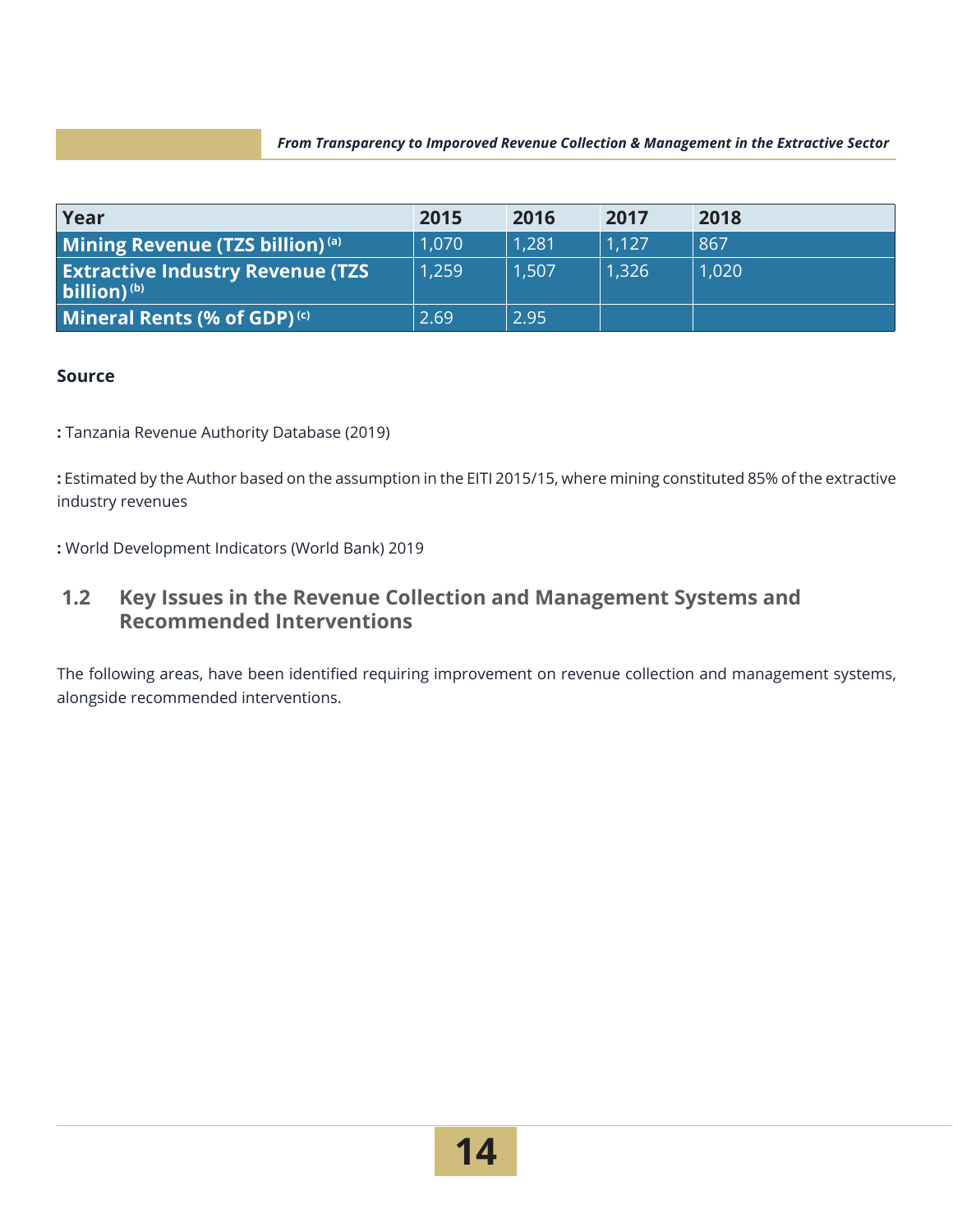#### **Table 4: TEITI Report of 2015/16**

| <b>Issue</b>                                                         | <b>Observation</b>                                                                                                                                                                                                                        |    | <b>Recommendation</b>                                                                                                                                                                                                                                                     |
|----------------------------------------------------------------------|-------------------------------------------------------------------------------------------------------------------------------------------------------------------------------------------------------------------------------------------|----|---------------------------------------------------------------------------------------------------------------------------------------------------------------------------------------------------------------------------------------------------------------------------|
| Payments by individual<br>payees instead of<br>mineral right holders | Gas royalties were not reported by TPDC;<br>lack of streamlining regarding payment of<br>oil and gas license fees was observed; late                                                                                                      |    | 1. Names of mineral rights<br>holders to be used instead of<br>individual payees;                                                                                                                                                                                         |
|                                                                      | submission of receipts data was evident<br>among LGAs and other companies; and<br>wrong classification of payments (some                                                                                                                  |    | 2. Timely reporting of gas<br>royalty by TPDC to be<br>enforced;                                                                                                                                                                                                          |
|                                                                      | payments were classified as license and permit<br>fees instead of corporate tax) was observed.<br>These deficiencies hindered compilation of<br>accurate data, materiality determination and<br>production of meaningful reconciliations. | 3. | Petroleum license fees to be<br>paid directly to the Ministry<br>and royalty from TPDC to be<br>paid direct to the Treasury;<br>regional mining offices to<br>collect and maintain data<br>on collections by LGAs (0.3%<br>service levy);<br>4. Classification of revenue |
|                                                                      |                                                                                                                                                                                                                                           |    | streams need to be enforced;                                                                                                                                                                                                                                              |
|                                                                      |                                                                                                                                                                                                                                           |    | 5. TEITI experts to provide<br>training to stakeholders on<br>the compliance process;                                                                                                                                                                                     |
|                                                                      |                                                                                                                                                                                                                                           |    | 6. TEITI to utilize TEITA Act of<br>2015 provisions to penalize<br>late compliance and false<br>reporting.                                                                                                                                                                |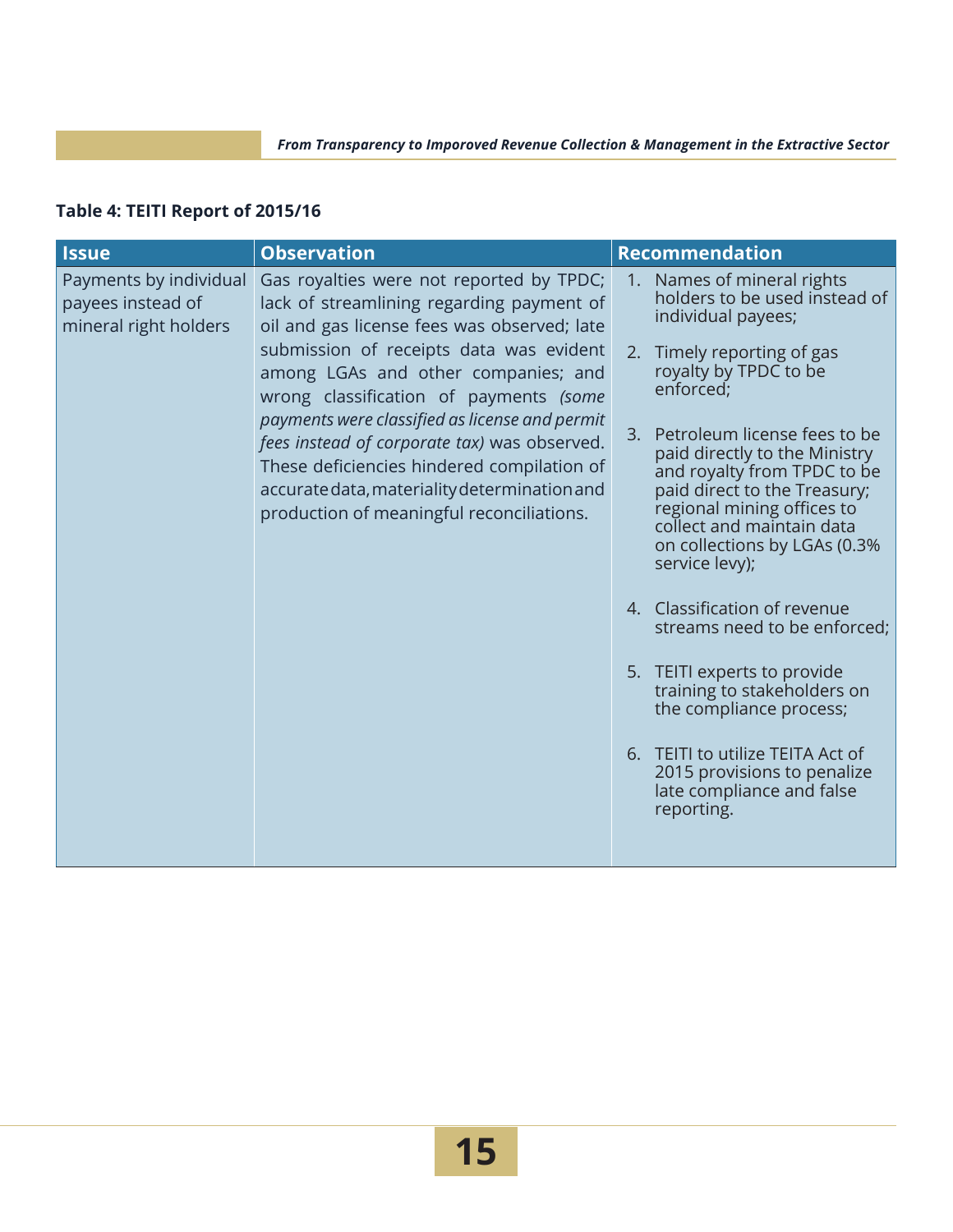| Contract transparency<br>and Disclosure | Non-compliance of the TEITA Act of 2015 S. 27 of the TEITA Act to be<br>regarding public disclosure of MDAs, amended to require disclosure<br>PSAs, concessions, contracts, licenses and of all information to the public,<br>beneficial ownership in companies. For regarding MDAs, PSAs, contracts,<br>example, no mining contract has been licenses, names of shareholders<br>publicly disclosed. Only three PSAs (2004, and<br>2008 and 2013) out of 26 PSAs were any influence from the TEITI<br>published in the TPDC website and only Committee.<br>three gas and oil contracts were made<br>publicly available by the Resource Contracts<br>Organization (Addendum PSA involving<br>TPDC, Statoil and ExxonMobil signed in<br>2012; Addendum PSA involving Pan African<br>and TPDC signed in 2001; and Portfolio<br>Gas Sharing Agreement (GSA) involving<br>TANESCO and Pan African signed in 2011). | without<br>concessions, |
|-----------------------------------------|---------------------------------------------------------------------------------------------------------------------------------------------------------------------------------------------------------------------------------------------------------------------------------------------------------------------------------------------------------------------------------------------------------------------------------------------------------------------------------------------------------------------------------------------------------------------------------------------------------------------------------------------------------------------------------------------------------------------------------------------------------------------------------------------------------------------------------------------------------------------------------------------------------------|-------------------------|
|                                         |                                                                                                                                                                                                                                                                                                                                                                                                                                                                                                                                                                                                                                                                                                                                                                                                                                                                                                               |                         |
|                                         |                                                                                                                                                                                                                                                                                                                                                                                                                                                                                                                                                                                                                                                                                                                                                                                                                                                                                                               |                         |
|                                         |                                                                                                                                                                                                                                                                                                                                                                                                                                                                                                                                                                                                                                                                                                                                                                                                                                                                                                               |                         |
|                                         |                                                                                                                                                                                                                                                                                                                                                                                                                                                                                                                                                                                                                                                                                                                                                                                                                                                                                                               |                         |
|                                         |                                                                                                                                                                                                                                                                                                                                                                                                                                                                                                                                                                                                                                                                                                                                                                                                                                                                                                               |                         |
|                                         |                                                                                                                                                                                                                                                                                                                                                                                                                                                                                                                                                                                                                                                                                                                                                                                                                                                                                                               |                         |
|                                         | Some efforts have been demonstrated in                                                                                                                                                                                                                                                                                                                                                                                                                                                                                                                                                                                                                                                                                                                                                                                                                                                                        |                         |
|                                         | disclosing ownership status, where 54 out                                                                                                                                                                                                                                                                                                                                                                                                                                                                                                                                                                                                                                                                                                                                                                                                                                                                     |                         |
|                                         | of 68 extractive companies (79%) disclosed                                                                                                                                                                                                                                                                                                                                                                                                                                                                                                                                                                                                                                                                                                                                                                                                                                                                    |                         |
|                                         | ownership information. However, only 8                                                                                                                                                                                                                                                                                                                                                                                                                                                                                                                                                                                                                                                                                                                                                                                                                                                                        |                         |
|                                         | out of 68 companies (only 11.8%) disclosed<br>beneficial ownership by individuals                                                                                                                                                                                                                                                                                                                                                                                                                                                                                                                                                                                                                                                                                                                                                                                                                             |                         |
|                                         | (ownership of at least 1% of the shares).                                                                                                                                                                                                                                                                                                                                                                                                                                                                                                                                                                                                                                                                                                                                                                                                                                                                     |                         |
|                                         |                                                                                                                                                                                                                                                                                                                                                                                                                                                                                                                                                                                                                                                                                                                                                                                                                                                                                                               |                         |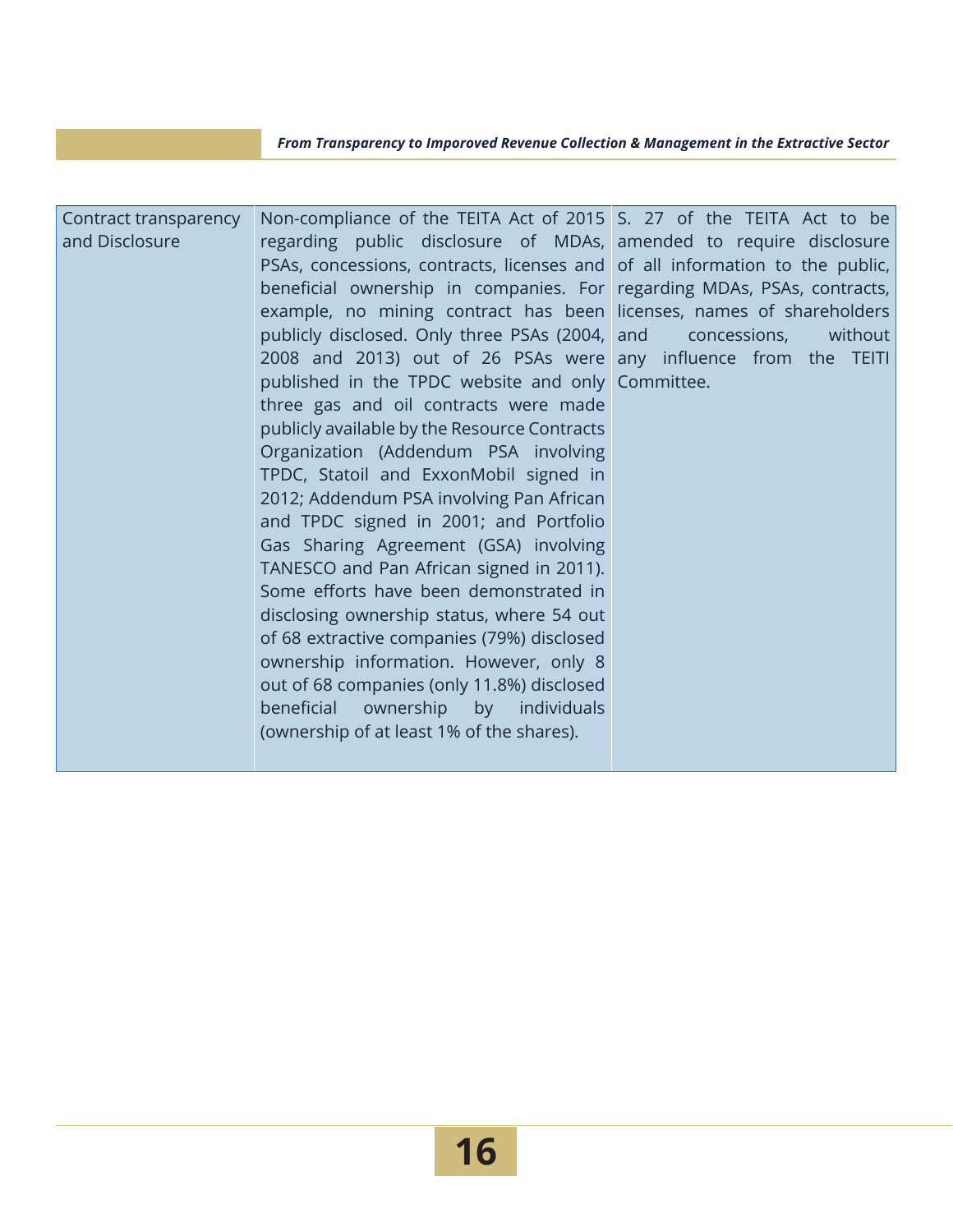#### **Table 5: Observations of the CAG Annual Report of 2016/17 for the Central Government Financial Statements**

| <b>Issue</b>                                      | <b>CAG findings</b>                                                                                                                                                                                                                                                                                                                                                                                                                                       | <b>Recommendation</b>                                                                                                                                                                                                |
|---------------------------------------------------|-----------------------------------------------------------------------------------------------------------------------------------------------------------------------------------------------------------------------------------------------------------------------------------------------------------------------------------------------------------------------------------------------------------------------------------------------------------|----------------------------------------------------------------------------------------------------------------------------------------------------------------------------------------------------------------------|
| Payments to the Government<br>(Pangea)            | Pangea Minerals Ltd is required to pay<br>the government USD 125,000 every 31st<br>December as a contribution to the Mining<br>Development Empowerment Fund, as per<br>Article 4.1.3 of the Minerals Development<br>Agreement (MDA) between the Ministry<br>and Pangea, to enhance local content and<br>corporate social responsibility. However,<br>Acacia (Buzwagi Gold Mine) has not pay<br>accumulated TZS 732 million during the<br>2009-2016 period | the<br><sub>of</sub><br>For<br>purpose<br>settling the<br>outstanding<br>contribution<br>by<br>Pangea<br>to the government, the<br>Ministry of Minerals to<br>make a close follow up with<br>'Acacia' as per the MDA |
| Operations without mineral<br>processing licenses | 51 processing plants have operated without<br>mineral processing licenses as required by<br>S. 60 of the Mining Act of 2010 and where 33<br>operators applied for processing licenses,<br>which have not been issued, leading to a<br>loss of TZS 231.7 million per year                                                                                                                                                                                  | The<br>Ministry to ensure<br>compliance with the Mining<br>Act of 2010 and recover<br>uncollected revenues, and<br>timely issue processing<br>licenses to the applicants.                                            |
| Minerals rent and royalty<br>revenues             | Drastic increase in accrued minerals rent<br>and royalty revenues (revenues earned but<br>not collected) in the Ministry of Minerals,<br>from TZS 9.7 billion in 2015/16 to TZS 28.6<br>billion in 2016/17 (194% increase).                                                                                                                                                                                                                               | The Ministry of Minerals<br>to be more aggressive in<br>collecting<br>mineral<br>rents<br>and royalty payments, to<br>ensure timely payments are<br>honored.                                                         |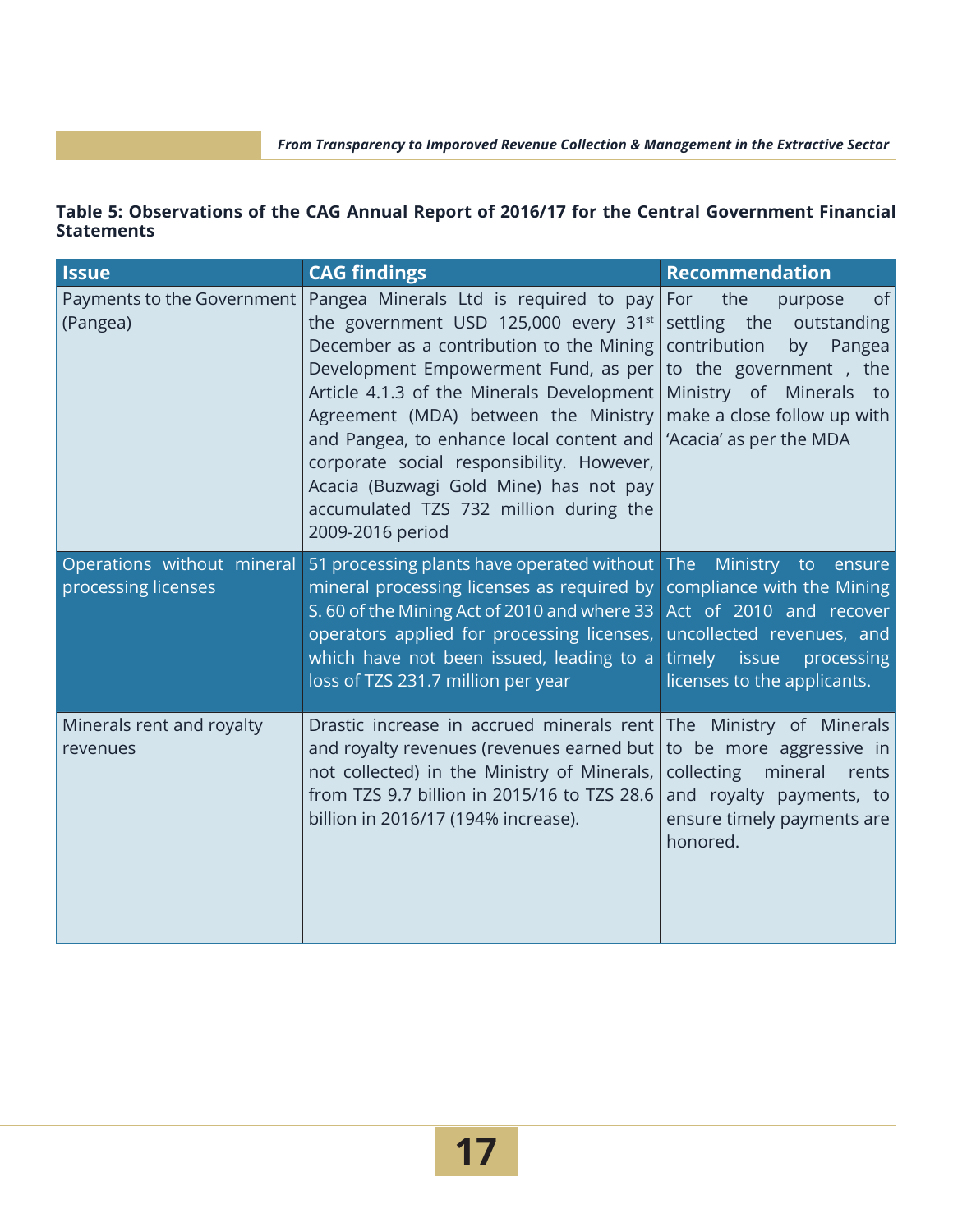| <b>Issues</b>                                            | <b>CAG Observation</b>                                                                                                                                                                                                                                                                                                                                                                                                | <b>Recommendation</b>                                                                                                                                                                                                                                                     |
|----------------------------------------------------------|-----------------------------------------------------------------------------------------------------------------------------------------------------------------------------------------------------------------------------------------------------------------------------------------------------------------------------------------------------------------------------------------------------------------------|---------------------------------------------------------------------------------------------------------------------------------------------------------------------------------------------------------------------------------------------------------------------------|
| (MPSAs) of 2008 and 2013                                 | Model<br><b>The</b><br>Production<br><b>Sharing</b><br>Agreements (MPSAs) of 2008 and 2013 Tax Act of 2004 to mandate<br>require calculation and payment of<br>additional profit tax on cash basis to<br>the government in each calendar year,<br>on net cash flow.<br>Additional Profit Tax (APT) is a tax<br>levied by the government when<br>economic conditions allow companies<br>to earn above average profits. | Amendments of the Income<br>TRA to collect the additional<br>profit tax and to provide<br>definitions and clarifications<br>on the meaning of above<br>average profits and calculation<br>of the additional profit tax<br>liability                                       |
|                                                          | However, the MPSAs does<br>not<br>clearly define above average profits.<br>Extractive companies in oil and gas<br>have been providing for this additional<br>profit tax in their financial statements.<br>Moreover, the Income Tax Act of 2004,<br>as amended under the Finance Acts<br>of 2016 and 2017, does not provide<br>for the mandate of TRA to collect the<br>additional profit tax                          |                                                                                                                                                                                                                                                                           |
| TPDC participating interests in<br>Oil and Gas companies | S. 44(5) of the Petroleum Act of 2015<br>requires TPDC to maintain a minimum<br>participating interest of 25% of the<br>petroleum rights granted. However,<br>TPDC holds only 20% shares under<br>Mnazi Bay and 0% shares under<br>Songosongo and Kiliwani North gas extraction companies and to<br>fields                                                                                                            | The Ministry of Minerals to<br>acquire shares in petroleum<br>rights granted (through TPDC)<br>based on the negotiation and<br>gentleman agreement with<br>petroleum<br>exploration<br>and<br>utilize benefits of petroleum<br>production based on the<br>MPSAs in force. |

#### **Table 6: Observations of the CAG Annual Report of 2016/17 for Public Authorities and Other Bodies**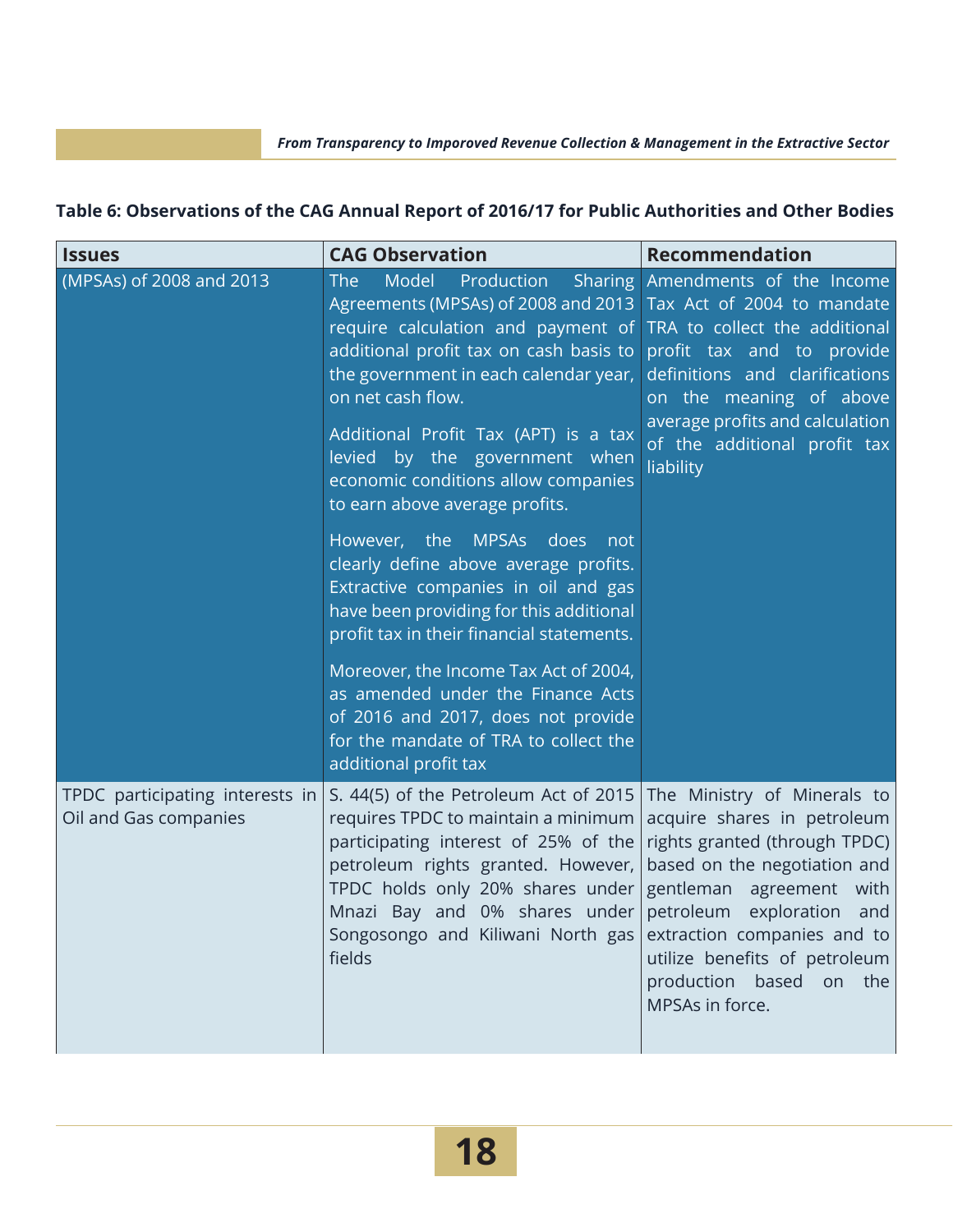| Computation of oil and gas<br><b>Royalties</b>                  | Contrary to S. 113 of the Petroleum Act<br>of 2015 which requires a license holder<br>and contractor to pay royalty at a rate<br>of 12.5% and 7.5% of the total crude<br>oil/gas gross revenue, for onshore and<br>offshore areas, respectively; Article XII<br>of the Songosongo PSA stipulates that<br>royalty from Mnazi Bay gas field will be<br>computed based on government profit<br>share and that TDPC pays royalties<br>and development license fees based<br>on its share of profit gas                                                                                                                                                      | Amendments<br>the<br><sub>of</sub><br>Songosongo PSA to ensure<br>that royalty is charged and<br>paid by both the license holder<br>and contractor as provided for<br>in S. 113 of the Petroleum Act<br>2015.                                                                                                                                                              |
|-----------------------------------------------------------------|---------------------------------------------------------------------------------------------------------------------------------------------------------------------------------------------------------------------------------------------------------------------------------------------------------------------------------------------------------------------------------------------------------------------------------------------------------------------------------------------------------------------------------------------------------------------------------------------------------------------------------------------------------|----------------------------------------------------------------------------------------------------------------------------------------------------------------------------------------------------------------------------------------------------------------------------------------------------------------------------------------------------------------------------|
| Gold<br>production<br>Decline<br>in<br>(State Mining companies) | Based on special audit of Stamigold<br>Company Limited1 (Biharamulo) during<br>July 2015 to June 2018 period, observed<br>a consistent decline in gold production<br>from 14,286 ounces to 6,011 ounces<br>(58% decline) and sales revenue from<br>TZS 60.1 billion to TZS 17.9 billion (70%<br>decline) and substantial outstanding<br>liability of TZS 95.1 billion, caused by<br>high plant and machinery renting<br>costs, low production efficiency, poor<br>management of the company, non-<br>compliance with tax laws and contract<br>terms, intentional misappropriation,<br>inadequate investment monitoring<br>and low security around mines | <b>STAMICO</b><br>and<br>Treasury<br>Registrar to strengthen regular<br>investment monitoring and<br>evaluation to provide for timely<br>guidance and proper proactive<br>actions, adherence to contract<br>agreements,<br>planning<br>and<br>prioritizing<br>settlement<br>0f<br>liabilities and assess value of<br>Stamigold assets to determine<br>the current position |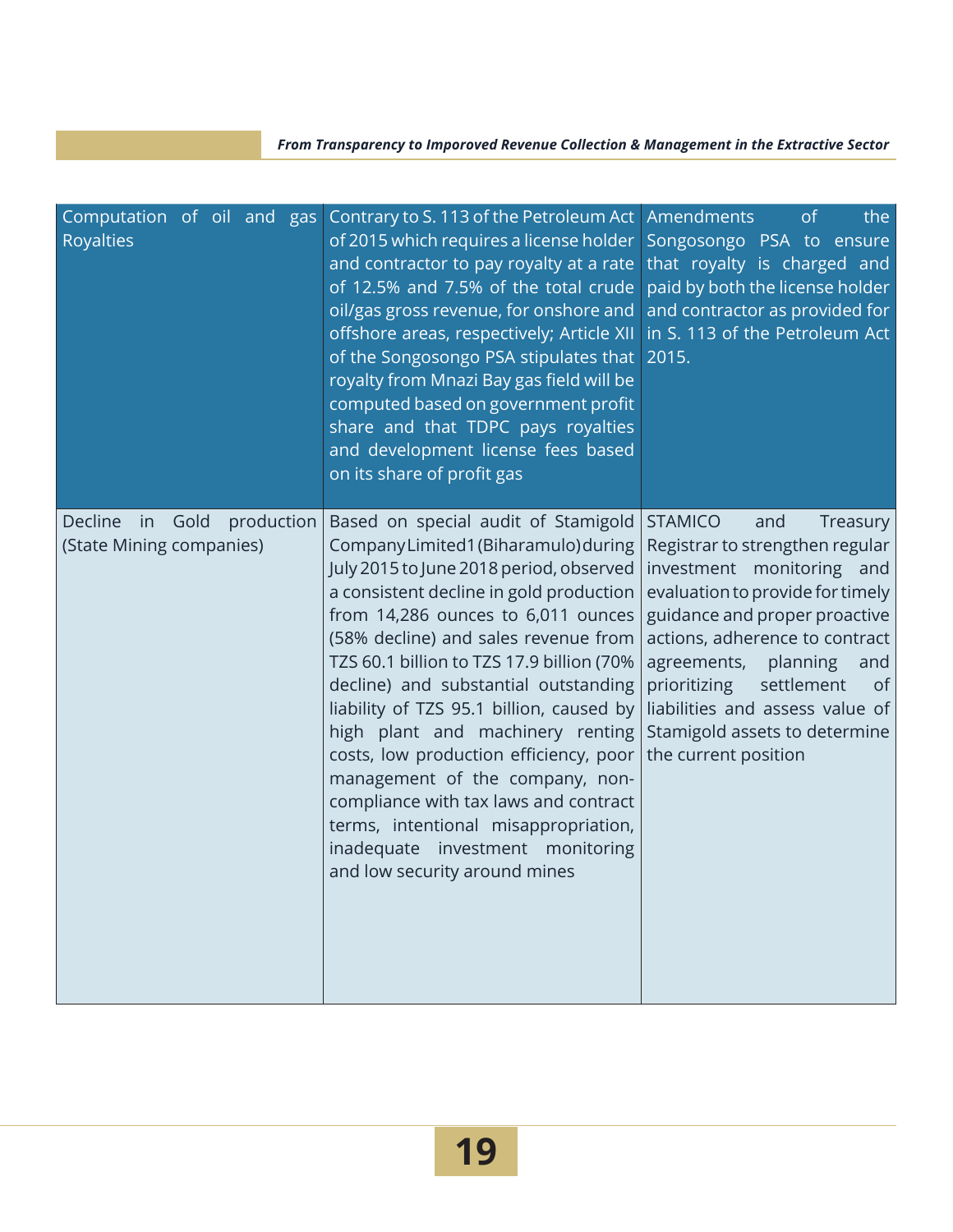#### **Table 7: Observations of the Kabwe (2014) Report on Oil and Gas: Fiscal Challenges of Tanzania's Production Sharing Agreements PSAs**

| <b>Issue</b>                                      | <b>Kabwe Observation</b>                                                                                                                                                                                                                                                                                                                                                                                                                                                                                                                                                                                                                                                                                        | <b>Recommendations</b>                                                                                                                                                                                                                                                                                                                                                                   |
|---------------------------------------------------|-----------------------------------------------------------------------------------------------------------------------------------------------------------------------------------------------------------------------------------------------------------------------------------------------------------------------------------------------------------------------------------------------------------------------------------------------------------------------------------------------------------------------------------------------------------------------------------------------------------------------------------------------------------------------------------------------------------------|------------------------------------------------------------------------------------------------------------------------------------------------------------------------------------------------------------------------------------------------------------------------------------------------------------------------------------------------------------------------------------------|
| (PSA) between TPDC and Statoil/<br>ExxonMobil     | natural gas produced to recover secured.<br>costs of production, contrary<br>to the MPSA Addendum for<br>Natural Gas Terms of 2010.<br>Further, under the MPSA 2010,<br>Tanzania would receive 45% of<br>crude natural gas production.<br>However, under the actual PSA,<br>Tanzania would receive only<br>21%, leading to a 24% loss. Using<br>price of USD 11 per mmscf and<br>gas reserves of 21 billion mmscf<br>in Block 2, Tanzania will lose<br>USD 55 billion during the 2014-<br>2029 period (15 years), which<br>is an annual equivalent of USD<br>12 billion. Note that as at 2014,<br>26 PSAs were concluded, out of<br>which, only one discussed here<br>leaked and only four PSAs were<br>audited | Based on the Production Sharing The Ministry of Minerals to<br>Agreement (PSA) between audit and review all PSAs, and<br>TPDC and Statoil/ExxonMobil to enforce full disclosure of all<br>in Offshore Block 2 (leaked PSAs, MDAs, concessions and<br>document by Taylor, 2014), the contracts; to ensure that interests<br>Contractor can use up to 70% of of the people of Tanzania are |
| Economic<br>rents<br>and<br>sharing (oil and gas) | revenue Economic rent and revenue Amendments of the policy and<br>among government units, that is,<br>the central and local government,<br>is not properly guided by the<br>Minerals Policy.                                                                                                                                                                                                                                                                                                                                                                                                                                                                                                                    | sharing from gas revenues laws to guide and explicitly<br>provide for the economic rents<br>sharing between central and local<br>government, to support local<br>and community development in<br>the spirit of the local content and<br>empowerment                                                                                                                                      |

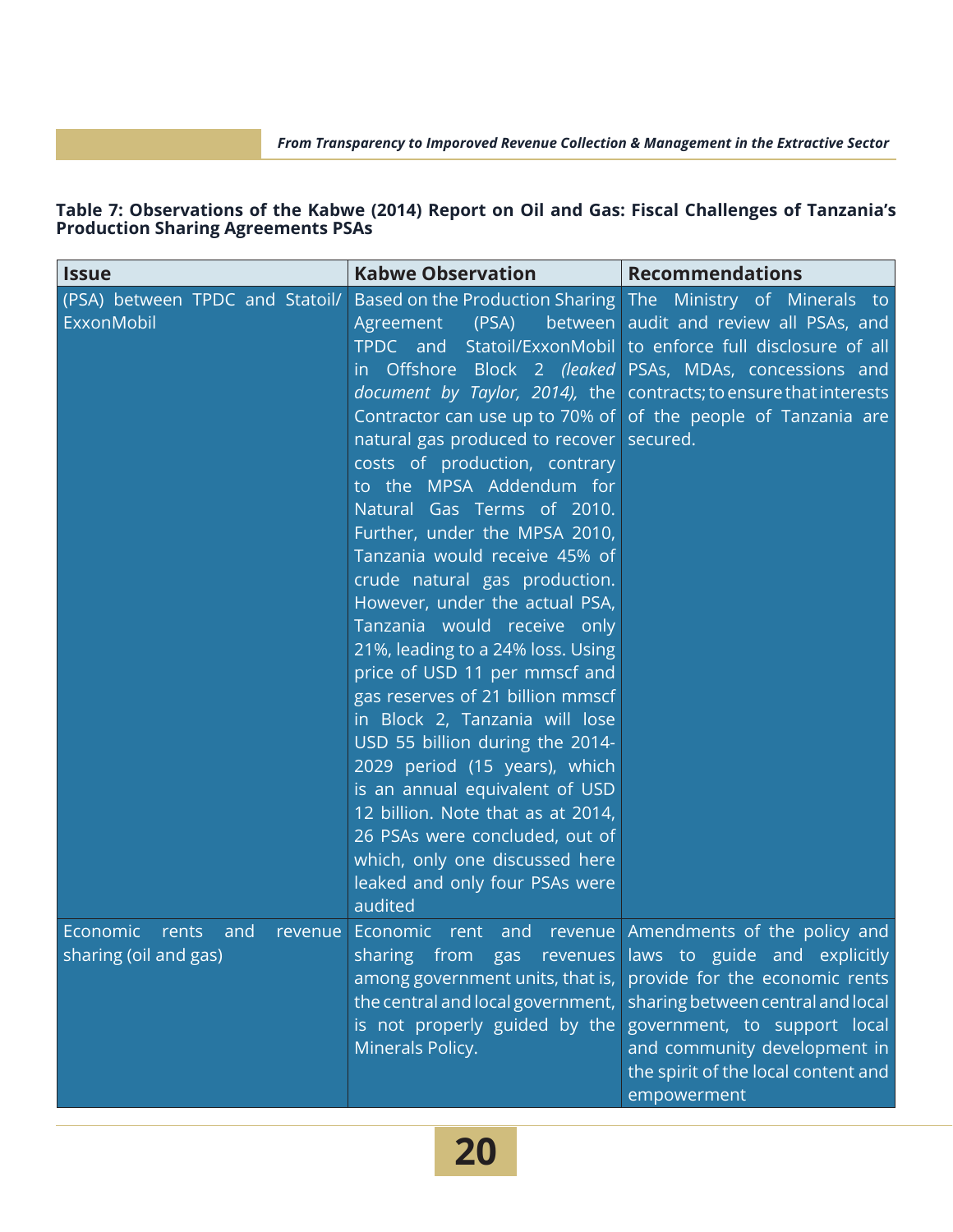## **Section Three:**

#### **2.0 Overview of the Extractive Sector in Tanzania**

The extractive sector in Tanzania constitutes mining, oil and gas sub-sectors. In the national income accounts and GDP computations, the extractive sector is treated within the industry and construction sector. Tanzania is a country rich in minerals, which include metals (gold, iron ore, nickel, copper, cobalt, silver), industrial minerals (diamond, tanzanite, ruby, garnet, limestone, soda ash, gypsum, salt, phosphate, gravel, sand, dimension stones and lately graphite) and fuel minerals (oil, gas, coal, uranium). The country holds 45 million ounces of gold reserves and since 1940, it has produced over 19 million carats (3,800 kgs) of diamonds. Current natural gas reserves are estimated to hold over 55 trillion cubic feet<sup>1</sup>.

Industry and construction sectors contributed 26.4 percent of the GDP in 2017, where mining sector (including oil and gas) contributed only 4.8 percent, below the expected contribution of 10 percent, despite that the mining sector grew rapidly at the rate of 17.5 percent based on 2007 constant prices, as compared to the growth rate of 12.1 percent for the entire industry and construction sector<sup>2</sup>. In the year 2018, according to a statement by the Tanzania Bankers Association (TBA) Chairman, Mr. Abdulmajid Nsekela, during the January 2019 mining forum, commercial banks in Tanzania disbursed a total of TZS 357 billion of loans to the mining sector towards supporting mining contractors, equipment purchases, research and environmental conservation. Mining sector exports contribute more than half of the total foreign exchange, of which the largest contribution comes from

2 National Income Accounts of the National Bureau of Statistics, 2019

gold exports. According to Tanzania Extractive Industry Transparency Initiative Report of 2015/2016 year, the extractive sector in Tanzania contributed only 1 percent of total government revenue (actual 0.74%), where the informal extractive sector contributed about 1.4 percent of GDP (e.g. more than 6 million small scale miners operate in Tanzania), where overall, the extractive sector contributed less than 1 percent of formal employment in Tanzania. Further, large-scale mining operations employed around 6,501 people in 2016.

The recent ban to export unprocessed minerals in Tanzania (in 2017) has adversely affected the largest gold producer, Acacia, the company which owns the three largest mines in Tanzania (Bulyanhulu, Buzwagi and North Mara), where the company lost over 30 percent of its revenue (Deloitte, 2017). The government through the 2017/18 fiscal year budget, has indicated implementing a 1 percent clearance fee on gross value of mineral exports, for all minerals exported from Tanzania.

<sup>1</sup> Grid95 (2017), The Mining Industry in Tanzania: An Overview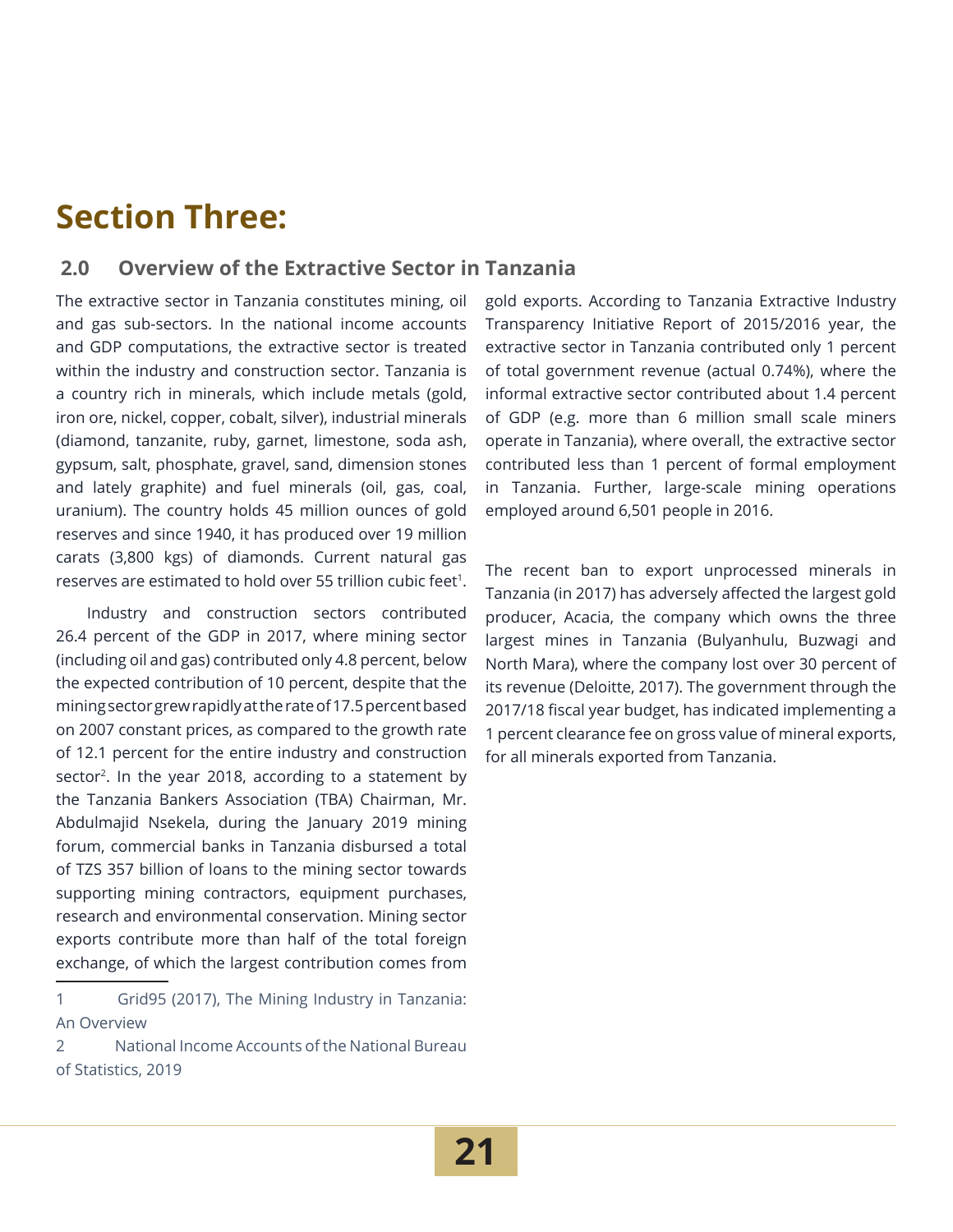#### **2.1 Policy, Legal And Regulatory Landscape**

This section presents and discusses the key policy, legal and regulatory instruments, which govern the operations and conduct of operations in the mining, oil and gas sector in Tanzania. We discuss the Mineral Policy of 2009, the Mining Act 2010 and its 2017 Amendments, Tanzania Extractive Industry Transparency and Accountability Act of 2015, and the two 2017 key acts which focus on protecting and safeguarding the position of Tanzania, regarding its natural wealth and resources management.

#### **2.1.1 The Mineral Policy of 2009**

The mining sector in Tanzania is guided by the Mineral Policy of 2009, which is a key policy document for the sector. Before this Policy was enacted, during the 1997 to 2007 decade of the former Mineral Policy of 1997, the growth rate of the mining sector increased from 7.7 percent to 10.7 percent, and the value of mineral exports increased from USD 26.7 million (just 1% of total exports) to USD 1,003 million (52% of total exports). Further, during this decade, employment in large scale mines increased from USD 2 million to USD 78 million and contribution of the mining sector to GDP increased from 1.4 percent to 2.7 percent



#### **Figure 2: Mining sector growth between 1997 – 2009**

The Mineral Policy of 2009 aims at maximizing benefits from mining, improving the legal environment and strengthening capacity for administration of the mining sector, among others. The vision of the Policy is to have an 'effective mining sector, contributing significantly to the acceleration of socio-economic development through sustainable development and utilization of mineral resources in Tanzania by 2025'. The Policy has eighteen objectives where objectives (c) and (d) have relevance regarding building transparency and accountability governance systems. Objective (c) focuses on strengthening the legal and regulatory framework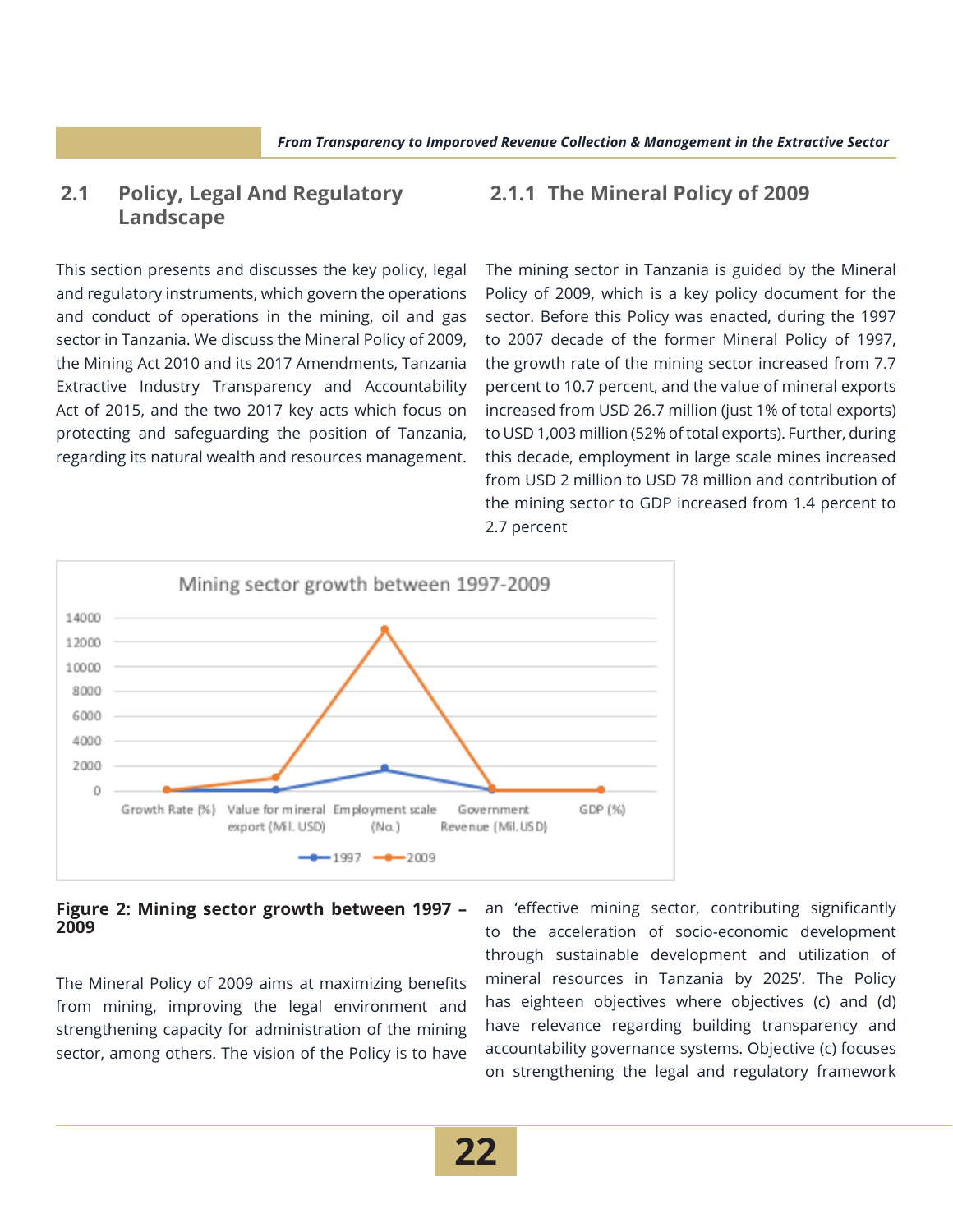for the mining sector and enhancing the capacity for monitoring and enforcement, while objective (d) aims at strengthening the institutional capacity for effective administration and monitoring of the mining sector. The Policy clearly stipulates that the legal and regulatory framework shall be built on the spirit of transparency, predictability, minimum discretion and security of tenure. To attract and sustain investments in the sector, consistency and constancy of mineral policies and governing institutions over the long-term are crucial.

#### **2.1.2 The Mining Act of 2010 and the 2017 Amendments**

The Mining Act of 2010 and its 2017 amendments forms the primary legal stance for the mining sector in Tanzania. The Mining Act (as amended) restricts export of minerals to mineral right holders or licensed dealers who have paid the required royalties. Further, the Act specifies a penalty for failure to pay royalty within ninety days to the tune of 25 percent (for individuals) and 50 percent (for corporates) of the total dues. The royalty is charged on the gross value of the minerals at a rate of 5 percent for uranium, gemstones and diamond; 4 percent for metallic minerals; 1 percent for gem and 3 percent for other minerals (salt, building and industrial minerals). Finally, the Act provides for a room of making regulations to prescribe minimum shareholding requirement and procedures for selling shares to Tanzanian nationals through listing with the Tanzanian stock exchanges.

Numerous amendments to the Act were enacted in 2017 through the '*Written Laws (Miscellaneous Amendments) Act, 2017*' with the primary objective of protecting the interests of Tanzanians and effectively increasing accrued benefits from the sector. Through amendment of Section 5 of the Act, all mineral resources in Tanzania are the property of the United Republic, vested in the

President, in trust for the People of Tanzania, where the government has lien over any material, substance, product or associated products extracted from the mining operations or mineral processing. Through amendment of Section 10 of the Act, in any mining operations, the government will have a minimum non-dilutable free carried interest shares, in the capital of a mining company of 16 percent (depending on the type of the minerals and the level of investment). In addition to the free carried interest shares, the government can acquire a total of up to 50 percent of the shares of the mining company depending on the total tax expenditures incurred by the government in favor of (enjoyed by) the mining company.

The Amendments Act also provides, for governance and securing of interests of Tanzania, establishment of the national gold and gemstone reserve for the depositing of all royalties required to be paid in refined minerals, impounded or confiscated minerals, government purchased minerals and dividend minerals paid. Relatedly, the government minerals warehouse will be established as a central custodian of all metallic minerals and gemstones won by mineral rights holders in Tanzania. Regarding calculation for royalties' payable, the government has the power to reject such valuation if it is deemed steeply low due to deep negative price volatility, unless the minerals are disposed of for beneficiation in Tanzania and where the government has the option of buying the minerals at the low value ascertained. Further, one-third of the value of royalty payable is required to be paid to the government in form of depositing the refined minerals into the national gold and gemstone reserve.

To enforce value addition and domestic processing of extracted minerals in Tanzania, the Amendments Act require the removal of raw minerals from the mine under the supervision of the government and keeping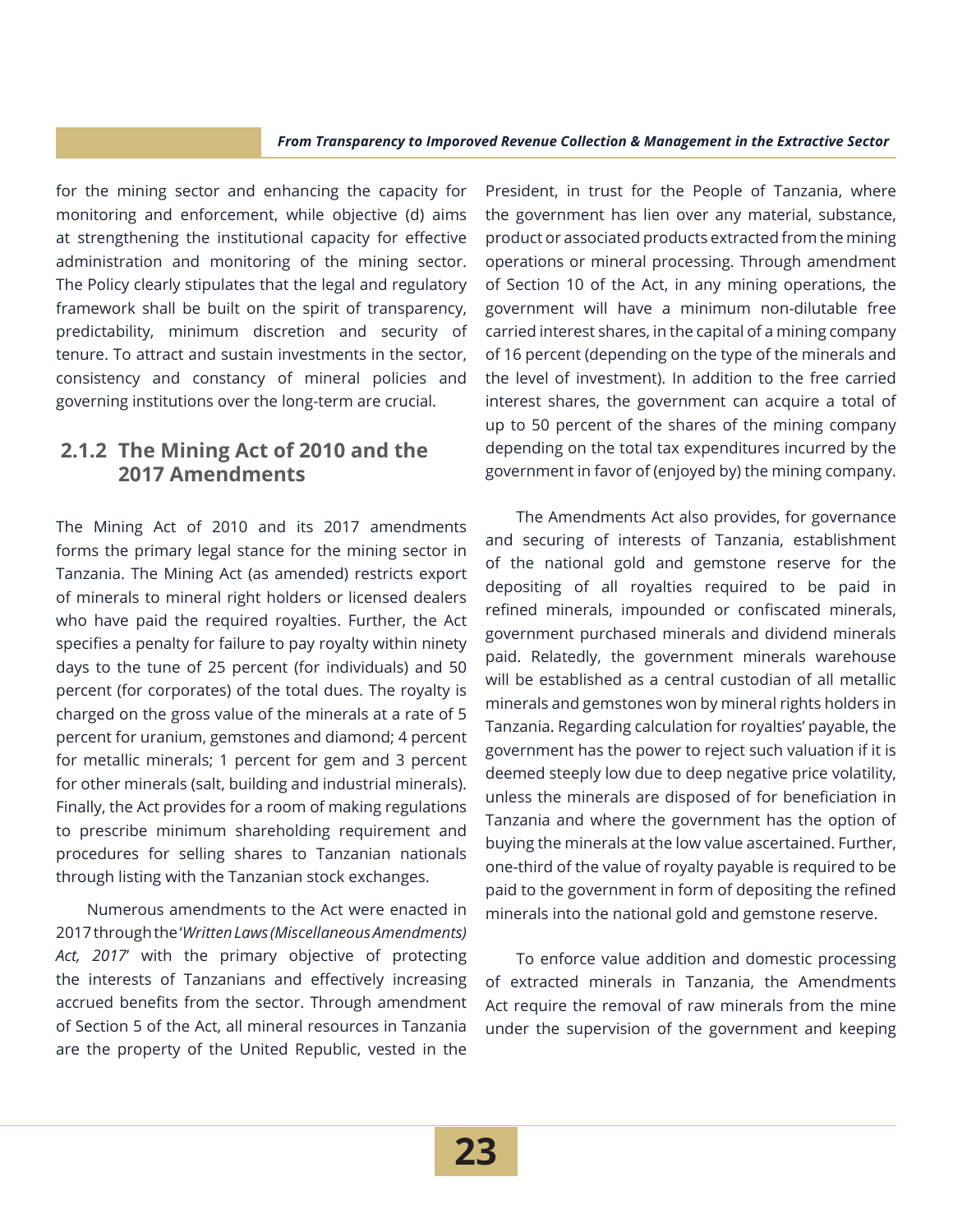them secured in government minerals warehouse and that export of raw minerals and mineral concentrates is prohibited (*no license or permit to export the same shall be issued).* All minerals are to be processed in Tanzania and that the government has a lien in all mineral concentrates. Failure of compliance to this provision results to the confiscation of the minerals.

Furthermore, stabilization clauses and arrangements will only be specific and time bound, and are never to last for a lifetime of any mine. It is also prohibited to use stabilization clauses to freeze the laws or contracting away the sovereignty of Tanzania. The government also has the power to convert the quantified values of the tax expenditures enjoyed by mining companies using stabilization clauses into equity holdings in the mining company. Regarding how the mineral right holders can participate in the growth of the Tanzanian economy, mineral right holders are required by law to invest a certain portion *(not specified)* of their returns and file the annual returns showing the efforts undertaken to invest in the economy. These efforts will be used as the basis in considering extension or renewal or permission of transferring mineral rights. The planned investments to be undertaken can be based on agreement with the Commissioner for Minerals. Finally, to uphold the highest degree of ethics, mineral right holders are required to comply with the integrity pledge, which includes conducting mining operations and activities with utmost integrity, desisting to engage in any arrangement that undermines the country's financial or monetary system, tax system, economic objectives, policies and strategies and national security, and maintaining adequate insurance covers against damages to the community and environment. Failure to comply with the integrity pledge will result to withdrawal or cancellation of licenses and

permits.

#### **2.2.3 The Oil and Gas Revenues Management Act of 2015**

The extractive sector basically covers mining, oil and gas sub-sectors. Regarding the oil and gas sub-sector, the Oil and Gas Revenues Management Act of 2015 is a principal legislation with a key focus on revenue management. While the Tanzania Revenue Authority (TRA) is charged with collection of taxes and levies, the National Oil Company (in this case the Tanzania Petroleum Development Corporation, TPDC) is responsible for the collection of non-tax oil and gas revenues and surface rentals (or annual block fees), signature bonuses and training fees. To ensure fiscal and macroeconomic stability, financing of investment in oil and gas, social and economic development and resource for safeguarding future generations, the Oil and Gas Fund will be established and funded from royalties, government profit share, dividends on government shares, corporate income tax and return on investment of the Fund. Further, the money deposited in the Fund is not to be used to provide credit to the government or any other entity, or as collateral, or for rent seeking. To effectively generate revenues for future generations, the Act provides for the establishment of the Portfolio Investment Advisory Board, which is charged with advising the Minister on portfolio investment strategies of the revenue saving account of the Fund and reporting its performance. Changes in the fiscal rules governing expenditure of oil and gas revenues, need a two-third approval of the members of the Parliament. Revenues from the service levy of the oil and gas is directed to the Local Government Authorities (LGAs). Section 18 of the Act places weight on the transparency and accountability regarding collection and deposit of oil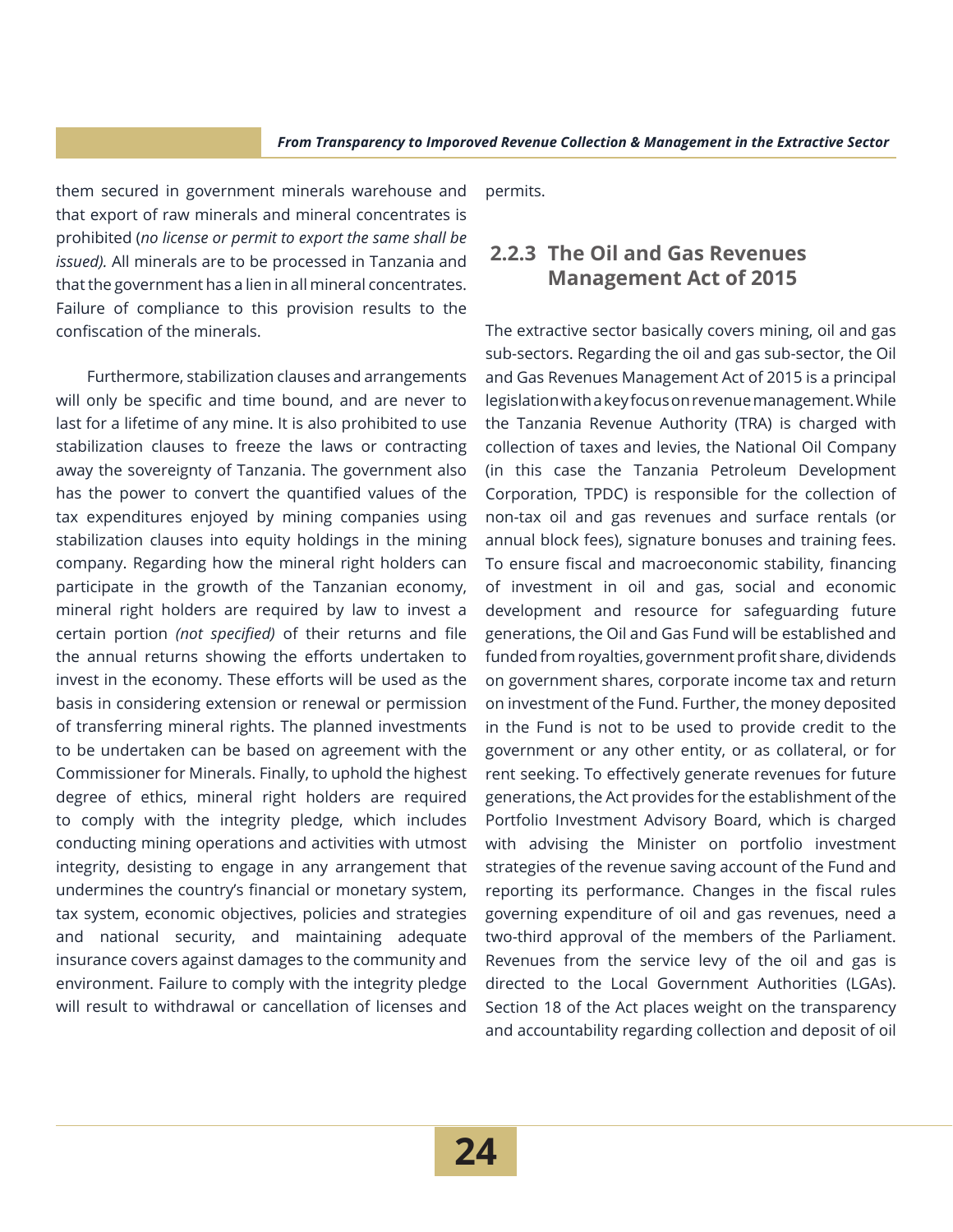and gas revenues to the Fund, disbursement of funds from the Fund, publishing oil and gas revenues records in the Gazette and on the website of the Ministry of Finance and subjecting oil and gas revenues to the Parliamentary oversight. Finally, heavy penalties for misappropriation of funds include fines to the tune of a minimum of the amount misappropriated, imprisonment of not less than thirty years, or both.

#### **2.2.4 The Tanzania Extractive Industries (Transparency and Accountability) Act of 2015**

The Tanzania Extractive Industries (Transparency and Accountability) Act of 2015 is the first piece of legislation in Tanzania, to explicitly lay the structure and direction for enhancing transparency and accountability in the Tanzanian extractive sector (mining, gas and oil) and officially supporting the global initiative that provides standards for governing the extractive industries. This Act provides for the establishment of the Tanzania Extractive Industries (Transparency and Accountability) Committee, which is an independent government oversight body for promoting transparency and accountability in the sector. The Committee is composed of fifteen members from a mix of government entities (five), extractive industry companies (five) and civil society organizations (five) to be appointed by respective umbrella organizations. Its main responsibility and the functions assigned to it are to ensure that the benefits of extractive industry are verified, duly accounted for and prudently utilized for the benefit of Tanzanian citizens. These functions include collection of information from both the extractive industry companies and the government statutory receipts of revenue accruing to the government, cost of production, capital expenditures, volumes of production, export data and information on local content and corporate social

responsibility; promoting effective citizen participation in the extractive industry; reconciling and conducting investigation on material discrepancy from revenue payments (by companies) and receipts (by statutory authorities). The Committee is also responsible in each year, to set out threshold for identifying companies that qualify for reconciliation on payments made and revenues received by the government. More importantly, the Act requires publishing of information regarding all concessions, contracts and licenses of extractive industry companies, individual names and shareholders who own interest in the extractive industry companies and implementation of environmental management plans, through the website or other accessible media.

For good governance purposes, material discrepancies between payments (by companies) and receipts (by statutory authorities) identified in the reconciliation report, are submitted within fourteen days to the CAG for investigation. The CAG effectively prepares the audit report and submit it to the Committee and the Minister for consideration. The relevant authorities affected by the investigation of the CAG are required to take action on the recommendations within 30 working days and prepare and forward the implementation report to the Committee, which within 14 days, is required to submit the report to the Minister for consideration and publication. Failure to produce and submit required documents or information constitutes an offence amounting to a minimum fine of 10 million shillings for individuals and 150 million shillings for a body corporate. Submission of false information or reports amounts to an offense punishable by a fine not less than 100 million shillings. Most importantly, this Act explicitly requires disclosure of all mineral development agreements (MDAs), production sharing agreements (PSAs) or any agreement, except confidential information as the Committee may determine.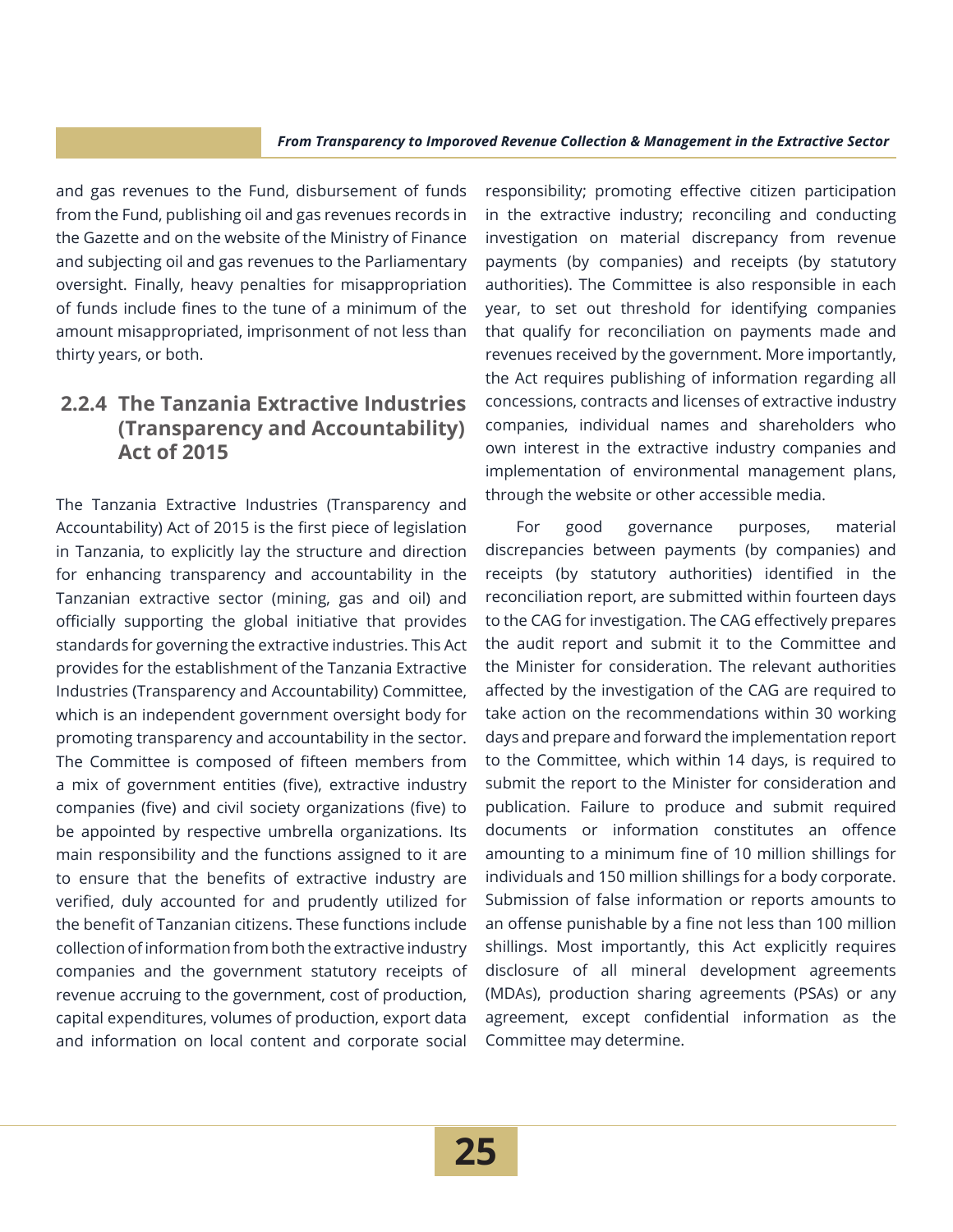#### **2.2.5 The Natural Wealth and Resources (Permanent Sovereignty) Act of 2017**

This Act is a basic proclamation of the permanent sovereignty of the Tanzanian people over natural wealth and resources. For any arrangement or agreement involving extraction, exploitation or acquisition and use of natural wealth and resources, the following (among others) are required by the Act.

- i. Guaranteed returns into the Tanzanian economy from the earnings accrued.
- ii. No raw resources are exported for beneficiation (processing) outside Tanzania.
- iii. Earnings from disposal or dealings are retained in the banks and financial institutions established in Tanzania, except where distributed profits are repatriated.

Further, permanent sovereignity over natural wealth and resources are not subject of proceedings in any foreign court or tribunal, and that the disputes will be settled by judicial organs established in Tanzania and according to Tanzanian laws. Finally, all arrangements or agreements for extraction, exploitation or acquisiton and use of natural wealth and resources may be (not a requirement though) reviewed by the Parliament.

#### **2.2.6 The Natural Wealth and Resources Contracts (Review and Re-Negotiation of Unconscionable Terms) Act of 2017**

This Act provides for the process of reviewing arrangemnets or agreements, in the spirit of the permanent sovereignity Act, regarding unconscionable terms. The powers to review these arrangements or agreements are vested in the Parliament based on the understanding that the negotiations are concluded in good faith and fairly and that the interests of Tanzanian people are observed at all time. If the arrangement or agreement contains unconscionable terms or is preducial to the interests of Tanzanian people, the Parliament may be resolution advise the government to initiate re-negotiations with the aim of rectifying them. Unconscionable terms in this regard are those that (among other scenarios) restrict the right of permanent soveregnity and exercise of authority over foreign investments in Tanzania, inequitable and onerous to the state, restrict periodic review of the arrangment or agreement which purports to last for a lifetime, secure prefential treatment in alternative legal regime to the investor, restrict the right of the state to regulate activitities of the transnational corporation in Tanzania, deprive Tanzanian people of economic benefits, and that empower transnational corporations to intervene in internal affaris or subject the state to the jurisdiction of the foreing laws or fora. Finally, the Act directs that if the other party fails to agree to re-negotiate the unconscionable terms or no agreement is reached, such terms cease to have effect (treated as expunged).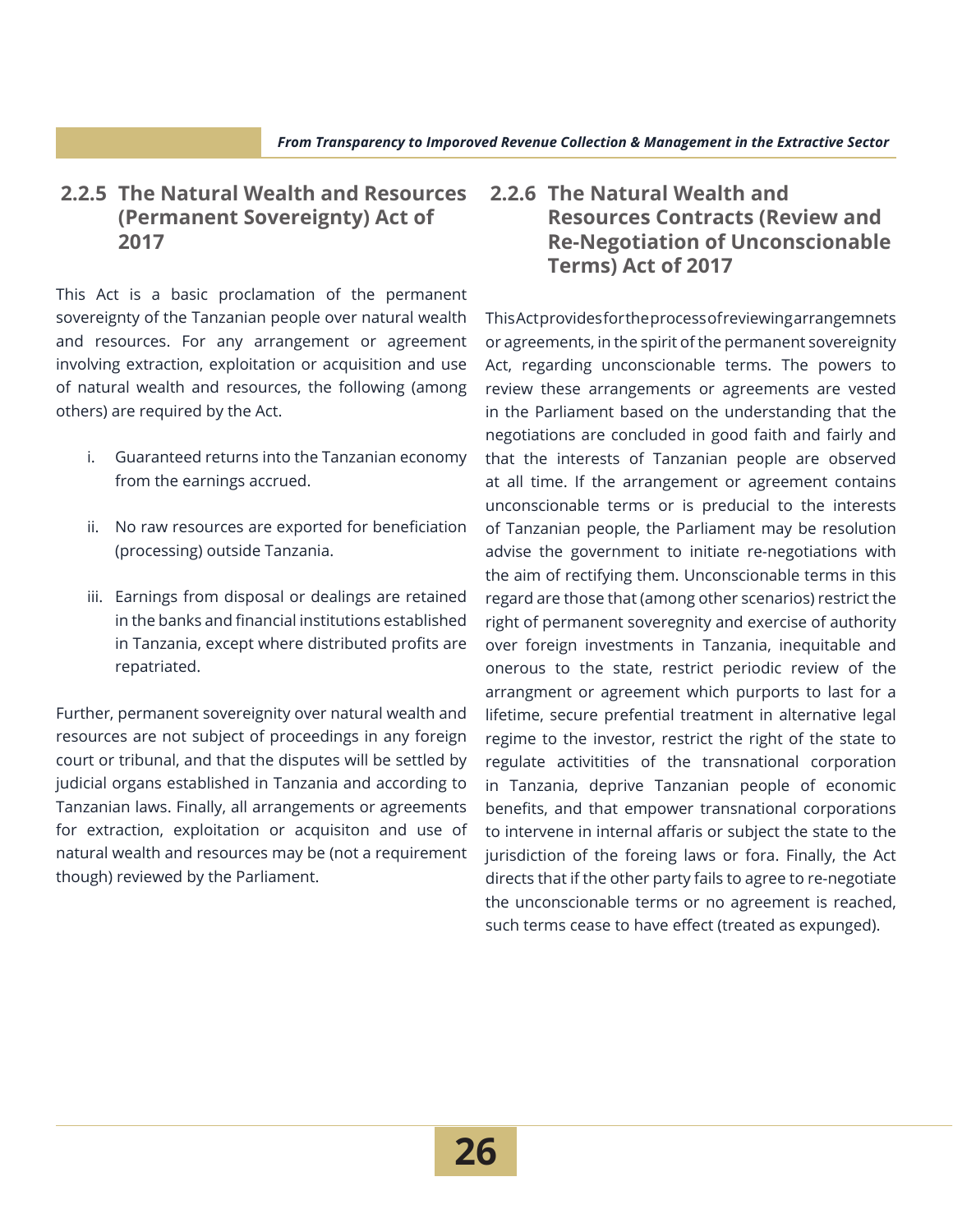### **Section Four:**

### **Main Findings And Insights Of The Extractive Industries Transparency Initiative And Cag Reports**

#### **3.1 Introduction**

In this section, we present the key insights and findings from three important reports, the Tanzania Extractive Industries Transparency Initiative Report of the 2015/16 fiscal year, the Annual General CAG Report for the Central Government Financial Statements during the 2016/17 fiscal year, and the Annual General CAG Report on the Audit of Public Authorities and Other Bodies for the financial year 2016/17. The main issues and recommended interventions are also provided.

#### **3.2 The 8th Tanzania Extractive Industries Transparency Initiative (TEITI) Report for the 2015/2016 Fiscal Year**

The Extractive Industries Transparency Initiative (EITI) is a global initiative for enhancing transparency and accountability in the extractive sector (mining, oil and gas). Since the first implementation of this program in Tanzania in 2009, eight reconciliation reports have been produced, which disclose and reconcile extractive industry payments made by companies and government revenues received. During the 2015/16 fiscal year, 17 new mining licenses and 144 prospective licenses were awarded. A total of eight international oil and gas companies are operating in Tanzania. The size of the extractive industry is 4.98 trillion shillings, where mining (including oil and gas) contributes 4.8% of GDP and extractive collections

contribute 0.74% of total government revenue.

During the 2015/16 fiscal year, data for final company payments collected from 55 entities (53 companies, one individual and STAMICO), shows that final company payments from 21 revenue streams1 amounted to TZS 465.16 billion, while the government reported to have received TZS 434.63 billion, creating a net discrepancy of TZS 30.53 billion and an absolute discrepancy of TZS 71.33 (if all discrepancies are considered positive). These net and absolute discrepancies constitute 7.0% and 16.4% of the final government receipts respectively. The materiality threshold for companies to qualify for exemption during the 2015/16 fiscal year was TZS 300 million, where 55 companies (including STAMICO and one individual) qualified and contributed a total of 95% of the total government receipts. The following government agencies were required to disclose revenues collected from the extractive sector: TRA, Ministry of Energy and Minerals, TPDC, Ministry of Finance, NSSF, PPF and LGAs (Biharamulo, Chunya, Geita, Ilala, Kahama, Kilwa, Kinondoni, Kishapu, Mbeya, Mtwara, Nzega, Simanjiro, Tanga and Tarime). The exchange rate of TZS 2,100/

1 The revenue streams include corporate tax, withholding tax, PAYE, SDL, VAT, VAT on imports, excise duty, import duty, stamp duty, fuel levy, protected gas revenue, additional gas revenue, profit per PSA, license, permit, application, training and annual rental fees, signature bonus, production bonus, royalty, dividends on government shares, social security contributions, revenue from selling government shares and local service levy.

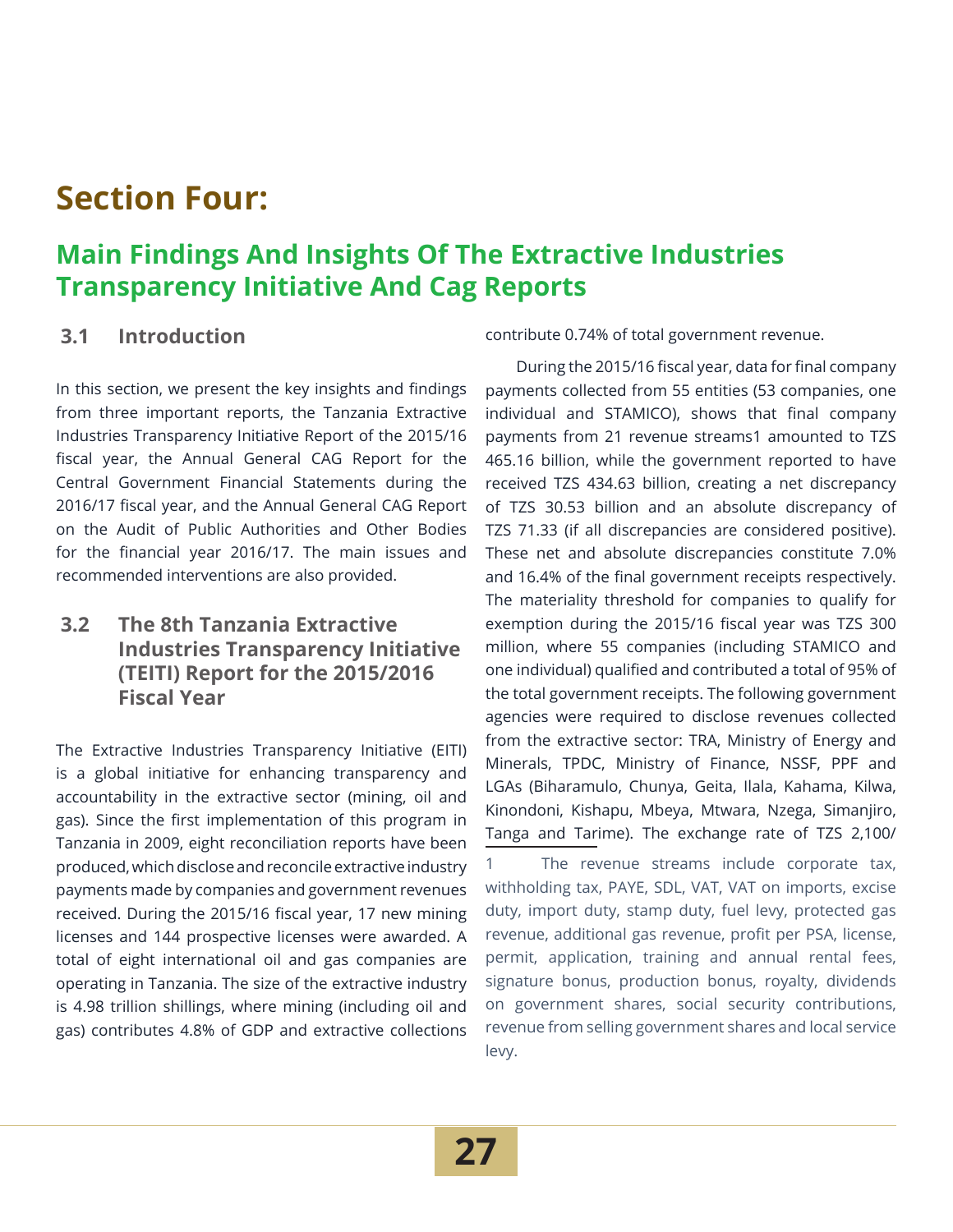USD was used. The data of revenues collected from 21 revenue streams shows that the biggest four contributors include royalty in minerals (36.4%), corporation tax (29.4%), additional gas revenue (6.8%) and skills and development levy (5.4%), making a total of 78.0 percent. Out of 55 companies, the biggest five companies which contribute the largest proportion of the revenue stream are Geita Gold Mining Ltd (46.9%), Bulyanhulu Gold Mine Ltd (9.8), North Mara Gold Mine Ltd (9.3), Pan African Energy Tanzania Ltd (9.7%) and Pangea Minerals Ltd (6.7%), making a total contribution of 82.4 percent. Out of 55 entities that met the materiality threshold, nine companies did not submit any template, because of cessation of operations for wrongful classification, where four companies closed operations.

The report observed numerous issues, however, to highlight key aspects with direct relationship to transparency and governance systems.

i. The report noted payments to the Ministry of Minerals using names of payees instead of owners of mineral rights (companies), leading to wrong materiality determination.

**Recommendation:** The names of owners of mineral rights (companies) to be used, instead of agents who make payments (payees).

ii. The government receipts for the reconciliation on gas royalty were not reported where TPDC claimed that the payments were received late.

**Recommendation:** TPDC to reconcile payments from the gas sector (royalty on gas) timely.

- iii. The mode of payment is not well streamlined, where oil and gas companies pay license fees to TPDC, which in turn pays to the parent Ministry, which wires the payments to the Treasury. **Recommendation:** Payment of petroleum benefits to be streamlined, where license fees are directly paid to the Ministry of Minerals and royalty payment by TPDC to the Treasury.
- iv. Poor response from local government authorities (LGAs) in timely submitting receipts data, where also many local councils are located in remote areas, thus hindering timely gathering of data.

**Recommendation:** It is recommended that the regional mine offices collect and maintain readily accessible data on payments collected by LGAs in their jurisdictions.

v. Flaws were also observed in the classification of revenue streams where some corporate tax payments were recorded as license and permit fees.

**Recommendation:** TRA is advised to endeavor using Extractive Industry Transparency Initiative (EITI) experts in providing training to the focal persons (in government statutory receiving entities and the extractive sector companies) to effectively and accurately categorize payments made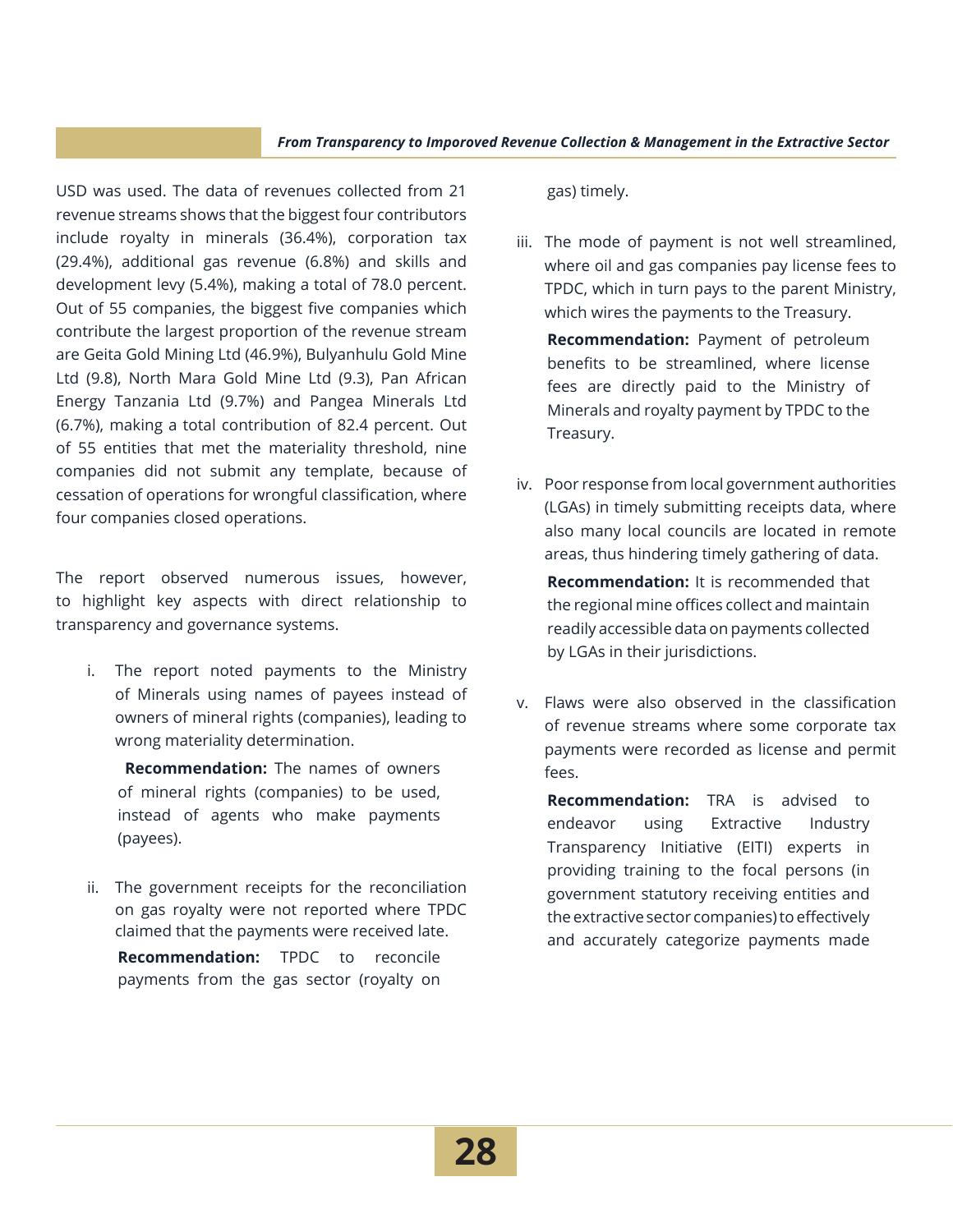by extractive companies.

vi. A number of reporting entities do not comply by timely submitting payment and receipts data as required by the Tanzania Extractive Industry Transparency and Accountability (TEITA) Act. **Recommendation:** The Extractive Industry Transparency Initiative (EITI) Committee is advised to utilize penalty provisions provided in the Act to enforce compliance.

The TEITA Act requires public disclosure of mining development agreements (MDAs), production sharing agreements (PSAs), concessions, contracts and licenses. However, no mining contract has been publicly disclosed. The TPDC website provides three model PSAs dated 2004, 2008 and 2013. Only three contracts have been made available by the resource contracts organization that is: a) Addendum PSA involving TPDC, Statoil and ExxonMobil signed in 2012, b) Addendum PSA involving Pan African and TPDC signed in 2001, and c) Portfolio gas sharing agreement (GSA) involving TANESCO and Pan African signed in 2011.

Further, regarding beneficial ownership (owning at least 1% of the shares), of the 68 extractive companies as of July 2017, 54 companies (79%) which include 33 mining and 22 oil and gas companies, provided the data.

Finally, requirements stipulated by various legal instruments such as local government mandate to collect a service levy from extractive companies and corporate social responsibility are not honored. For example, only fourteen LGAs (Biharamulo, Chunya, Geita, Ilala, Kahama, Kilwa, Kinondoni, Kishapu, Mbeya, Mtwara, Nzega, Simanjiro, Tanga, and Tarime) collect the 0.3% of the gross turnover net of the VAT and excise duty from extractive companies.

#### **3.3 The Annual General CAG Report for the Central Government Financial Statements during the 2016/2017 Fiscal Year**

The annual general CAG report for the 2016/217 fiscal year, regarding the extractive sector, especially in enhancing local content and corporate social responsibility, according to Article 4.1.3 of the mining development agreement (MDA) between the Ministry and Pangea Minerals Ltd in 2007, during establishment of the Buzwagi Gold Mine in Kahama, the company was required to pay to the government USD 125,000 on every 31st December as a contribution to the Mining Development Empowerment Fund. It was observed that Buzwagi Gold Mine (Acacia) Ltd did not pay its contribution of TZS 732 million, which has accumulated for eight years (2009-2016).

Further, operations of mineral processing plants without processing licenses resulted to a total loss of revenue of TZS 231.7 million per year. According to Section 60 of the Mining Act of 2010 and 3(2) of the Mining Regulations (amended 2012), for acquiring mineral processing licenses, the application fee of USD 200, preparation fee of USD 200 and annual license fee of USD 1,000, are applicable. A total of 51 processing plants have been operating without licenses (8 in Mwanza, 2 in Kahama and 41 in Shinyanga). Further, 33 operators of processing plants have not be granted processing licenses, even though application have already been made. The Ministry is urged to ensure compliance with the requirements of the Mining Act 2010 and related regulations, recover uncollected revenues and timely issue processing licenses to the applicants who qualify.

 The CAG report also noted drastic increase in accrued revenues (revenues earned without payments effected) in the Ministry of Energy and Minerals, from TZS 9.7 billion in 2015/16 to TZS 28.6 billion (194% increase) in terms of mineral rent and royalty not collected.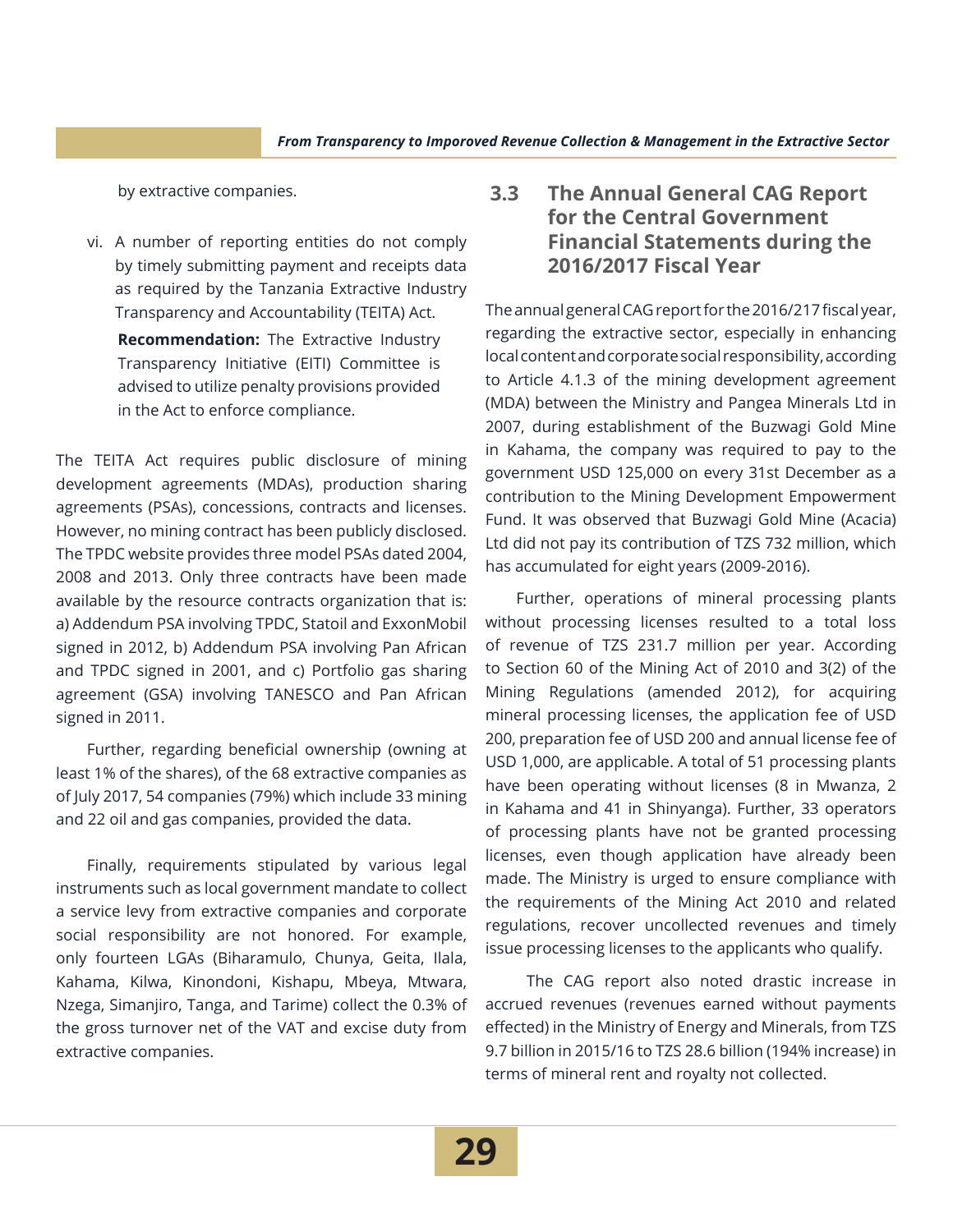#### **3.4 The Annual General CAG Report on the Audit of Public Authorities and Other Bodies for the Financial Year 2016/2017**

The annual general CAG report for the 2016/2017 fiscal year has very key informative insights and observations. The report highlights that the two pieces of the 2017 legislations, which aim at protecting the permanent sovereignty of Tanzanians over natural wealth and resources and safeguard against unconscionable terms, that is, the 'Natural Wealth and Resources (Permanent Sovereignty) Act of 2017' and the 'Natural Wealth and Resources Contracts (Review and Renegotiation of Unconscionable Terms) Act of 2017' do not have

regulations to provide for implementation guidelines and amplify the Acts. Without these regulations, the government may not realize the full benefits of the provisions. The Ministry of Minerals, which is responsible for creating such regulations, is urged to come up with a set of regulations to interpret and implement these Acts.

The annual general CAG report on public authorities and other bodies, during the 2016/2017 fiscal year, has observed the following audit queries.

#### **Table 8: Annual general CAG report audit query**

| <b>Issue</b>       | <b>Audit Query as Observed by CAG</b>                                                                                                                                                                                                                                                                                                                                                                                                                                                                                                                                                                                                                                                                                                                                                                                                                                                                                                                                                                                                                                                                          |
|--------------------|----------------------------------------------------------------------------------------------------------------------------------------------------------------------------------------------------------------------------------------------------------------------------------------------------------------------------------------------------------------------------------------------------------------------------------------------------------------------------------------------------------------------------------------------------------------------------------------------------------------------------------------------------------------------------------------------------------------------------------------------------------------------------------------------------------------------------------------------------------------------------------------------------------------------------------------------------------------------------------------------------------------------------------------------------------------------------------------------------------------|
| <b>Audit scope</b> | The CAG office has a limited scope in auditing the extractive industry companies,<br>contrary to Article 143 of the Constitution of Tanzania and sections 5 and 15 of<br>the Public Audit Act 2008, with respect to accessing information and persons.<br>This provision is contradicted by Section 26 of the Mining Act 2010 and 2017<br>Amendments, and Section 93 of the Petroleum Act 2015, which prohibit disclosure<br>of the mining and petroleum companies' information to third parties, except with<br>the consent of the mine owner, or license and permit holder. Article 18(k) of the<br>model production sharing agreement of 2013 (MPSA 2013) allows government<br>and TPDC through their authorized representatives and employees to access<br>contract areas and information. The CAG office requested access from the<br>Ministry and TPDC, which took about two months, to the end of February 2018,<br>thereby contributing to the failure of the CAG office to audit company records on<br>allowable and recoverable costs and declared revenue and include them in the<br>2016/17 report |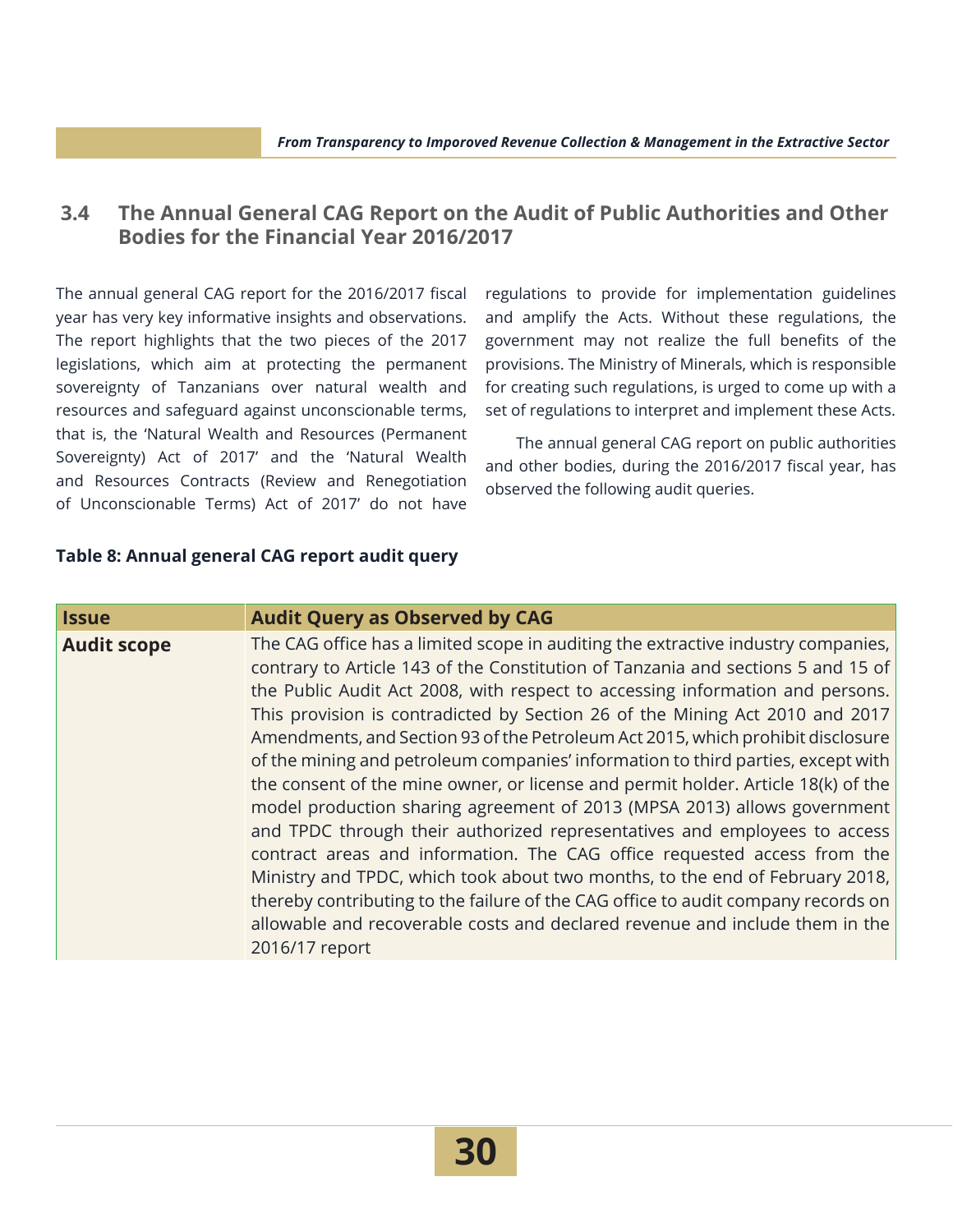| <b>Verification</b><br>of capital<br>investments in the<br>mining sector | The Mining Commission did not verify the mining initial capital investment cost of<br>the applicants for a special mining license within twelve months, as per Section<br>41 of the Mining Act 2010 and 2017 Amendments, thereby hindering government<br>ability to accurately determine its share of revenue (royalty and taxes) due to<br>possible cost escalation and invoice mispricing (profit shifting and transfer pricing<br>with affiliated companies) |
|--------------------------------------------------------------------------|-----------------------------------------------------------------------------------------------------------------------------------------------------------------------------------------------------------------------------------------------------------------------------------------------------------------------------------------------------------------------------------------------------------------------------------------------------------------|
| <b>Ownership of</b><br>fixed assets                                      | Article 22 (a) of the MPSA 2013 requires ownership of all fixed assets that were<br>owned by the Contractor in petroleum operations to be transferred to the<br>government (TPDC) at the expiration or termination of the agreement or when<br>full costs of acquiring the assets have been recovered by the Contractor out of<br>cost oil/gas.                                                                                                                 |
|                                                                          | This also applies when more than 50% of the cost of a physical asset has been<br>recovered and where TPDC has paid unrecovered portion of the asset. In this<br>case, TPDC can elect to have the asset title transferred.                                                                                                                                                                                                                                       |
|                                                                          | The CAG report noted that MDAs do not provide for transfer of the mining assets.<br>For example, Harvest Tanzania Ltd, on 3rd March 2018 issued a notice to conduct<br>public auction to liquidate Acacia mining assets, inventory and plant at Buzwagi<br>and in November 2013, STAMICO acquired Tulawaka Gold Mine and exploration<br>licenses from Barrick Gold at a price of USD 4.5 million.                                                               |
|                                                                          | These two deals were contrary to the MPSA 2013.                                                                                                                                                                                                                                                                                                                                                                                                                 |
| <b>Functions of</b><br>the Mining<br><b>Commission</b>                   | Among other functions charged to it, to sort and assess the value of minerals<br>produced and produce indicative prices for determining the royalty and taxes<br>payable as per the Mining Act 2010 and its 2017, the CAG report noted that<br>despite the Commission establishing internal procedures and guidelines to<br>sort and value gemstones, there is no evidence that these guidelines have been<br>approved by the Ministry of Minerals.             |
| <b>Payment of</b><br>sorting and<br>valuation fees                       | Section 90 of wwthe Mining Act 2010, as amended by Tanzania Extractive Industry<br>(Transparency and Accountability) Act 2015, requires mineral right holders to pay<br>sorting and valuation fee upon sale of gemstones, at a rate prescribed by the<br>Minister.                                                                                                                                                                                              |
|                                                                          | The CAG noted that this fee is not operational, since the Minister has not published<br>payable rates.                                                                                                                                                                                                                                                                                                                                                          |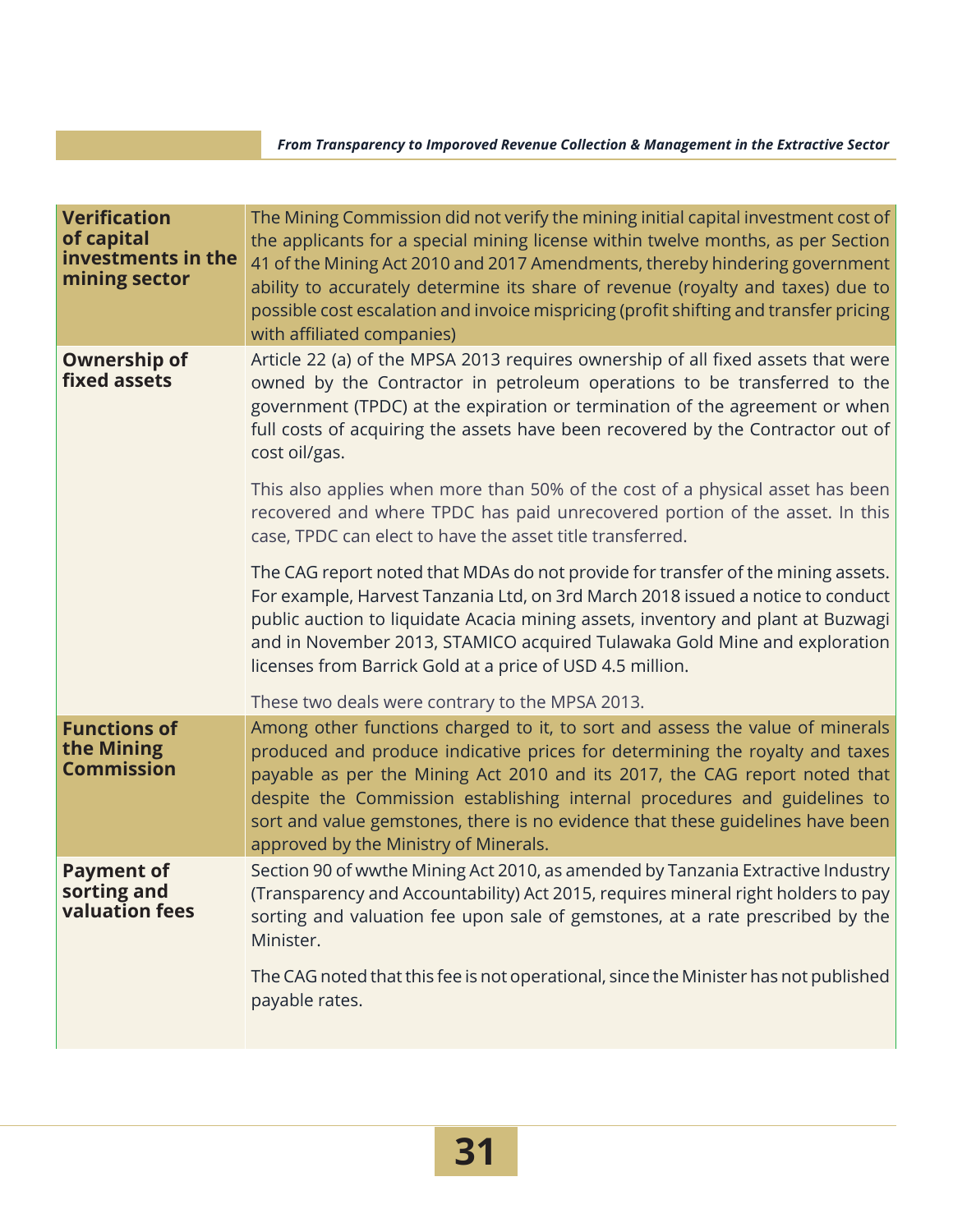| <b>Calculations of</b><br>additional Profit<br><b>Taxes</b>     | The MPSA 2008 and 2013 require calculation of additional profit tax (tax levied<br>by the government when economic conditions allow companies to earn above<br>average profits) each calendar year, dependent upon the rate of return earned<br>by the Contractor on net cash flow and payment is to be made to the government<br>on cash basis. The CAG report noted that despite companies providing for this<br>tax in their financial statements, the Income Tax 2004, as amended under Finance<br>Act 2016 and 2017, does not provide for the collection of this tax, neither does<br>TRA have any mandate. |
|-----------------------------------------------------------------|------------------------------------------------------------------------------------------------------------------------------------------------------------------------------------------------------------------------------------------------------------------------------------------------------------------------------------------------------------------------------------------------------------------------------------------------------------------------------------------------------------------------------------------------------------------------------------------------------------------|
| blocks 4/1B and<br>4/1C                                         | Oil and gas Blocks 4/1B and 4/1C were reserved for TPDC in May 2016, which<br>submitted proposed work programme and minimum expenditure for initial<br>exploration during the 4 years, with minimum expenditure of USD 50 million for<br>each block in each 2-years stage (total USD 200 million). The CAG noted that neither<br>the exploration license has been issued to TPDC for exploration operations, nor<br>any fund released for implementation. This delays the government in realizing<br>the potential benefits of discoveries and attracting interested investors.                                  |
| <b>Tendering</b><br>processes in<br>the oil and gas<br>projects | Tendering process of October 2013 for seven deep sea oil and gas exploration<br>and extraction blocks and one in Lake Tanganyika North, during the 4th offshore<br>licensing round, based on the MPSA 2013 and involving bidding from two<br>companies (China National Offshore Oil Corporation and Ras Al Khaimah Gas<br>LLC), was not successful.                                                                                                                                                                                                                                                              |
|                                                                 | CAG noted that the investors were not comfortable with the terms of the MPSA<br>2013, in which case the government lost TZS 443 million for unsuccessful<br>tendering process. Further, no re-advertisement has been made.                                                                                                                                                                                                                                                                                                                                                                                       |
| <b>Tax</b><br><b>Administration</b><br><b>Act 2015</b>          | Section 51 of the Tax Administration Act 2015 provides that during tax grievances<br>and complaints, for the Commissioner General to admit the objection by the<br>company for the tax decisions made by TRA, the tax payer is required to pay<br>amount of tax not in dispute or one third of the assessment tax, whichever is<br>greater.                                                                                                                                                                                                                                                                      |
|                                                                 | TRA reviewed the acquisition of British Group Plc shares by the Royal Dutch Shell<br>PLC in January 2016 and found capital gain tax assessment of USD 524.8 million<br>(TZS 1.14 trillion), which British Group PLC objected in May 2016. The TRA Appeals<br>Board concluded that TRA should admit and determine the objection made,<br>where in June 2017, TRA confirmed the same tax assessment.                                                                                                                                                                                                               |
|                                                                 | However, TRA had not collected, the larger of the one-third of the assessment<br>amount or amount not in dispute, according to the Act.                                                                                                                                                                                                                                                                                                                                                                                                                                                                          |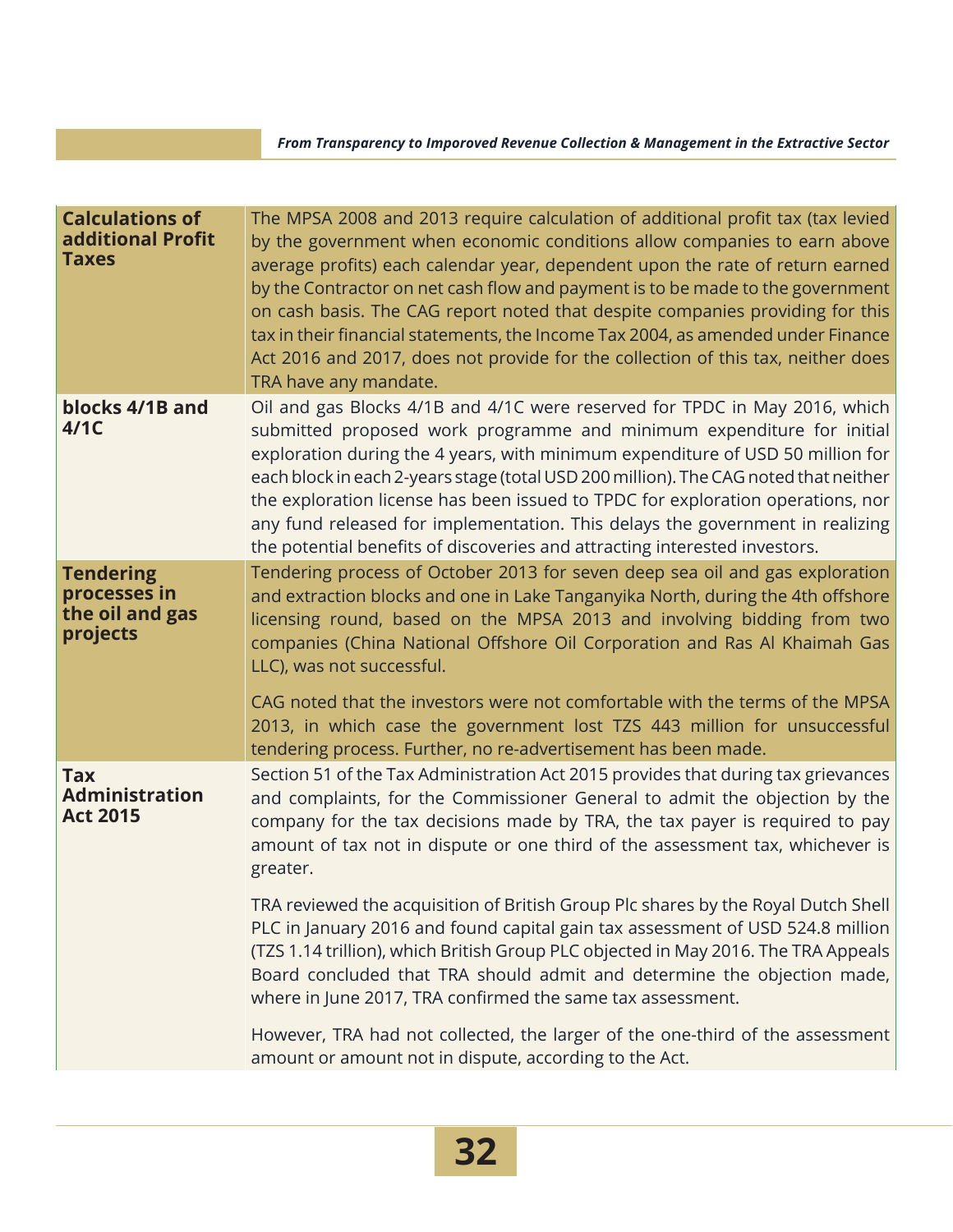| <b>Operations below</b><br>capacity on gas<br>plants | 1. Two TPDC natural gas processing plants (Madimba and Songosongo) are<br>operating below capacity (combined capacity is 350 mmscfpd <sup>1</sup> , actual<br>capacity 85 mmscfpd, capacity utilization rate 24%), thus reducing TPDC<br>profitability, given the huge fixed sunk costs.<br>Recommendation: TPDC to seek more potential customers for purchasing the<br>gas to benefit from economies of scale and increased profit generation                                                                                                                                                                                                                                                                                                                                                                     |
|------------------------------------------------------|--------------------------------------------------------------------------------------------------------------------------------------------------------------------------------------------------------------------------------------------------------------------------------------------------------------------------------------------------------------------------------------------------------------------------------------------------------------------------------------------------------------------------------------------------------------------------------------------------------------------------------------------------------------------------------------------------------------------------------------------------------------------------------------------------------------------|
| <b>State participation</b>                           | Section 44(5) of the Petroleum Act 2015 requires TPDC to maintain a minimum<br>participating interest of 25 percent of petroleum rights granted. However, TPDC<br>holds only 20% shares under Mnazi Bay and 0% under Songosongo and Kiliwani<br>North gas fields.<br>Recommendations: The government to utilize Section 4(1) of the Natural<br>Wealth and Resources Contracts (Review and Renegotiation of Unconscionable<br>Terms) Act 2017 to acquire and maintain a minimum participating interest in all<br>development licenses.                                                                                                                                                                                                                                                                              |
| <b>Royalty payments</b>                              | Section 113 of the Petroleum Act 2015 which requires a license holder and<br>contractor to pay royalty at a rate of 12.5% and 7.5% of the total crude oil/gas gross<br>revenue, for onshore and offshore areas respectively, Article XII of Songosongo<br>PSA stipulates that royalty from Mnazi Bay gas field will be computed based on<br>government profit share and that TDPC pays royalties and development license<br>fees based on its share of profit gas.<br>Recommendation: The government to utilize Section 4 of the Natural Wealth and<br>Resources Contracts (Review and Renegotiation of Unconscionable Terms) Act<br>2017 to review and amend Songosongo PSA to ensure that royalty is charged and<br>paid by both the license holder and Contractor as provided for in the Petroleum<br>Act 2015. |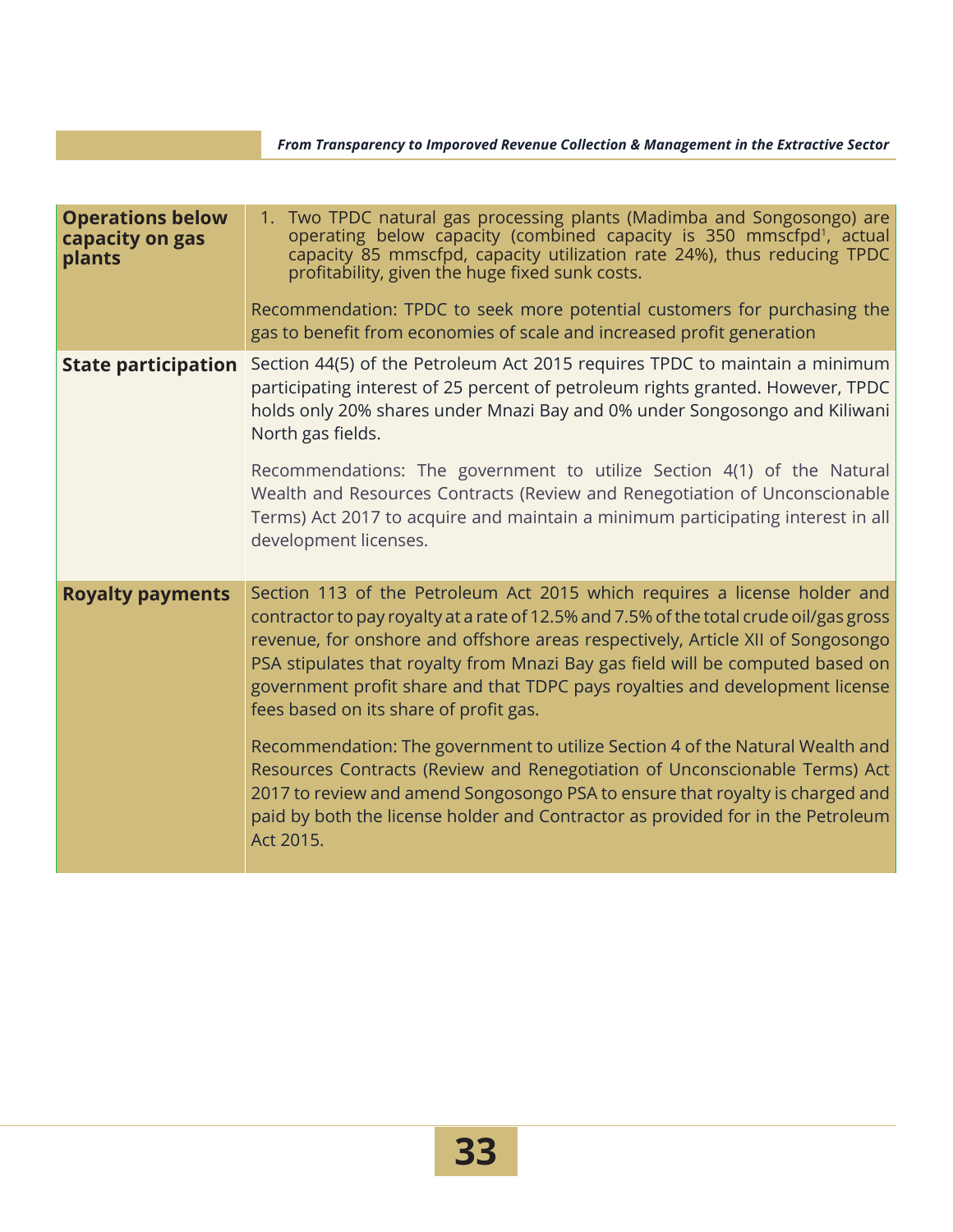*From Transparency to Imporoved Revenue Collection & Management in the Extractive Sector*

| <b>Gas prices</b> | Section 3.1(c) of the agreement between the government, TPDC, Songas Ltd and<br>PAET provides that the price of protected gas is subject to review and change from<br>time to time according to the regulations and directives of EWURA. However, CAG<br>report noted that protected gas from Songosongo was sold by Songas at a price<br>of USD 0.69 per mmBTU <sup>3</sup> while that from Mnazi Bay was sold at USD 3.00 per<br>mmBTU1, and that no price reviews were conducted. |
|-------------------|--------------------------------------------------------------------------------------------------------------------------------------------------------------------------------------------------------------------------------------------------------------------------------------------------------------------------------------------------------------------------------------------------------------------------------------------------------------------------------------|
| <b>Gas sales</b>  | TPDC and TANESCO entered into a gas sales agreement (GSA) in September 2015<br>where TANESCO would be buying natural gas from TPDC for power generation<br>(Kinyerezi, Ubungo II and Symbion power plants).                                                                                                                                                                                                                                                                          |
|                   | Of the total invoice amount of TZS 567.5 billion (September 2015 to December<br>2017), TANESCO settled only TZS 318.9 billion (56%), leaving TZS 248.6 billion<br>unsettled, which impairs ability of TPDC to service loan granted by EXIM Bank<br>of China to construct the Mtwara-Dar gas pipeline, and risk of transferring TPDC<br>rights under GSA to EXIM Bank of China.                                                                                                       |

#### **3.5 The Annual General CAG Report on the Audit of Public Authorities and Other Bodies for the Financial Year 2017/2018**

Chapter Eighteen of the Annual General CAG Report on Public Authorities and Other Bodies for the Financial Year 2017/18 focuses on the extractive industry, which includes oil and gas extraction, and mining. The audit reviewed effectiveness of controls by various government players, namely the Ministry of Minerals, State Mining Corporation (STAMICO), Stamigold Company Ltd and the Tanzania Petroleum Development Corporation (TPDC). The CAG report has investigated the following matters and provided recommendations effectively.

 <sup>1</sup> One million British Thermal Units ≈ 1,000 cubic feet of gas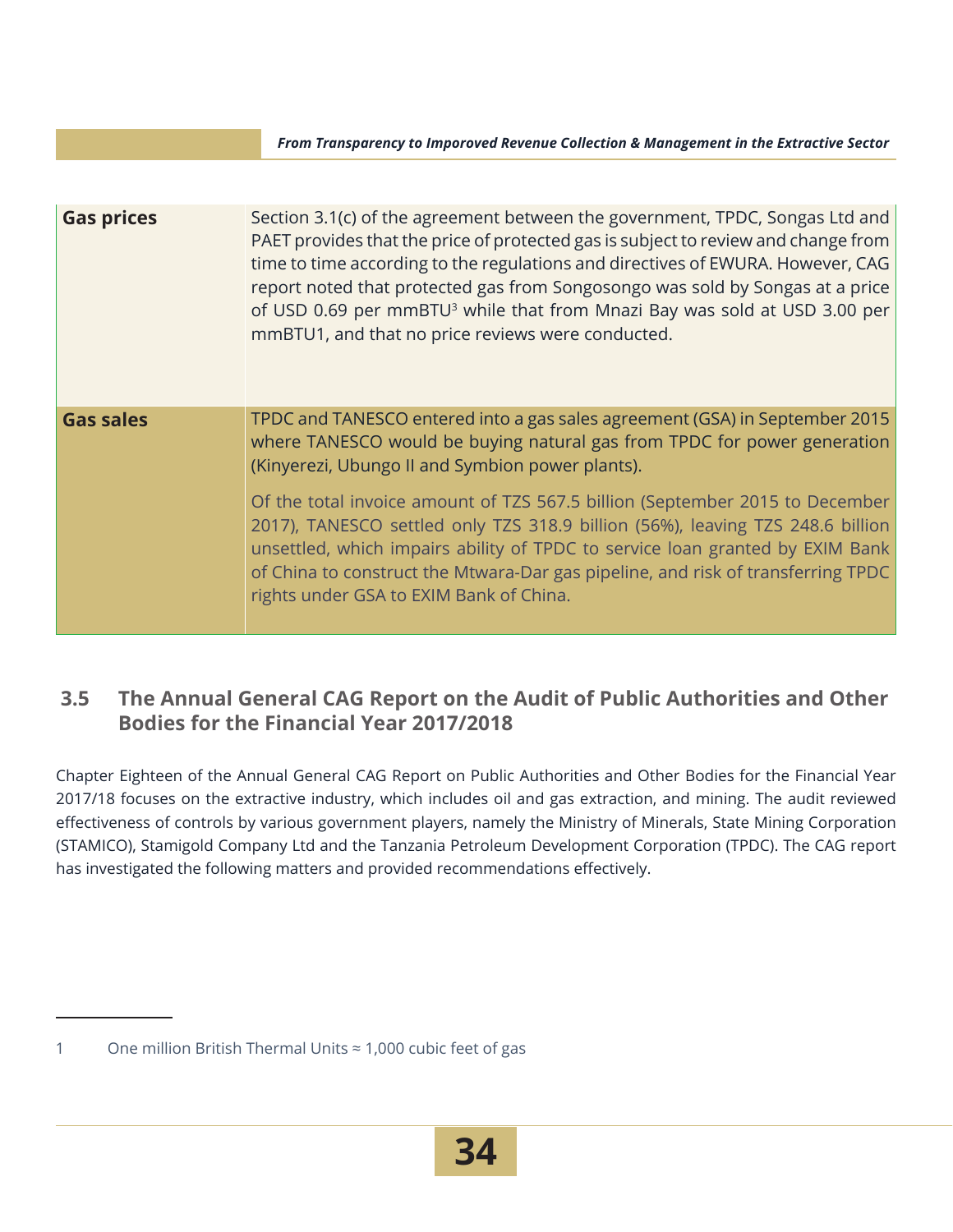| <b>Issue</b>                               | <b>Observation</b>                                                                                                                                                                                                                                                                                                                                                                                                                                                                                                                                                                                                                                                                                                                                                                                                                                                                                                                                                                            | <b>Recommendations</b>                                                                                                                                                                                                                                                                                                                                                                                                            |
|--------------------------------------------|-----------------------------------------------------------------------------------------------------------------------------------------------------------------------------------------------------------------------------------------------------------------------------------------------------------------------------------------------------------------------------------------------------------------------------------------------------------------------------------------------------------------------------------------------------------------------------------------------------------------------------------------------------------------------------------------------------------------------------------------------------------------------------------------------------------------------------------------------------------------------------------------------------------------------------------------------------------------------------------------------|-----------------------------------------------------------------------------------------------------------------------------------------------------------------------------------------------------------------------------------------------------------------------------------------------------------------------------------------------------------------------------------------------------------------------------------|
| <b>Stamigold</b><br><b>Company Limited</b> | Limited <sup>1</sup><br>Stamigold<br>1.<br>Company<br>(Biharamulo) special audit<br>for<br>three years (July 2015 to June 2018)<br>revealed consistent decline in gold<br>production from 14,286 ounces to<br>6,011 ounces (58% decline) and sales<br>revenue from TZS 60.1 billion to TZS<br>17.9 billion (70% decline) because<br>of high plant and machinery renting<br>costs, low production efficiency,<br>poor management of the company,<br>inadequate investment monitoring<br>and security around mines.<br>During the same period of poor<br>2.<br>production performance as shown<br>in (i), the Company had accumulated<br>substantial outstanding liabilities,<br>worthy TZS 95.1 billion (Company's<br>total assets are TZS 387.9 billion)<br>caused by changes in actual price<br>for supplies and goods, declining<br>gold production and sales and non-<br>compliance with tax laws and contract<br>terms. More specifically, weaknesses<br>in monitoring contracts, lack of | 1. STAMICO<br>and<br>Treasury<br>Registrar to strengthen regular<br>investment monitoring<br>and<br>evaluation to provide for timely<br>guidance and proper proactive<br>actions.<br>2. STAMICO and Stamigold<br>to -<br>strengthen contract monitoring<br>adherence<br>and assure<br>to<br>contract agreements, planning<br>and prioritizing settlement of<br>liabilities and value its assets to<br>determine current position. |
|                                            | accurate forecasts of requirements<br>during contracting and intentional<br>misappropriation,<br>is<br>largest<br>$\mathsf{a}$<br>contributor.                                                                                                                                                                                                                                                                                                                                                                                                                                                                                                                                                                                                                                                                                                                                                                                                                                                |                                                                                                                                                                                                                                                                                                                                                                                                                                   |

 <sup>1</sup> Subsidiary of STAMICO that took over operations of the African Barrick Gold Mines.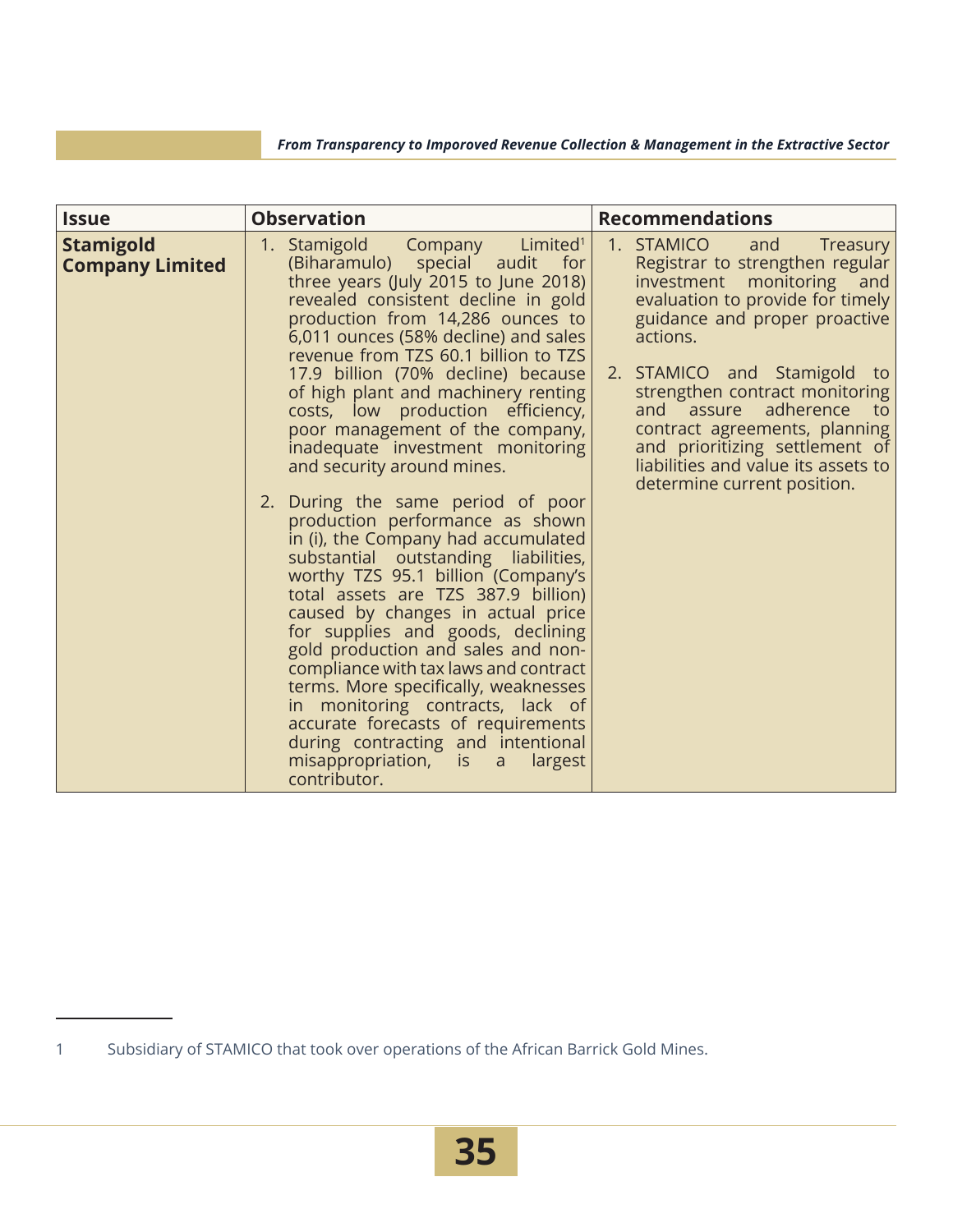| <b>TPDC</b> |                                                                                                                                                                                                                                                                                                                                                                                                                                                                                                                                                                                                   | 1. Review of the strategic and operational<br>efficiency of the Tanzania Petroleum<br>and Development Corporation (TPDC)<br>note that TPDC has not submitted the<br>instructed information and reports to<br>the Ministry on geological and seismic<br>(G&S) data, geological and prospects<br>evaluation, risk, social, economic and<br>environmental impact assessment,<br>on blocks 4/1B and 4/1C, which is<br>required to give consent on securing<br>strategic partners. The timelines for<br>delivery were also not specified. | 1. TPDC to expedite the value<br>addition process and produce<br>and submit to the Ministry a<br>report of the value addition<br>made to the blocks, statistical<br>and economic analyses<br>of<br>strategic partner model versus<br>the normal PSA.<br>2. TPDC to establish market risk<br>intelligence unit and recruit<br>competent personnel, to advise<br>management on global market<br>risk and develop a contingent |
|-------------|---------------------------------------------------------------------------------------------------------------------------------------------------------------------------------------------------------------------------------------------------------------------------------------------------------------------------------------------------------------------------------------------------------------------------------------------------------------------------------------------------------------------------------------------------------------------------------------------------|--------------------------------------------------------------------------------------------------------------------------------------------------------------------------------------------------------------------------------------------------------------------------------------------------------------------------------------------------------------------------------------------------------------------------------------------------------------------------------------------------------------------------------------|-----------------------------------------------------------------------------------------------------------------------------------------------------------------------------------------------------------------------------------------------------------------------------------------------------------------------------------------------------------------------------------------------------------------------------|
|             | 2. Further, a substantial deterioration of<br>financial position of TPDC's brokers<br>of seismic data was observed, where<br>in 2018, only one broker out of five<br>made sales of USD 174,000. This<br>observation is largely caused by<br>the decline in the oil and gas sector<br>globally, where share prices of three<br>brokers declined by an average of<br>80% in the global stock markets<br>during the last five years, and where<br>TPDC has not developed capacity to<br>conduct market intelligence on these<br>trends and have contingent plans to<br>deal with these developments. | plan to mitigate such risks.<br>3. TPDC<br>with<br>the<br>liaise<br>to<br>through<br>the<br>government<br>Ministry of ENERGY in soliciting<br>the<br>funds<br>necessary<br>for<br>acquisition of the 3D seismic<br>data for further development of<br>the two blocks.                                                                                                                                                                                                                                                                |                                                                                                                                                                                                                                                                                                                                                                                                                             |
|             |                                                                                                                                                                                                                                                                                                                                                                                                                                                                                                                                                                                                   | 3. TPDC has not acquired 3D seismic data<br>for deep sea blocks 4/1B and 4/1C to<br>attract partners for exploration, due<br>to changes in technology requiring<br>upgrading the 2D seismic data. Out<br>of the TZS 4.5 billion budgeted for the<br>exercise, only TZS 24.8 million was<br>released by the government (0.6%).<br>Acquisition of 3D seismic data is vital<br>for furthering exploration activities<br>and attracting exploration partners.                                                                            |                                                                                                                                                                                                                                                                                                                                                                                                                             |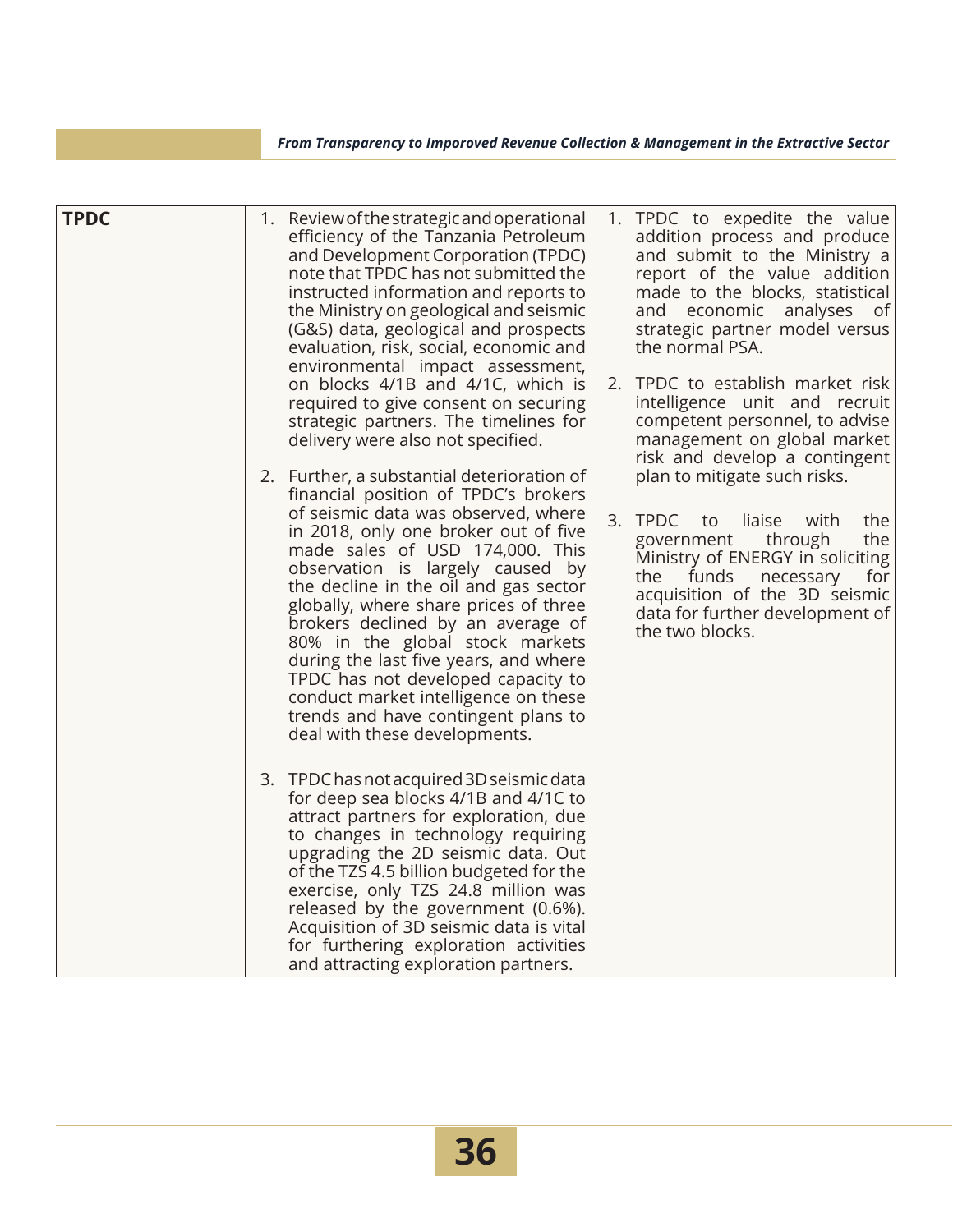## **Section Five**

### **Fiscal Challenges Of Tanzania's Production Sharing Agreements (Psas) In Oil And Gas**

#### **4.1 Introduction**

In this section, we discuss the fiscal challenges pertaining to the production sharing agreements (PSAs) in the oil and gas sub-sectors, with a particular focus on the PSA between TPDC and Statoil/ExxonMobil, according to the report of Hon. Zitto Kabwe of 2014, on the "Oil and Gas: Fiscal Challenges of Tanzania's Production Sharing Agreements PSAs". To set the discussion in the right direction, it is important to understand the basis of the PSA idea, how they practically work in Tanzania and the emerging issues.

#### **4.2 Production Sharing Agreements (PSAs)**

Production Sharing Agreements (PSAs) are contractual arrangements for petroleum (oil and gas) exploration and development, where the State as the owner of the petroleum resources, engages a private oil company as a Contractor. The contractor provides technical and financial services for the exploration and development operations. The PSAs are permitted in Tanzania under the Petroleum (Exploration and Production) Act of 1980. In that regard, State interests are represented by the Tanzania Petroleum Development Corporation (TPDC), herein referred to as the State Oil Company. The key aspect of the PSA is the definition and operational aspects of the fiscal regimes, which are basically the revenue streams. Two forms of these revenue streams

include the resource rents or non-tax revenues (royalty, signature bonuses, brown taxes and profit oil/gas) and tax revenues (corporate, withholding, capital gains, VAT, import duty, levies and charges). The arrangements and agreements of sharing the benefits of these projects are stipulated in the model production sharing agreements (MPSAs), the most recent one being the MPSA of 2013.

For clarity of concepts, the following key revenue streams are defined.

- *Royalty*: rent paid by the owner of the resource for removing it from land. The practice is that TPDC (*license holder*) pays to the Ministry of Finance, 12.5% of the total crude gas production for onshore fields and 7.5% for offshore fields.
- *Cost Recovery*: Recoverable contract expenses in any year, which is limited to a maximum of 50% of total natural gas production according to MPSA of 2013.
- *Profit Gas*: largest share of revenue for PSA and is obtained after deducting royalty and recoverable costs. This sharing is based on the daily production of oil/gas where the government share increases as the daily production increases.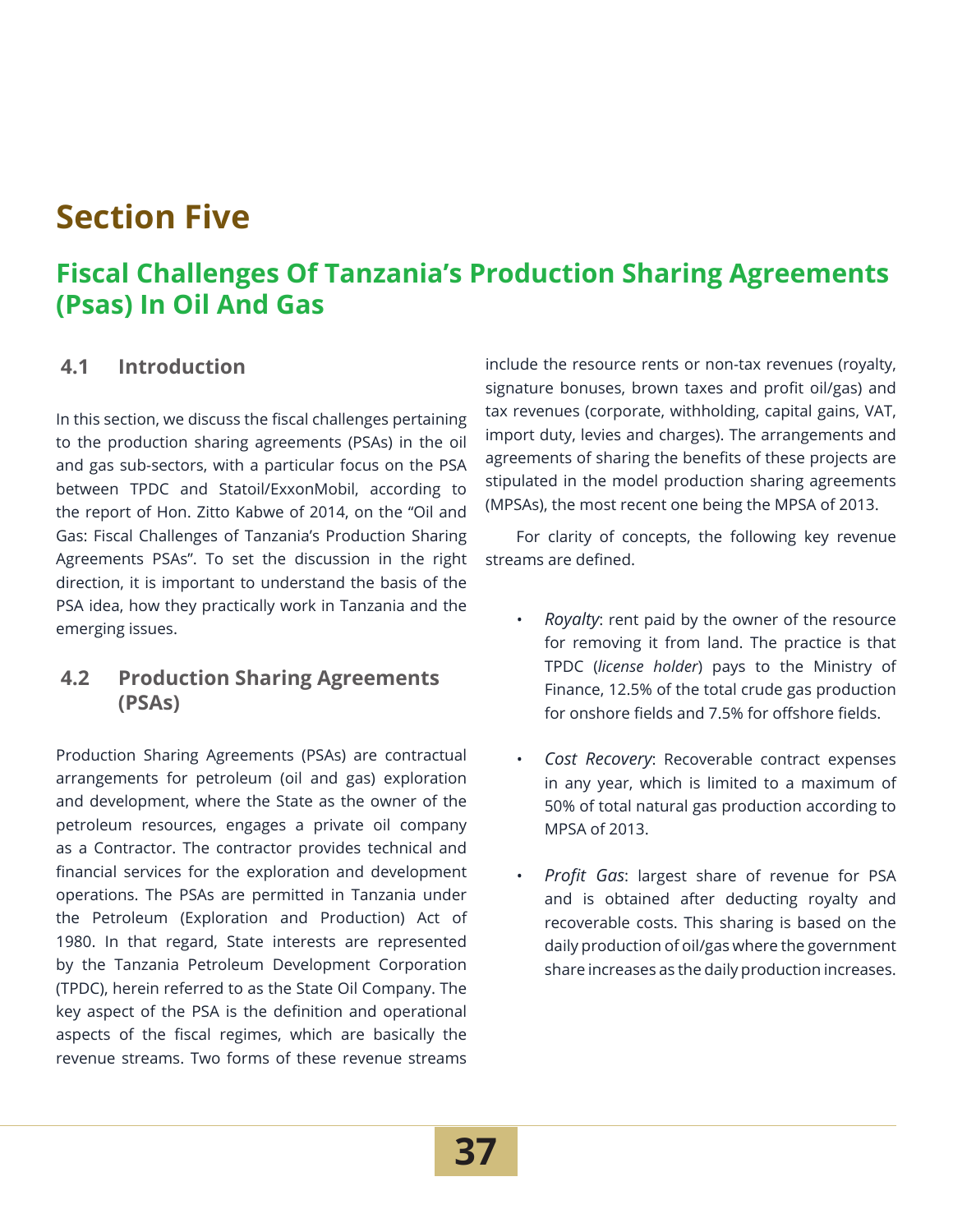#### **4.3 A case of TPDC and Statoil/ExxonMobil PSA in Offshore Block 2**

In this production sharing agreement (PSA), Statoil/ExxonMobil can use up to 70% of the total natural gas produced to cover their costs of production. The PSA is structured based on the MPSA Addendum for Natural Gas Terms of 2010 (MPSA 2010) as shown in the first three columns of Table 2. However, the actual terms (*See last three columns of Table 2*) of the PSA are as per leaked document<sup>1</sup>, they are very different from the MPSA 2010 Addendum and are in fact more favorable for Statoil/ExxonMobil.

| <b>MPSA 2010</b>                           |                                                 |                                                           |                                        | <b>Statoil/ExxonMobil &amp; TPDC PGS</b> |                                                        |
|--------------------------------------------|-------------------------------------------------|-----------------------------------------------------------|----------------------------------------|------------------------------------------|--------------------------------------------------------|
| <b>Production</b><br><b>Rate (mmscfpd)</b> | <b>TPDC</b><br><b>Share</b><br>of Profit<br>Gas | <b>Contractor</b><br><b>Share of</b><br><b>Profit Gas</b> | <b>Production</b><br>Rate<br>(mmscfpd) | <b>Profit Gas</b>                        | <b>TPDC Share of Contractor Share</b><br>of Profit Gas |
| 0 to 249.999                               | 50                                              | 50                                                        | 0 to 299,999                           | 30                                       | 70                                                     |
| 250 to 499.999                             | 55                                              | 45                                                        | 300 to 599.999                         | 35                                       | 65                                                     |
| 500 to 749.999                             | 60                                              | 40                                                        | 600 to 899,999                         | 37.5                                     | 62.5                                                   |
| 750 to 999.999                             | 65                                              | 35                                                        | 900 to 1199.999                        | 40                                       | 60                                                     |
| 1000 to<br>1249.999                        | 70                                              | 30                                                        | 1200<br>to<br>1499.999                 | 45                                       | 55                                                     |
| 1250 to<br>1499.999                        | 75                                              | 25                                                        | 1500 and Above 50                      |                                          | 50                                                     |
| <b>1500 and Above</b>                      | 80                                              | 20                                                        |                                        |                                          |                                                        |

#### **Table 9: MPSA 2010 versus Statoil/ExxonMobil & TPDC Profit Gas Sharing (PGS) Terms**

#### **Source: Kabwe (2014)**

Table 3 clearly shows how Tanzania would have received 45% of the total crude natural gas production under MPSA of 2010, compared to only 21% the country receives as per the leaked PSA. Using the price of USD 11 per mmscf (supply price to China) and based on gas reserves of 21 billion mmscf in Block 2, valued at USD 231 billion, Tanzania will lose USD 55 billion<sup>2</sup> over the next 15 years life of the reserve, which is an annual equivalent of USD 12 billion for each of the next 15 years (time value of money).

<sup>1</sup> Taylor, Ben (2014), Leaked agreements showing how Tanzania may not get a good deal for gas, African Arguments Blog, Royal African Society

<sup>2</sup> Difference of 45% share under MPSA 2010 and 21 % share under leaked PSA, is 24% x USD 231 billion, is equivalent to USD 55 billion.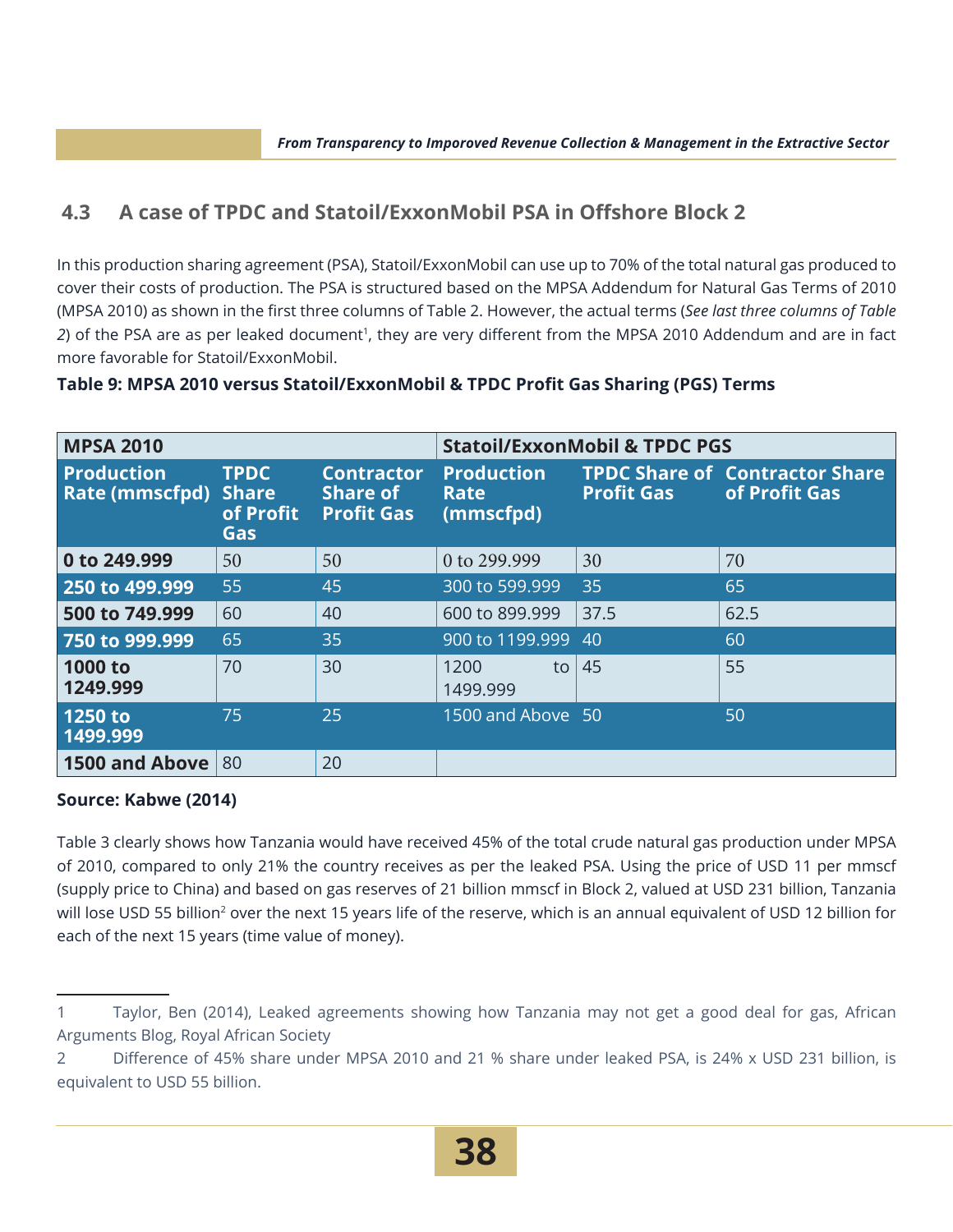#### **Table 10: Sharing of Benefits based on MPSA 2010 versus Statoil/ExxonMobil & TPDC Profit Gas Sharing (PGS) Terms**

| <b>Item</b> | <b>PSA Parameter</b>                                                                                       | <b>MPSA 2010</b>  | <b>Leaked PSA</b> |
|-------------|------------------------------------------------------------------------------------------------------------|-------------------|-------------------|
| A           | <b>Gross Production</b>                                                                                    | 1500<br>mmscfpd   | 1500 mmscfpd      |
| B           | Royalty (7.5% of A)                                                                                        | 112.5<br>mmscfpd  | 112.5 mmscfpd     |
| C           | Cost Recovery [50% of (A – B)] for MPSA<br>2010<br>Cost Recovery [70% of (A – B)] for Leaked<br><b>PSA</b> | 693.75<br>mmscfpd | 971.25 mmscfpd    |
| E           | Profit Oil $(A - B - C)$                                                                                   | 693.75<br>mmscfpd | 416.25 mmscfpd    |
| F           | TPDC Share (80% of E for MPSA 2010 and<br>50% of E for Leaked PSA)                                         | 555 mmscfpd       | 208.125 mmscfpd   |
| G           | Statoil/ExxonMobil Share (20% of E for<br>MPSA 2010 and 50% of C for Leaked PSA)                           | 138.75<br>mmscfpd | 208.125 mmscfpd   |
| H           | TPDC Total Benefits $(B + F)$<br>Statoil/ExxonMobil Total Benefits (C + G)                                 | 667.5<br>mmscfpd  | 320.625 mmscfpd   |
|             | Statoil/ExxonMobil Total Benefits (C + G)                                                                  | 832.5<br>mmscfpd  | 1179.375 mmscfpd  |
|             | TPDC Percentage Share of Production (H,<br>A)                                                              | 44.5%             | 21.4%             |
| K           | Statoil/ExxonMobil Share of Production (I<br>, A)                                                          | 55.5%             | 78.6%             |

#### **Source: Kabwe (2014) and Author's Minor Corrections and Recalculations**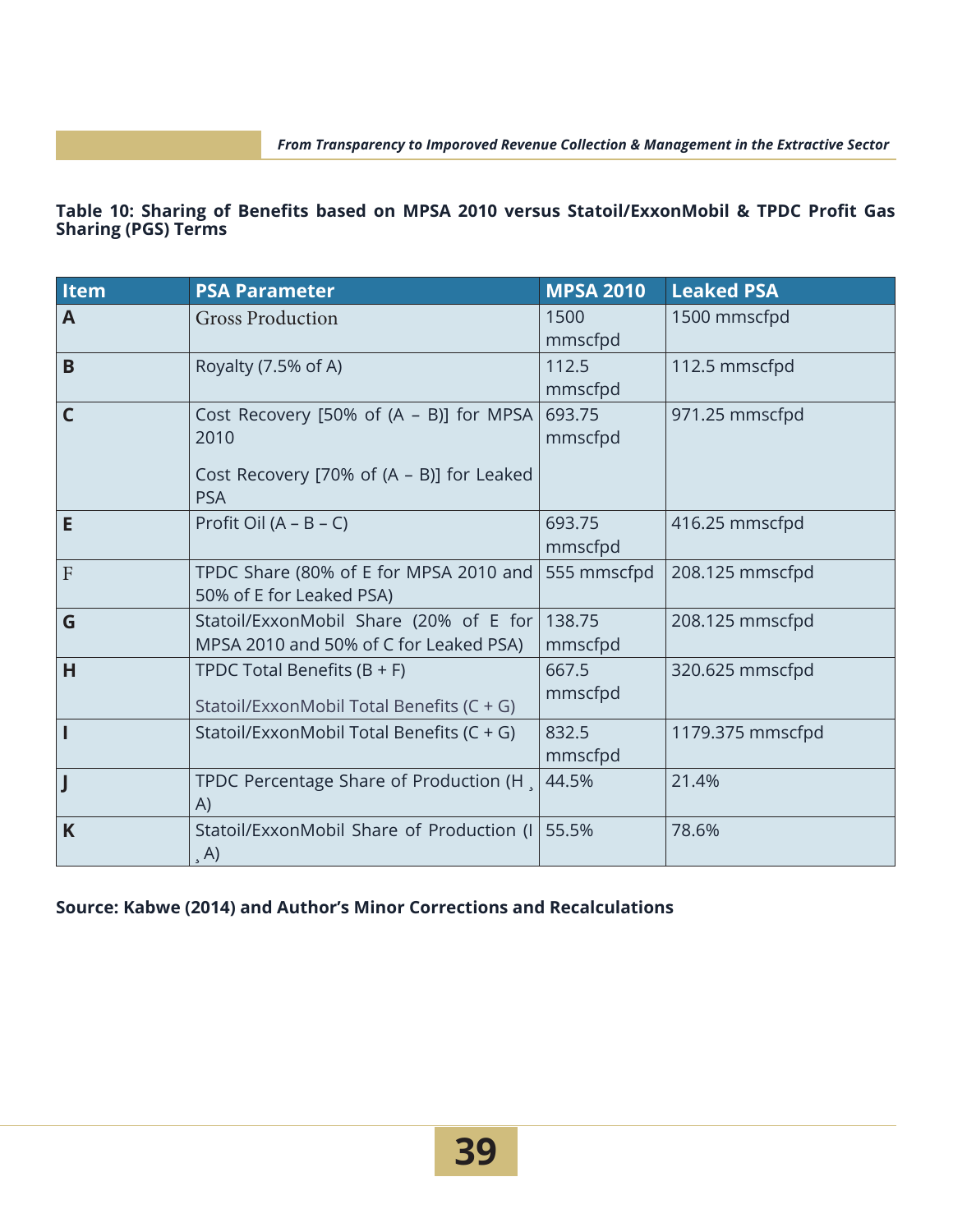#### **4.4 Transparency and Accountability Governance Issues**

As of June 2014, the country had a total 26 PSAs. Information on the remaining 25 PSAs and whether they follow the MPSA is not disclosed. Note that recent data shows a total of three disclosed PSAs. It is key to balance between attracting investment at favorable terms versus maximizing government revenue. Further, only 4 PSAs were audited, and actual costs verified. The report also noted that economic rent and revenue sharing among government units, that is, the central and local government on gas revenues is not properly guided by the Policy. In addition to the service levy, there is a need of apportioning agreed proportion of the royalty and profit shares (resource rents) to regional and local government authorities to support local and community development in the spirt of the local content and empowerment.

More importantly, this report recommended restructuring the TPDC, which is currently both the regulator and the provider in the gas and oil subsectors, into two institutions. The Tanzania Petroleum Regulatory Authority to perform regulatory functions and the Tanzanian Oil Company to discharge investment functions. Establishment of a Sovereign Development Fund is proposed, where economic rents from the mining, oil and gas shall be deposited and invested, to ensure proper use of resource rents, for future generations. The funds can also be invested in strategic infrastructure, education, health and social security. Twenty percent of the royalty can be distributed in a particular regional and local project. As the practice in some countries, resource rents can be distributed to the bank accounts and mobile phones of adult Tanzanians annually. Lastly, the report underscores the importance of making the contracts, that is, the PSAs and MDAs public.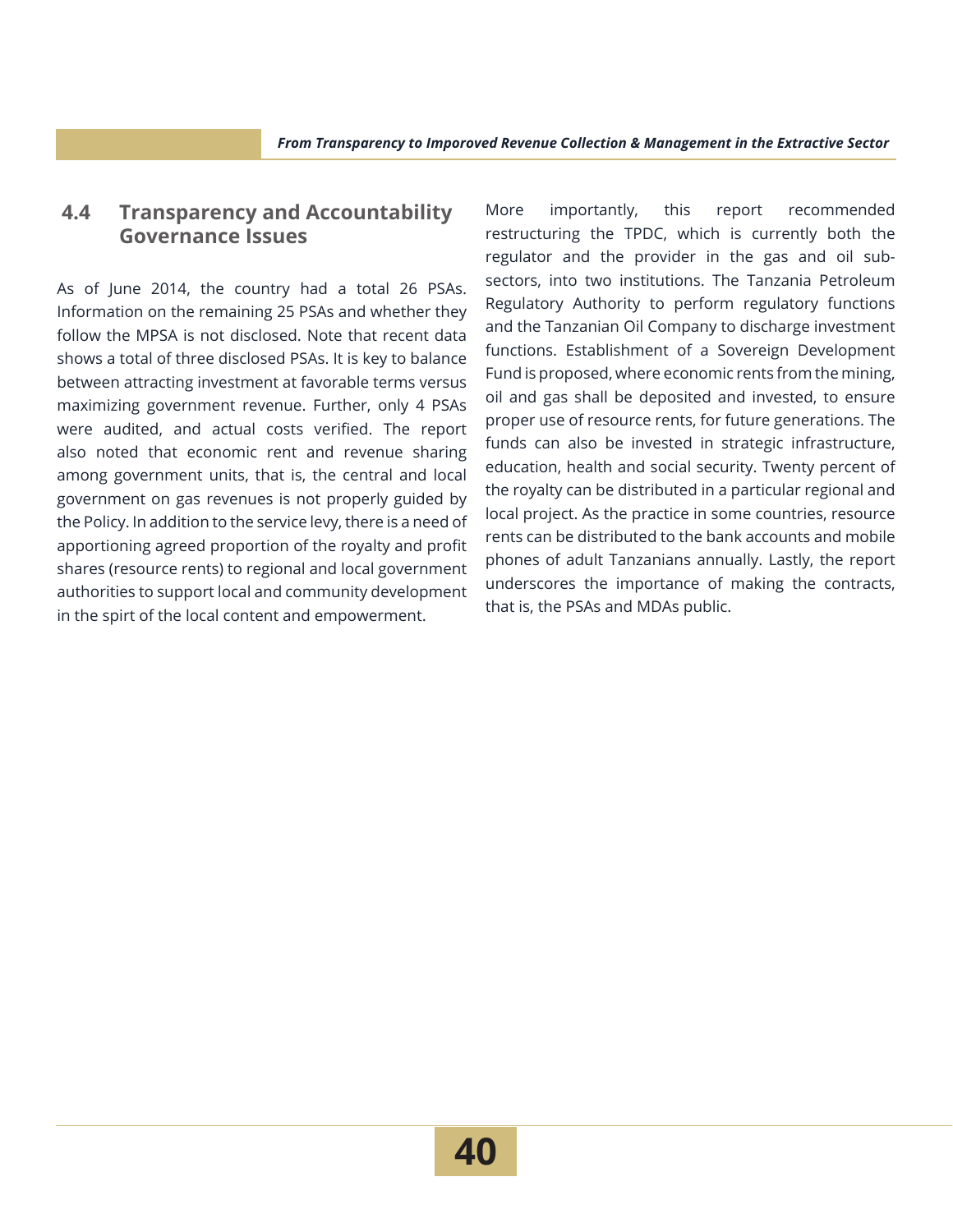## **Section Six**

### **Findings And Insights From Events And Forums**

#### **5.1 Introduction**

In this section, we summarize issues and recommendations for improving transparency, accountability and governance in the mining, gas and oil sectors, as collected from events, fora, newsfeed, media and speeches of key leaders.

#### **5.2 Statement of the Minister for Minerals, Hon. Angela Kairuki**

The Minister for Minerals, Hon. Angela Kairuki, on 31st April 2018 called for and directed a special audit based on the TZS 30.5 billion discrepancy, brought up by the Tanzania Extractive Industry Transparency Initiative (TEITI) report for the 2015/16 fiscal year. Further, discrepancy of TZS 6.1.

#### **5.3 Small Scale Miners Sectorial Forum**

On 22nd January 2019, the President of the United Republic of Tanzania, Hon. John Magufuli, called a sectoral forum to discuss challenges and prospects for small scale mining in Tanzania. The two-day conference was attended by stakeholders from the government, private sector and civil society organizations. The President of the Federation of Miners Association of Tanzania (FEMATA), which includes about 6 million miners, Mr. John Bina, brought in light, the following issues:

i. Banks shun away from lending to small miners, therefore capital to conduct mining and business activities, remain a critical challenge. The primary reasons why banks are not optimistic about lending (*recalling remarks of the TBA Chairman, Mr. Abdulmajid Nsekela*) include lack of reliable collateral, lack of mining licenses and permits, lack of feasibility study on revenues and expenses of small miners for banks to make informed decisions, lack of strong organizations and associations of small miners to provide group guarantee, low usage of sophisticated technology, and mobility of small miners across mining areas, where banks faces difficulties in tracing them. Even with these challenges, banks disbursed total loans of TZS 357 in 2018 to the mining sector towards supporting mining contractors, equipment purchases, and research and environment conservation.

**Recommendations:** To enhance local content and empower small scale miners, and allocate more mining rights and areas for industrial and construction minerals, which is not capital and technological intensive.

ii. Lack of formal markets for minerals and indicative prices, price volatility and that most traders and brokers are informal. Recently, price of a gram of gold dropped from TZS 80,000 to TZS 30,000. The restriction of exporting unprocessed minerals lacks guidelines and directives on what percentage of processing and value addition qualifies minerals to be exported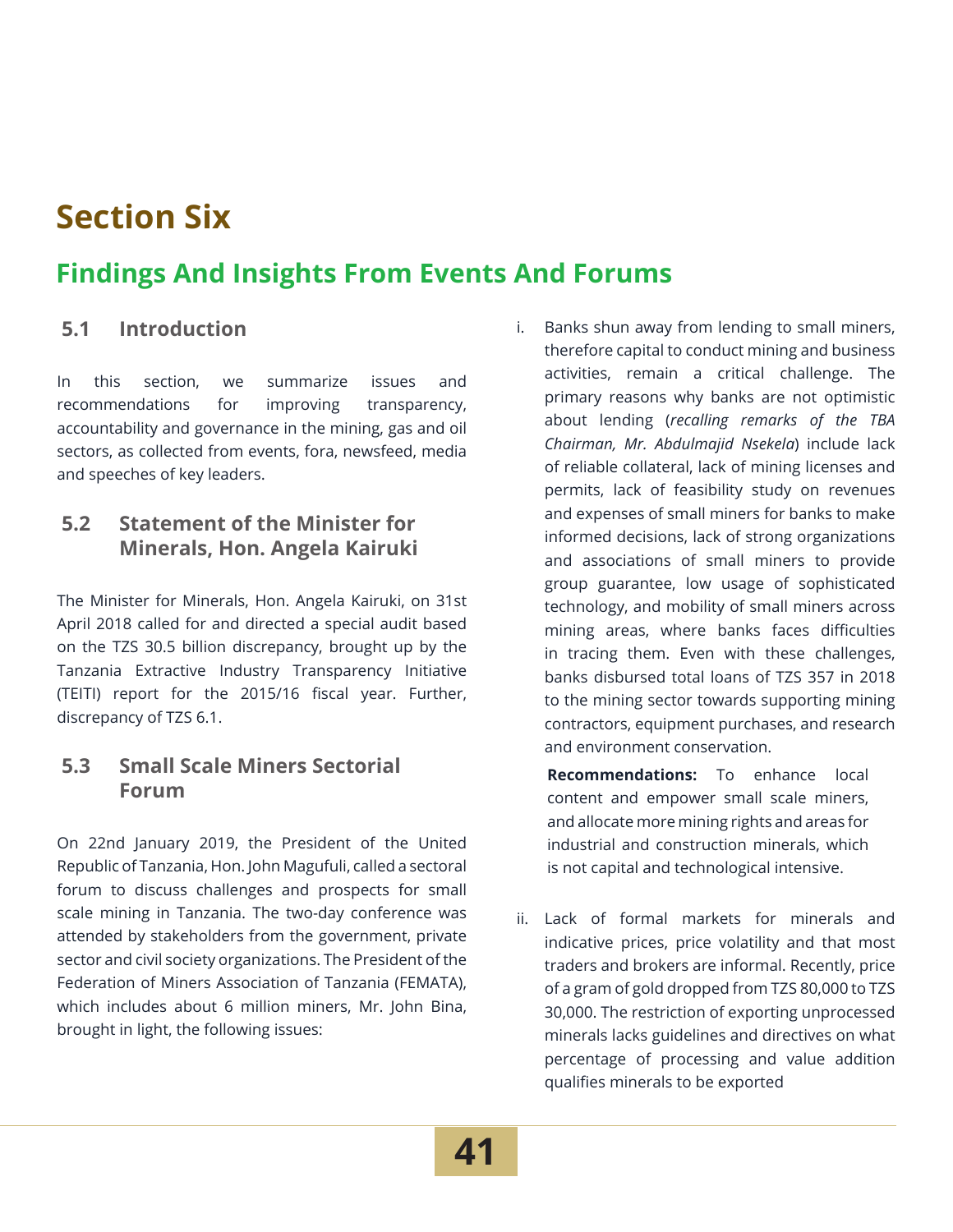**Recommendations:** FEMATA proposed establishment of the Minerals Bank under the Bank of Tanzania (BoT) for purchasing minerals, coordinating buyers, brokers and dealers' activities and for custodianship of the minerals. Currently the BoT is working with the Mining Commission and the Ministry of Minerals to craft guidelines on custody of gold and gemstones. BoT can also provide a reliable and organized market for refined gold, through cooperation with current buyers.

i. Unfriendly and nuisance levies, taxes and fees adversely affect small scale miners. These sum up to a total of around 12.3% of the gross value of production revenues, that is, 6% royalty, 5% withholding tax, 1% clearing fee for exports and 0.3% service levy for LGA). Further, these taxes, levies and fees require supporting documents and filings. Numerous LGAs collect more than the required 0.3% service levy by using estimation instead of complying with the Law. For example, in Kaolin which is priced at TZS 40,000 per ton, service levy is charged at TZS 21,000.

**Recommendation:** FEMATA recommends charging a flat rate total per annum which is reasonably affordable.

Other recommendations of FEMATA are as follows

- a. To require issuance of certificates of origin for Tanzanite, to exclusively provide for its origination in Tanzania.
- b. To implement the -Law which requires establishment of organized buying centers, by constructing and operationalizing these centers.

To support small miners by allocating licenses for renewal areas where large scale miners failed to develop the areas and allocating more areas for small miners.

- c. To provide business and managerial skills to small scale miners and geologists, in addition to technical skills.
- d. To subsidize inputs (e.g. equipment costs), provide electrification in many areas, and provide special preference for mining salt and industrial minerals to small miners.
- e. Towards formalization efforts, to issue IDs to small miners and other stakeholders, which provides information about their location, mineral types and TRA control numbers.
- f. State Mining Corporation (STAMICO) and Geological Survey of Tanzania (GST) to conduct geological surveys and intensive research to identify mineral deposits, instead of working at trial and error and gambling, for among small scale miners.

Strides have been made in removing fees and levies on salt mining for small scale miners. The Minister for Minerals declared that the Committee of Experts has already been formed to come up with regulations and guidelines for marketing of. As a wrap up, the President insisted on processing minerals in Tanzania, since the ore/sand/ concentrates conceal mineral contents. The contribution of the mining sector to GDP needs to increase from the current 4.8% to 10%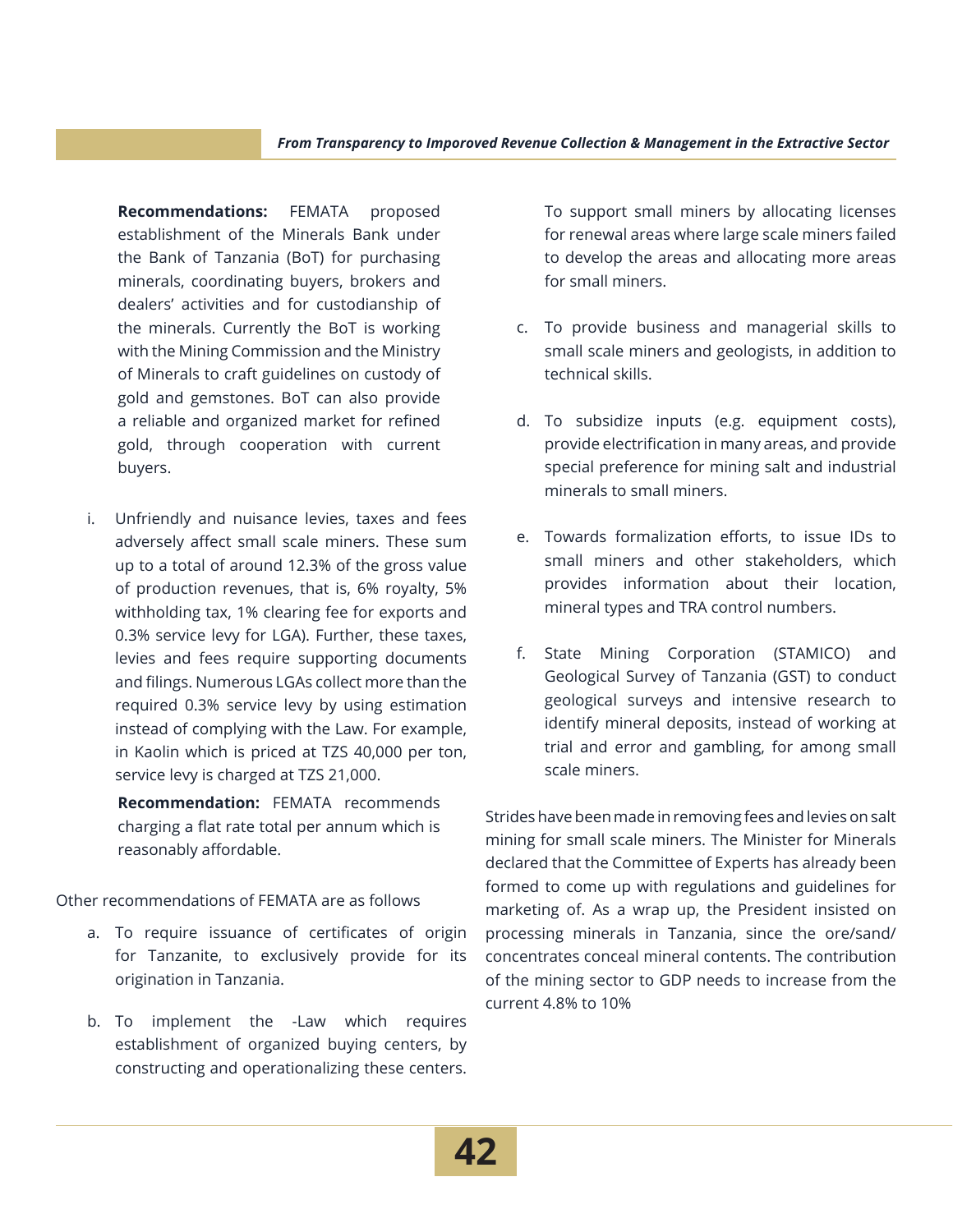## **References**

Boas Associates and MM Attorneys (2018), *"Tanzania Extractive Industries Transparency Initiative",* Final Report for the 2015/2016 Financial Year, Tanzania Extractive Industries Initiative

CAG (2018), *"The Annual General Report of the Controller and Auditor General of the Financial Statements for the Year Ended 30th June 2017",* for Central Government, National Audit Office

CAG (2018), *"The Annual General Report of the Controller and Auditor General on the Audit of Public Authorities and Other Bodies for the Financial Year 2016/2017"*, for Central Government, National Audit Office

Deloitte (2017), *"Tanzania Economic Outlook 2017: Joining the Dots"*, Special Release

Grid95 (2017), "*The Mining Industry in Tanzania: An Overview*", Mumbai-India

https://en.wikipedia.org/wiki/Mining\_industry\_of\_Tanzania accessed on 7th April 2019

https://www.youtube.com/watch?v=aUvv0kIOJJI accessed on 7th April 2019

https://www.youtube.com/watch?v=DGZyw3ZiKpg accessed on 7th April 2019

https://www.youtube.com/watch?v=YaSz8DbOPdI accessed on 7th April 2019

Kabwe, Z. (2014), "Oil and Gas: Fiscal Challenges of Tanzania's Production Sharing Agreements PSAs", Dar es Salaam, Tanzania

NBS (2018), National Accounts of Tanzania Mainland Publication of 2017

The Mineral Policy of Tanzania of 2009

The Mining Act, No. 14 of 2010

The Natural Wealth and Resources Contracts (Permanent Sovereignity) Act, No. 5 of 2017

The Natural Wealth and Resources Contracts (Review and Re-Negotiation of Unconscionable Terms) Act, No. 5 of 2017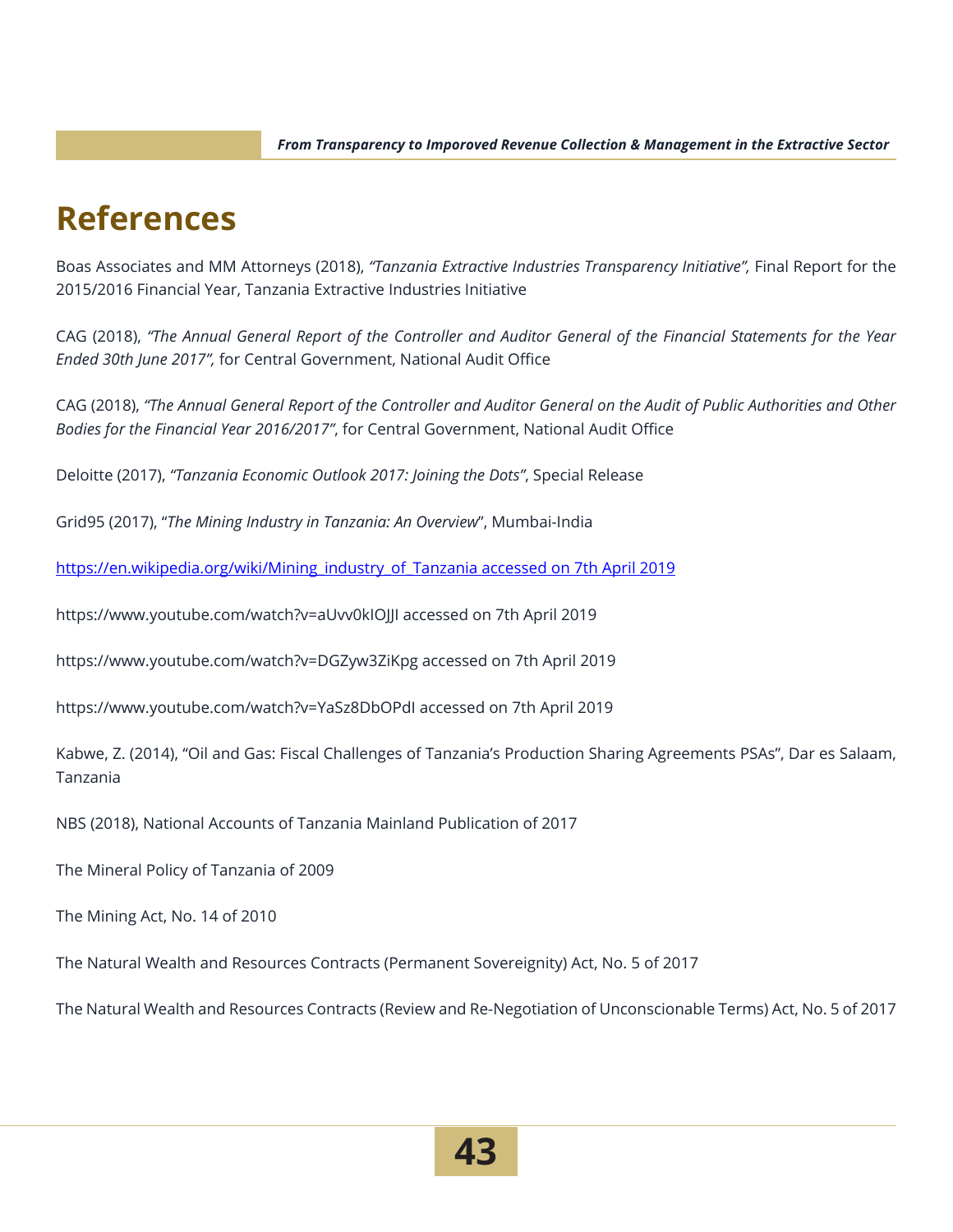The Oil and Gas Revenues Management Act, No. 22 of 2015

The Tanzania Extractive Industries (Transparency and Accountability) Act, No. 16 of 2015

The Tanzania Mineral Policy of 1997

The Written Laws (Miscellaneous Amendments) Act, No. 7 of 2017

TRA (2019), Tanzania Revenue Authority Database

WB (2019), World Development Indicators of 2019

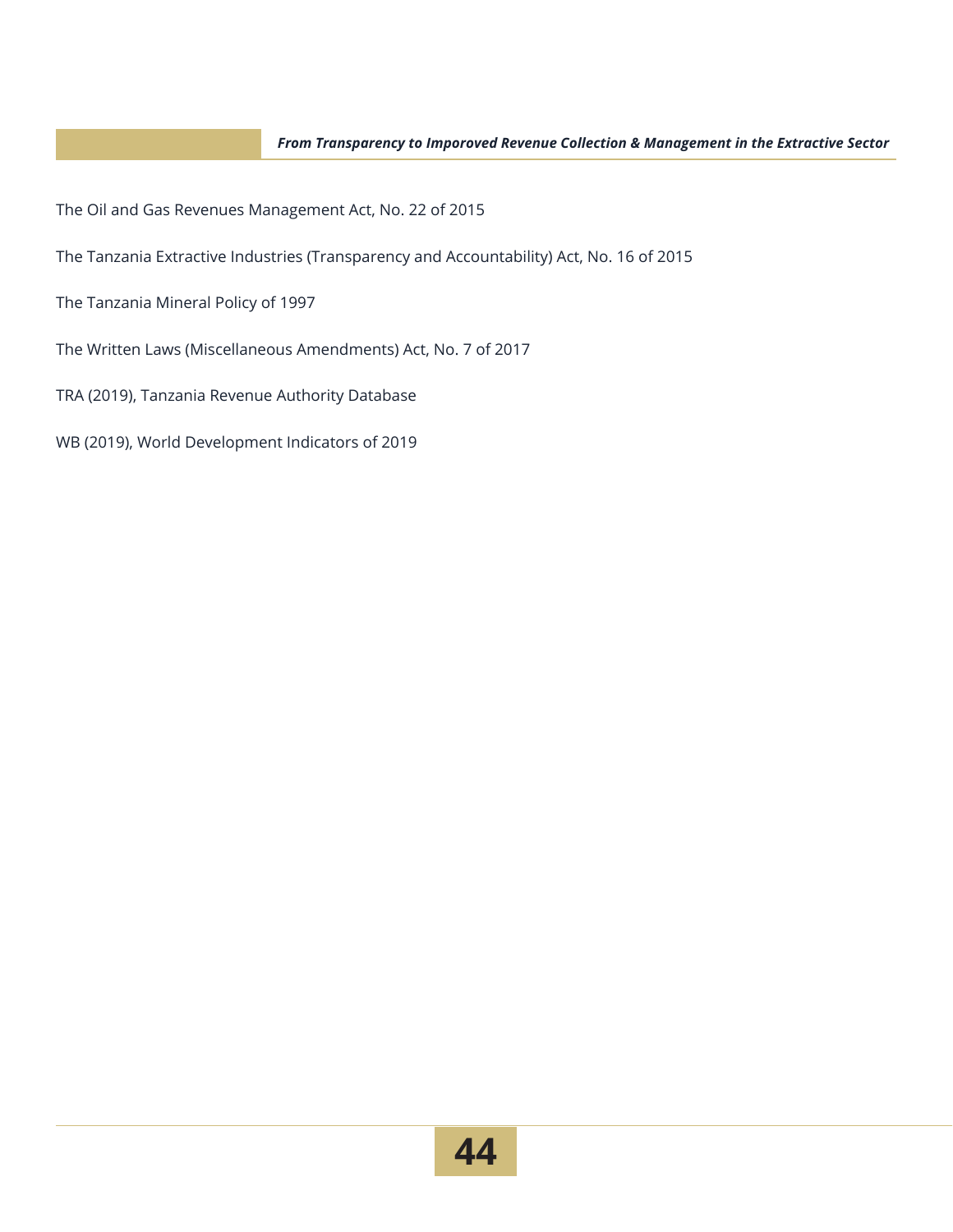## **Annexes**

### **Annex 1: Schedule of Required Amendments in Identified Areas**

| <b>No</b>               | <b>Act/Policy</b>                                                                                                | <b>Section</b> | <b>Proposed Actions</b>                                                                                                                                                                                                                                                                                                                                                                                                                                                                                                                                  |
|-------------------------|------------------------------------------------------------------------------------------------------------------|----------------|----------------------------------------------------------------------------------------------------------------------------------------------------------------------------------------------------------------------------------------------------------------------------------------------------------------------------------------------------------------------------------------------------------------------------------------------------------------------------------------------------------------------------------------------------------|
| 1                       | Mining Act of 2010                                                                                               | S. 109         | The Ministry of Minerals to construct regulations to provide<br>for the process of listing mining companies in the local stock<br>exchanges (e.g. DSE) and the minimum shareholding structure<br>for the public (Tanzanians).                                                                                                                                                                                                                                                                                                                            |
| $\overline{2}$          | Mining Act of 2010                                                                                               | S. 112         | The Ministry of Minerals to formulate regulations, to establish and<br>operationalize the Mining Fund, with investment management<br>strategy to invest the funds, earn rate of return and grow the<br>fund.                                                                                                                                                                                                                                                                                                                                             |
| $\overline{\mathbf{3}}$ | Oiland Gas Revenue S. 8 and<br>Management Act of S. 12<br>2015                                                   |                | The Ministry of Minerals to formulate regulations to establish and<br>operationalize the Oil and Gas Fund and the Portfolio Investment<br>Advisory Board, to manage and invest the funds, to earn return<br>and growth.                                                                                                                                                                                                                                                                                                                                  |
| $\overline{\mathbf{4}}$ | Mining Amendment S. 10<br>Act of 2017                                                                            |                | The Ministry of Minerals and the Parliament to amend the Act,<br>to replace the provision regarding minimum non-dilutable free<br>carried interest in shares of 16% and an additional of up to 50%<br>of the shares of the extractive companies, to be owned by the<br>government, with mutual agreements of consenting parties<br>based on win-win principles, or using MDAs and PSAs, agreed<br>upon between Tanzania and investors.                                                                                                                   |
| 5                       | S.100CoftheMining S.<br><b>Amendments</b><br>2017 and S. 9 of<br>the<br>Permanent<br>Sovereignity<br>Act<br>2017 | Act and S. 9   | 100C The Ministry of Minerals and the Parliament, to amend the<br>Acts and the Ministry to halt its ban on exporting unprocessed<br>minerals (raw minerals and concentrates), until a rigorous<br>research and feasibility study is conducted regarding processing<br>capacity and logistics for each mineral type and building capacity<br>in the processing and smelting capital, financing, energy supply,<br>technology, skills and availability of adequate raw materials (e.g.<br>copper and gold) to guarantee scale economies for the investors. |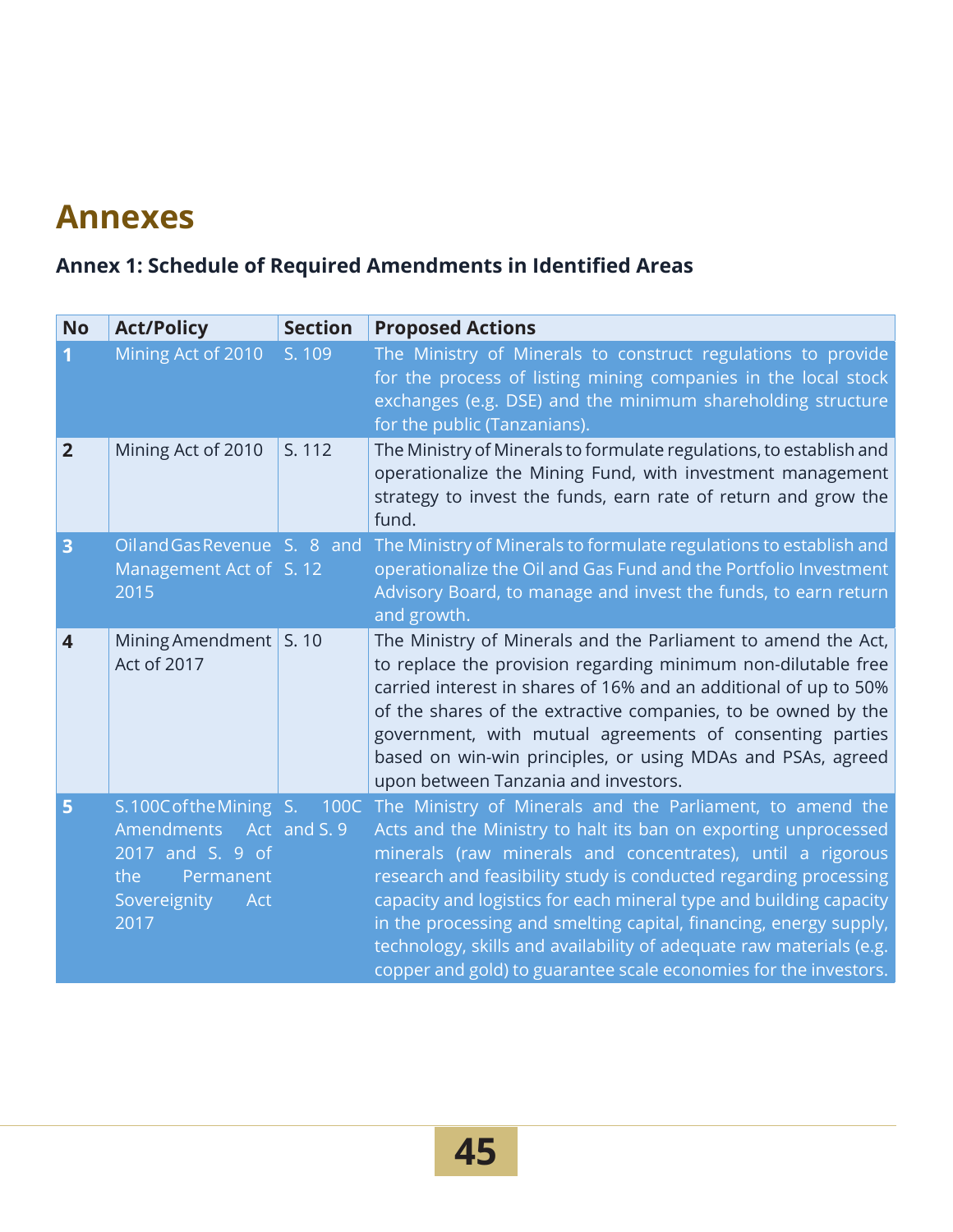#### *From Transparency to Imporoved Revenue Collection & Management in the Extractive Sector*

| $6\phantom{1}6$ | S. 100F of the Mining $\vert$ S.<br>Amendments<br>2017 and S. 7 of<br>the<br>Permanent<br>Sovereignity<br>Act<br>2017 | 100F<br>Act and S. $7$ | The Ministry of Minerals to formulate regulations to interpret<br>and implement the Acts, regarding participation of mineral rights<br>holders in the economy, by specifying the exact manner of this<br>participation, which activities and the proportion of returns to be<br>invested in the economy, and minimizing or reducing discretion<br>and agreement with the Commissioner for Minerals in this matter.                                                                                                                                                     |
|-----------------|-----------------------------------------------------------------------------------------------------------------------|------------------------|------------------------------------------------------------------------------------------------------------------------------------------------------------------------------------------------------------------------------------------------------------------------------------------------------------------------------------------------------------------------------------------------------------------------------------------------------------------------------------------------------------------------------------------------------------------------|
| $\overline{7}$  | Permanent<br>Sovereignity<br>2017                                                                                     | 12                     | S. 10, S. The Ministry of Minerals and the Parliament to amend the Act to<br>Act 11 and S. give mining companies flexibility regarding retention of earnings<br>from disposal and dealings in the banks and financial institutions,<br>in jurisdicitons of their choice, to allow for settlement of disputes<br>in independent and neutral foreign courts and tribunals.                                                                                                                                                                                               |
| 8               | Review<br>and<br>Re-<br>Negotiation<br>of<br>Unconcionable<br>Terms Act of 2017                                       | General                | 1. The Ministry of Minerals and the Parliament to review and<br>amend areas of the Act, to the effect that the process of<br>reviewing and re-negotiation of unconciounable terms is not<br>biased or onerous and that it guarantees win-win outcomes<br>to both parties (not biased towards one party), before<br>rectification and expunging of these terms. Also, involvement<br>of neutral and independent foreign commercial courts (could<br>be established in Africa) to guarantee fairness and equity to<br>both parties (Tanzanian governmnet and investors). |
| 9               | Tanzania<br>Extractive Industry<br>Transparency<br>Act<br>of 2015                                                     | S. 27                  | The Ministry of Minerals and the Parliament to amend the Act,<br>to require extractive sector companies to disclose information<br>regarding MDAs, PSAs, contracts or concessions, without any<br>restriction of such disclosure by the TEITI Committee for any<br>reason.                                                                                                                                                                                                                                                                                             |
| 10              | Tanzania<br>Extractive Industry<br>Transparency<br>Act<br>of 2015                                                     | S. 16                  | 1. To thoroughly enforce the Act which requires the Minister<br>to publish information concessions, contracts, licenses and<br>names of shareholders, for public access.                                                                                                                                                                                                                                                                                                                                                                                               |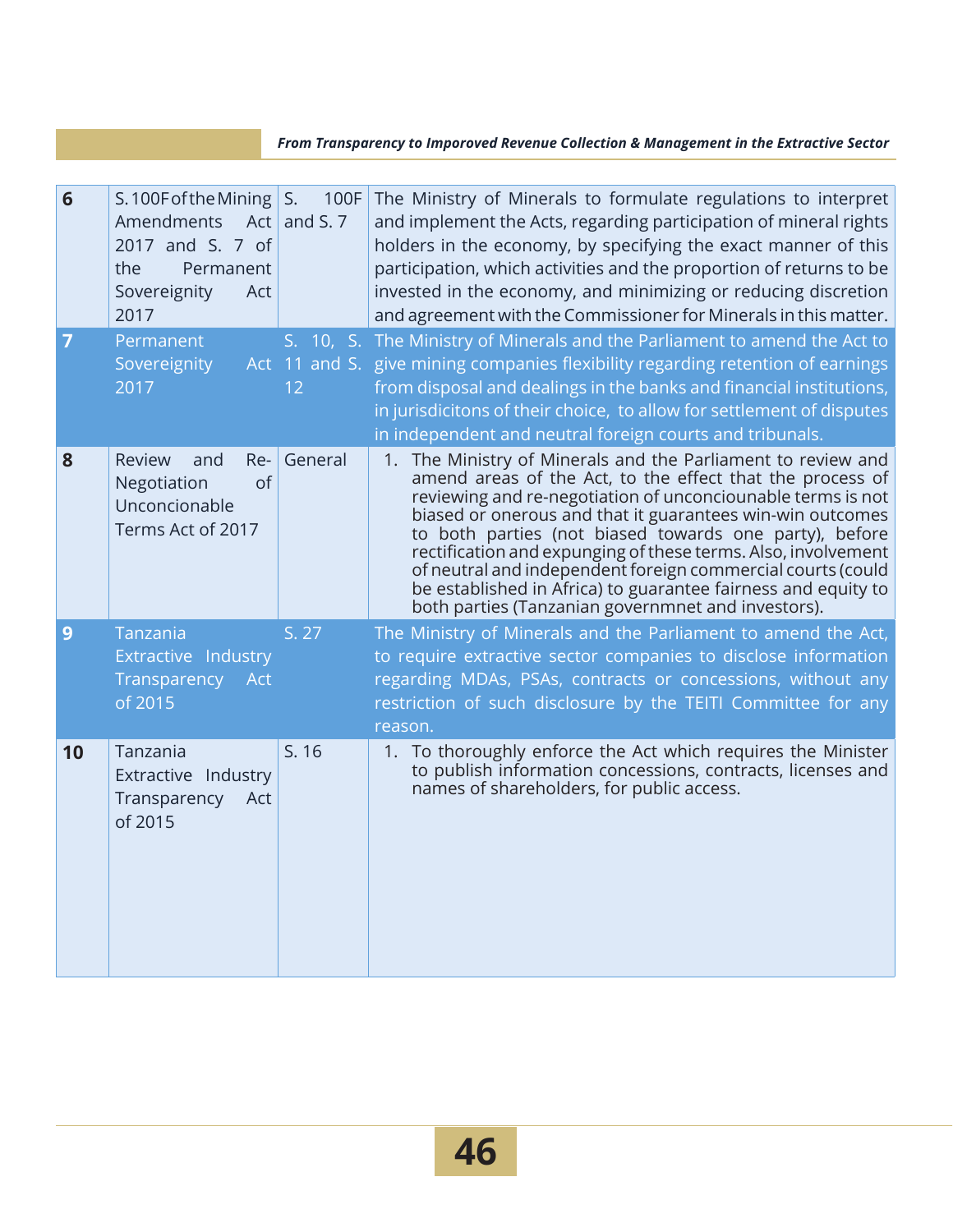#### *From Transparency to Imporoved Revenue Collection & Management in the Extractive Sector*

| $\overline{11}$ | Tanzania<br>Extractive Industry<br>Transparency<br>Act<br>of 2015 | S. 23       | TEITI to enforce the Act to penalize for failures to submit required<br>documents, which is minimum TZS 10 million for individuals and<br>TZS 150 million for corporates.                                                                          |
|-----------------|-------------------------------------------------------------------|-------------|----------------------------------------------------------------------------------------------------------------------------------------------------------------------------------------------------------------------------------------------------|
| 12              | Income<br>Tax<br>2004                                             | Act General | 1. The Ministry of Finance to amend the Income Tax Act 2004<br>to mandate TRA to interpret and define additional profit tax,<br>establish methods of calculating tax liability and collect the<br>additional profit tax as per MPSA 2008 and 2013. |
| 13              | Petroleum Act of S. 44 (5)<br>2015                                |             | To amend the Act to the effect that acquisition of shares in<br>petroleum rights by the government (through TPDC) is based on<br>negotiation and gentleman agreements, and through MPSAs.                                                          |

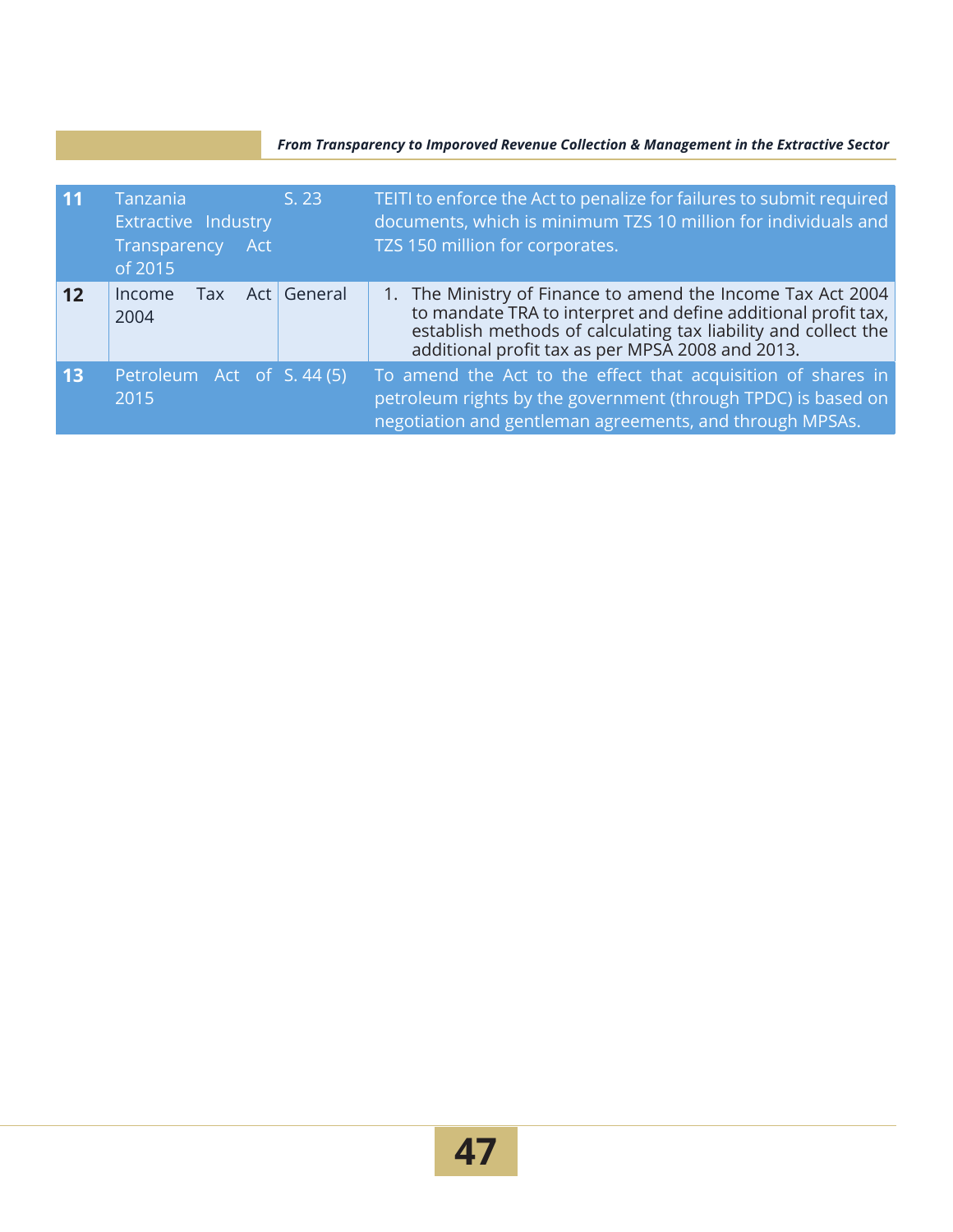## **Acronyms and Abbreviations**

| <b>APT</b>    | <b>Additional Profit Tax</b>                  |
|---------------|-----------------------------------------------|
| <b>BoT</b>    | <b>Bank of Tanzania</b>                       |
| CAG           | <b>Controller and Auditor General</b>         |
| <b>CSO</b>    | Civil Society Organization                    |
| <b>DSE</b>    | Dar es Salaam Stock Exchange                  |
| <b>EITI</b>   | Extractive Industries Transparency Initiative |
| <b>FEMATA</b> | Federation of Miners Association of Tanzania  |
| GDP           | <b>Gross Domestic Product</b>                 |
| GSA           | <b>Gas Sharing Agreement</b>                  |
| <b>GST</b>    | Geological Survey of Tanzania                 |
| LGA           | Local Government Authority                    |
| MDA           | Minerals Development Agreement                |
| <b>MmBTU</b>  | One million British thermal unit              |
| Mmscf         | Million standard cubic feet                   |
| Mmscfpd       | Million standard cubic feet per day           |
| <b>MPSA</b>   | Model Production Sharing Agreement            |
| <b>NRGI</b>   | Natural Resource Governance Institute         |